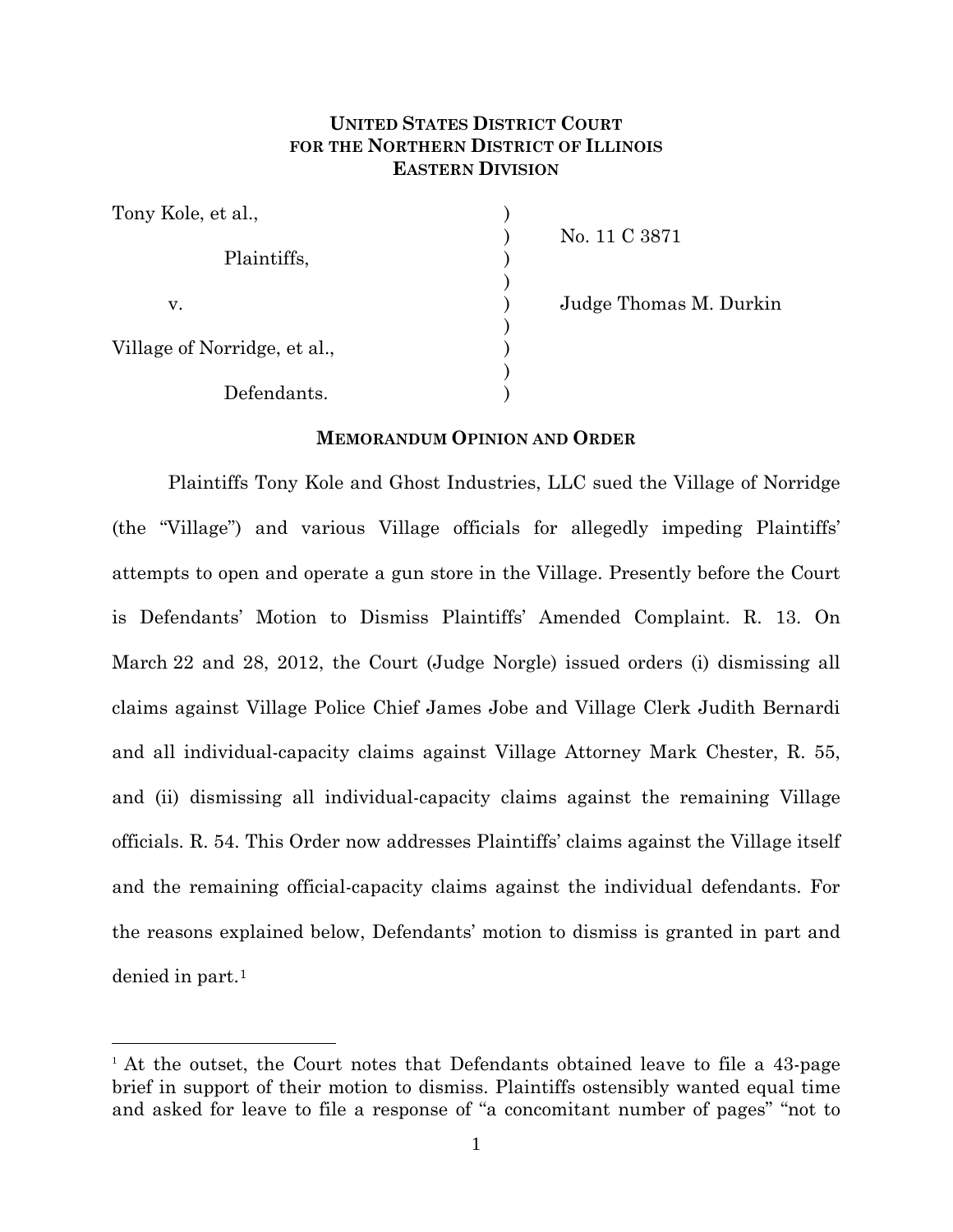## **Legal Standard**

A Rule 12(b)(6) motion challenges the sufficiency of the complaint. *See, e.g., Hallinan v. Fraternal Order of Police of Chicago Lodge No. 7*, 570 F.3d 811, 820 (7th Cir. 2009). A complaint must include "a short and plain statement of the claim showing that the pleader is entitled to relief." Fed. R. Civ. P. 8(a)(2). Under notice pleading standards, a plaintiff's "factual allegations must be enough to raise a right to relief above the speculative level." *Bell Atlantic v. Twombly*, 550 U.S. 544, 555 (2007). Put differently, a "complaint must contain sufficient factual matter, accepted as true, to 'state a claim to relief that is plausible on its face.'" *Ashcroft v. Iqbal*, 556 U.S. 662, 678 (2009) (quoting *Twombly*, 550 U.S. at 570). "In evaluating the sufficiency of the complaint, [courts] view it in the light most favorable to the plaintiff, taking as true all well-pleaded factual allegations and making all possible inferences from the allegations in the plaintiff's favor." *AnchorBank, FSB v. Hofer*, 649 F.3d 610, 614 (7th Cir. 2011). Courts also "consider documents attached to the complaint as part of the complaint itself." *Reger Dev., LLC v. Nat'l City Bank*, 592 F.3d 759, 764 (7th Cir. 2010). The following background is a summary of Plaintiffs' allegations, viewed in the light most favorable to Plaintiffs.

 $\overline{a}$ 

exceed the length this Court previously permitted Defendants leave to file." R. 18. But in clear violation of the Court's order granting leave, R. 22, and Local Rule 5.2(c), Plaintiffs filed a 48-page response using 10.5 font and narrow spacing. R. 36. As a result, Plaintiffs' brief is actually more than *twice* as long as Defendants' (approximately 25,900 words vs. 12,600 words). To make matters worse, Plaintiffs' response is not organized around the elements that they would have to establish for each claim and is rife with grammatical and spelling errors. Nonetheless, the Court has considered Plaintiffs' entire response. In the future, however, the Court will promptly strike briefs that do not comply with page limits and local rules.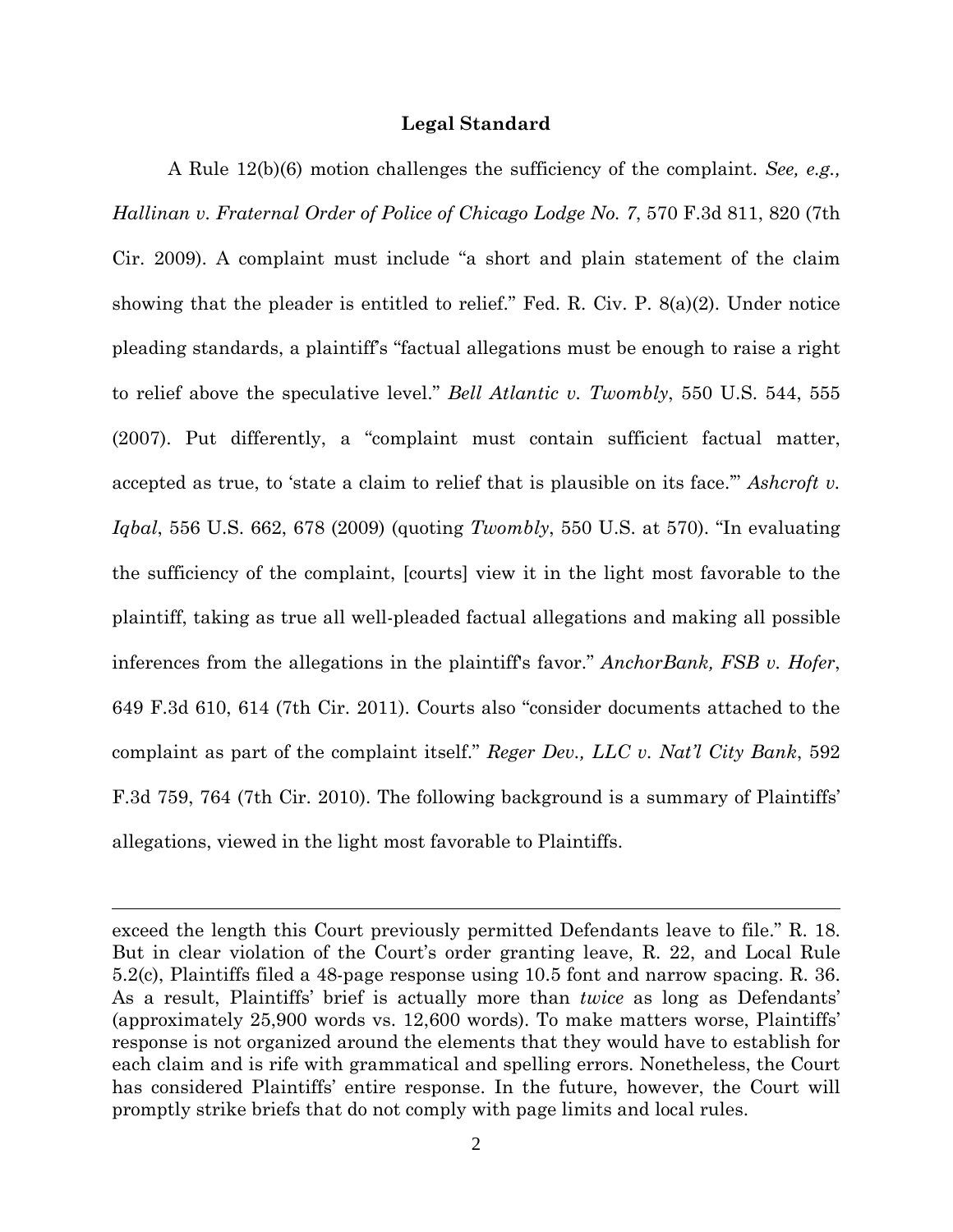## **Background**

On November 16, 2010, Plaintiffs applied to the Village for a weapons dealer business license. They wanted to open a gun store in the Village at 7601 West Montrose Avenue, Suite 2. At the time, a Village ordinance (the "Ordinance") provided that it was unlawful to sell firearms without a license from the Village. *See*  Village of Norridge Code of Ordinances § 22-361 (1972). Plaintiffs executed a lease for the premises while they were waiting for the Village to issue the weapons dealer business license and for the Bureau of Alcohol, Tobacco, Firearms, and Explosives ("ATF") to issue their Federal Firearms License.

The ATF arranged an inspection of the premises as part of the Federal Firearms License application process.[2](#page-2-0) But the ATF cancelled the inspection after the Village refused to give an approval to proceed and told the ATF that Plaintiffs would not be allowed to transfer firearms on the premises.

Shortly thereafter, the Village informed Plaintiffs that it was reluctant to issue them a license because "God forbid something should ever happen." Although the Ordinance generally allowed licensed gun stores, there were no gun stores in the Village. The Village originally enacted the Ordinance to accommodate K-Mart, but by 2010, K-Mart had voluntarily stopped selling firearms.

On November 30, 2010, Plaintiffs—under economic duress, they allege ultimately entered into an agreement with the Village (the "Agreement"). The

 $\overline{a}$ 

<span id="page-2-0"></span><sup>&</sup>lt;sup>2</sup> In the Amended Complaint (R. 11 at  $\P$  17), Plaintiffs allege that the inspection was scheduled for November 2, 2010, but this date appears to be an error. Plaintiffs appear to suggest that the inspection was scheduled *after* they submitted their license application to the Village on November 16, 2010. *Id.* at ¶¶ 16-17.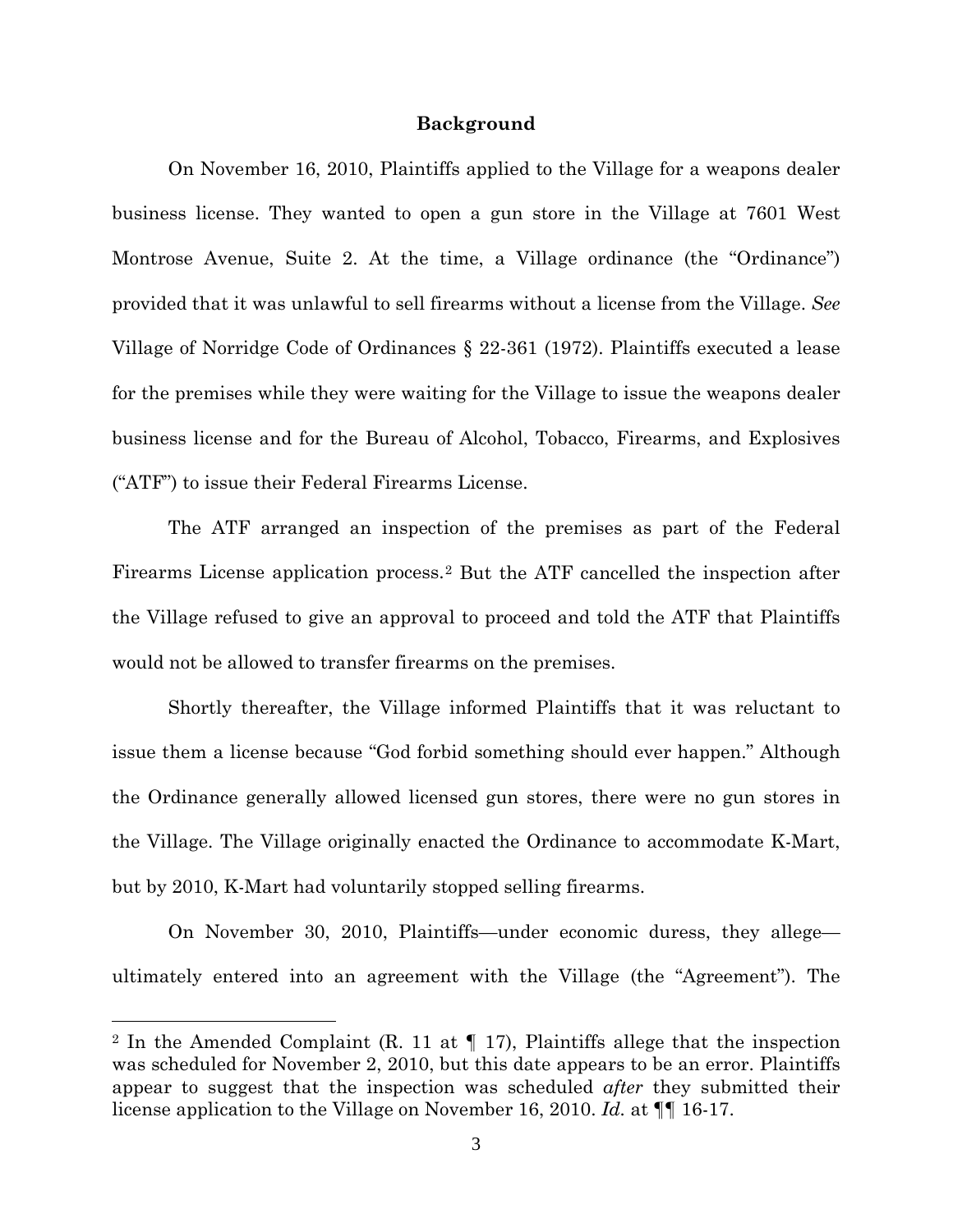Agreement provides that the Village would issue Plaintiffs a weapons dealer business license, but subject to strict terms and conditions. Taken together, the terms and conditions require Plaintiffs to sell guns over the Internet and by mail, instead of through in-person retail sales. Those terms and conditions include:

- Plaintiffs may not deliver firearms or ammunition to any recipient at the premises;
- All deliveries from the premises must be sent in unmarked packaging for used firearms and in the original packaging for new firearms;
- Plaintiffs cannot store firearms or ammunition on the premises overnight or for more than 12 hours a day, and any inventory must be disabled by a locking device or secured in a locked cabinet;
- Plaintiffs cannot maintain a sales or retail display of firearms or ammunition on the premises;
- Plaintiffs cannot post exterior signage advertising their location to the public or indicating that they sell firearms and must comply with limits on interior signage;
- Plaintiffs' officers and employees must submit to fingerprinting and annual criminal background checks, at the Village's expense;
- Plaintiffs must install and maintain a video surveillance system;
- Plaintiffs must abide by monthly limits on the quantity of firearms and ammunition received at the premises and a limit on the quantity of firearms and ammunition that may be on the premises at any one time; and
- Plaintiffs must allow one random and two scheduled inspections of the premises per month.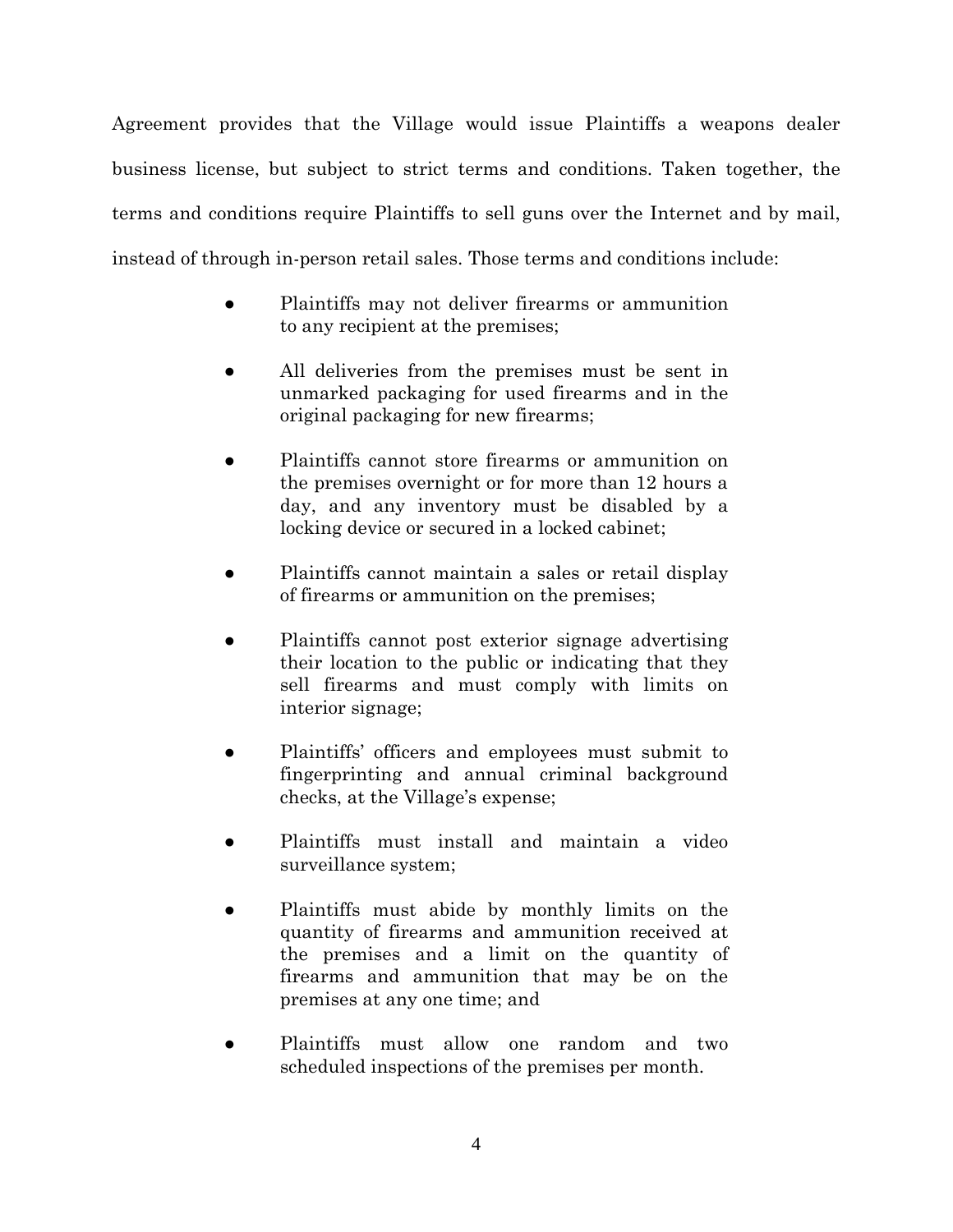In addition to the terms and conditions in the Agreement, the Ordinance itself also requires Plaintiffs to provide daily reports of their firearm sales to the Village Police Chief. *See* Village of Norridge Code of Ordinances § 22-362 (1972).

Under the Agreement, Plaintiffs' license was for an initial one-year term, subject to renewal for two additional one-year terms as long as Plaintiffs complied with the terms of the Agreement. The Agreement also exempts Plaintiffs from any changes made to the Ordinance during that three-year time period, including if the Village later repealed the Ordinance and banned gun stores outright.

With the Agreement in place, Plaintiffs moved forward. The ATF conducted its inspection and issued Plaintiffs a Federal Firearms License on January 18, 2011. Plaintiffs then began to operate their business out of the premises.

Shortly thereafter, on February 9, 2011, the Village amended its ordinance (the "Revised Ordinance") as the parties apparently anticipated. The Revised Ordinance limits the number of weapons dealer business licenses to one (*e.g.*, the license issued to Plaintiffs) through April 30, 2013. As of April 30, 2013, the Revised Ordinance terminates that type of license altogether and bans gun stores from the Village. As a result, once the Agreement and its three-year exemption from the Revised Ordinance expires on November 30, 2013, Plaintiffs may be forced to close up shop, or at least relocate their business outside the Village.

On February 14, 2011, Village Trustee Dominic Falagario told the Norridge Harwood Heights News—falsely, according to Plaintiffs—that "the one current

5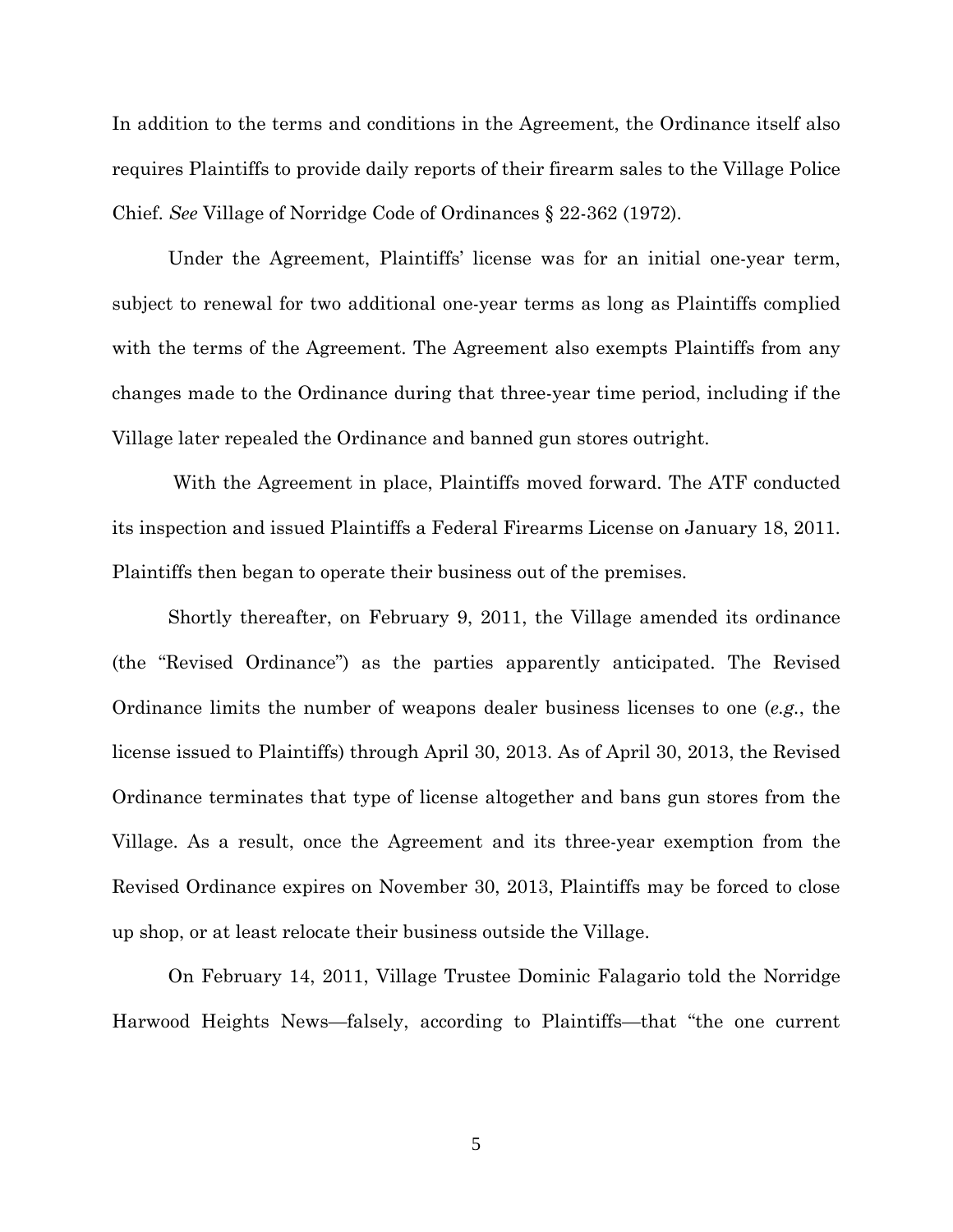Village weapons dealer licensee has agreed that it will cease doing business in the village no later than April 30, 2013."

On June 7, 2011, Plaintiffs filed this lawsuit against the Village, Village President Ronald Oppedisano, Village Trustees Ursula Kucharski, Dennis Stefanowicz, Dominic Sulimoski, Dominic Falagario, Jacqueline Gregorio, and Robert Martwick, Village Police Chief James Jobe, Village Clerk Judith Bernardi, and Village Attorney Mark Chester. The 73-page Amended Complaint is divided into 18 counts with 9 federal and 9 pendant state law claims (as discussed below, because many of the counts combine multiple theories into a single count, Plaintiffs actually assert well over 18 legal theories). In short, Plaintiffs allege injuries related to (1) the review process while the Village was considering their license application, (2) the terms and conditions imposed by the Agreement, and (3) the Revised Ordinance's upcoming ban on gun stores. Plaintiffs seek various remedies, including compensatory damages and injunctive and declaratory relief.

#### **Analysis**

## **Count I: 42 U.S.C. § 1983 – U.S. Const. Amends. I, II, IV, V & XIV**

Count I contains a hodgepodge of constitutional claims pursuant to 42 U.S.C. § 1983, which provides a cause of action against "[e]very person who, under color of [law], subjects, or causes to be subjected, any citizen of the United States or other person within the jurisdiction thereof to the deprivation of any rights, privileges, or immunities secured by the Constitution and laws." In Count I, Plaintiffs allege violations of the First, Second, Fourth, and Fifth Amendments (incorporated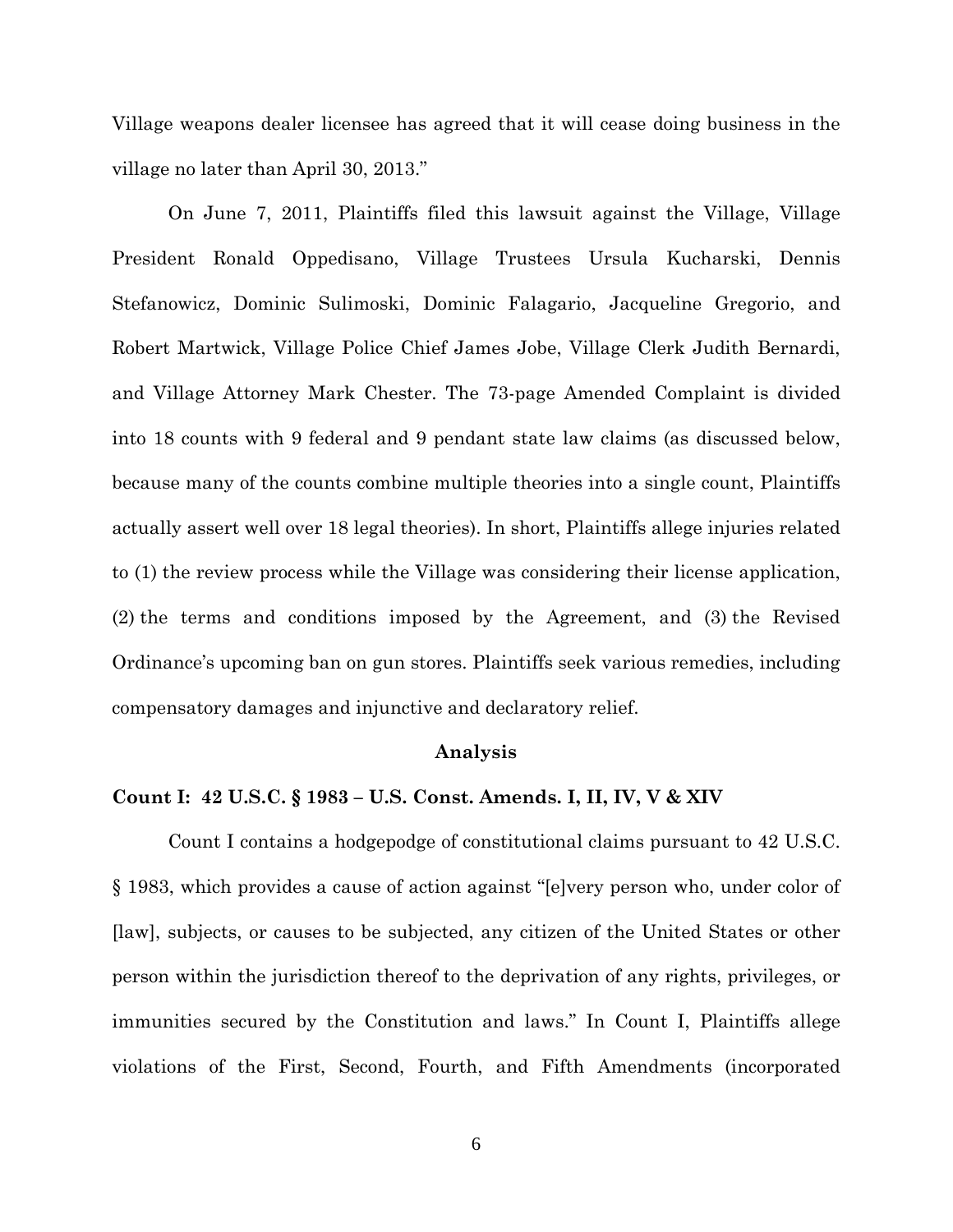against local governments under the Fourteenth Amendment). Plaintiffs' Second Amendment claim broadly attacks the Agreement's terms and conditions and the Revised Ordinance's upcoming ban on gun stores. Plaintiffs' other claims are less clear and are often only explained, if at all, in Plaintiffs' response to Defendants' motion to dismiss. Plaintiffs' First Amendment claim is based on the Agreement's restrictions on retail displays and exterior signage and also alleges that the Agreement and Revised Ordinance are unlawful prior restraints. Plaintiffs' Fourth Amendment claim is based on the Agreement's provision allowing the Village to conduct monthly inspections of the premises and the Ordinance's requirement that Plaintiffs report gun sales to the Village Police Chief. Plaintiffs' Fifth Amendment claim appears to raise due process and potentially takings issues related to the review process for Plaintiffs' license application and the Village's decision not to renew their license after the Agreement expires in November 2013.

As noted above, Federal Rule of Civil Procedure 8(a)(2) requires that a complaint contain "a short and plain statement of the claim showing that the pleader is entitled to relief." Rule 8(d)(1) similarly requires that "[e]ach allegation must be simple, concise, and direct." Fed. R. Civ. P. 8(d)(1). And Rule 10(b) requires that "each claim founded on a separate transaction or occurrence . . . must be stated in a separate count" if "doing so would promote clarity." Fed. R. Civ. P. 10(b).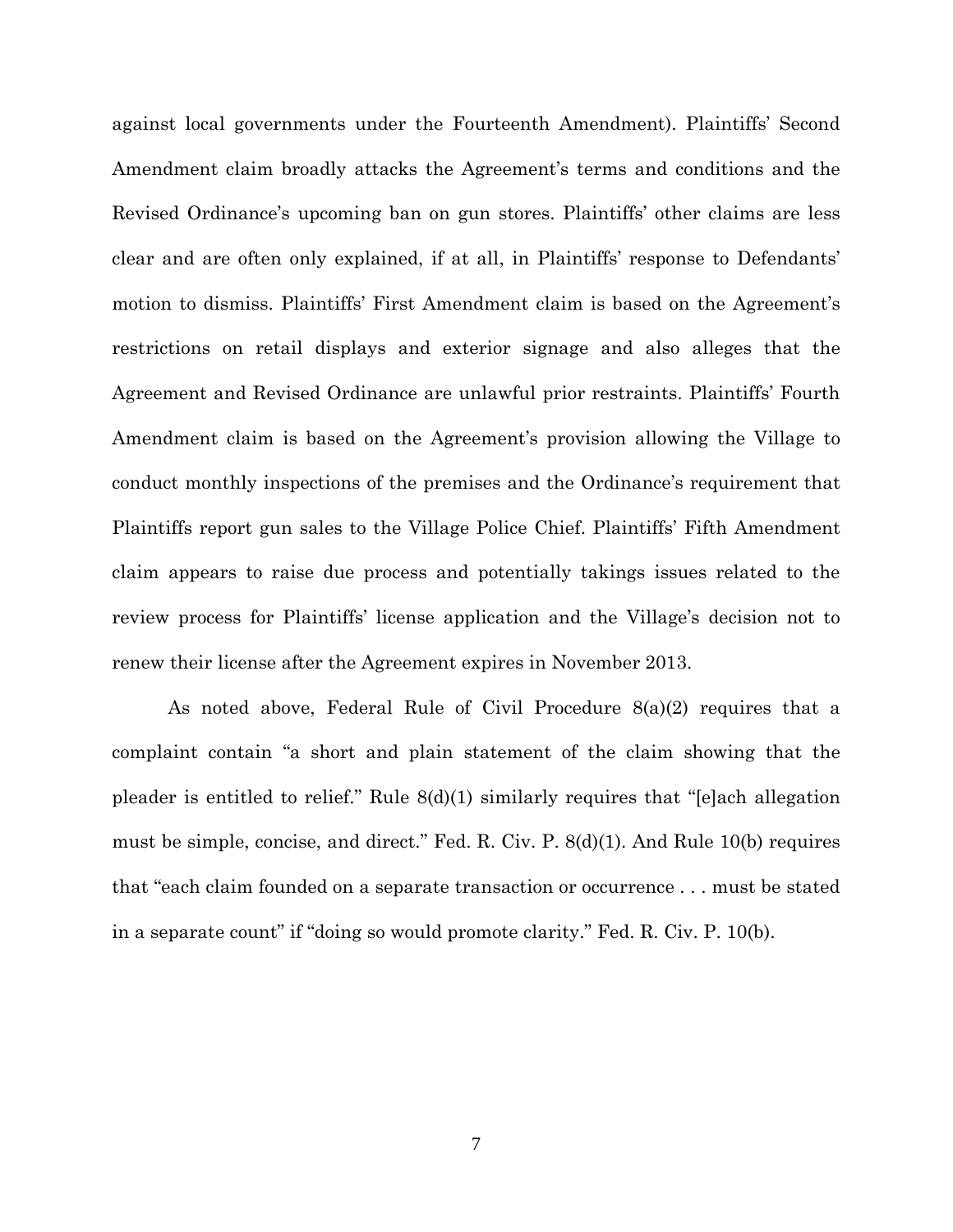As the court explained Rule 10(b) in *Second Amendment Arms v. City of Chicago*, 2012 WL 4464900, at \*9 (N.D. Ill. Sept. 25, 2012):[3](#page-7-0)

> Requiring separate counts serves two purposes: (1) it gives fair notice to the defendants of the claims against them; and (2) it enables the court to grant relief on an entire count, not just part of a count. *See Livingston v. Vill. of Dolton*, 2003 WL 1463635, at \*6 (N.D. Ill. Mar. 20, 2003). As another court in this district has recently explained, "The [lode]star of Rule 10 is intelligibility, good organization, and basic coherence." *Awalt v. Marketti*, 2012 WL 1161500, at \*10 (N.D. Ill. Apr. 9, 2012).

Moreover, although "[o]ne set of facts producing one injury" generally "creates one claim to relief, no matter how many laws the deeds violate," multiple legal theories, if they are "sufficiently distinct that they call for proof of substantially different facts[,] may be separate 'claims.'" *NAACP v. Am. Family Mut. Ins. Co.*, 978 F.2d 287, 292 (7th Cir. 1992); *see also Alioto v. Town of Lisbon*, 651 F.3d 715, 721 (7th Cir. 2011) ("[A] court may require that allegations be grouped into logical counts for claims that are 'founded on' separate transactions or occurrences.").

Count I fails to comply with Rules  $8(a)(2)$ ,  $8(d)(1)$ , and  $10(b)$ . It fails to provide Defendants with even basic notice of the grounds for each constitutional claim, particularly because it lumps together four or five different constitutional amendments with little explanation of how Defendants allegedly violated each amendment. *See, e.g., Stanard v. Nygren*, 658 F.3d 792, 800 (7th Cir. 2011) (criticizing a similar § 1983 count that alleged "in a wholly conclusory fashion that

<span id="page-7-0"></span> <sup>3</sup> *Second Amendment Arms* involves a similar lawsuit filed by Tony Kole and others challenging the City of Chicago's "Responsible Gun Owners' Ordinance." Because many of the counts asserted in the two lawsuits are the same, the Court returns to the ruling in *Second Amendment Arms* several times in this Order.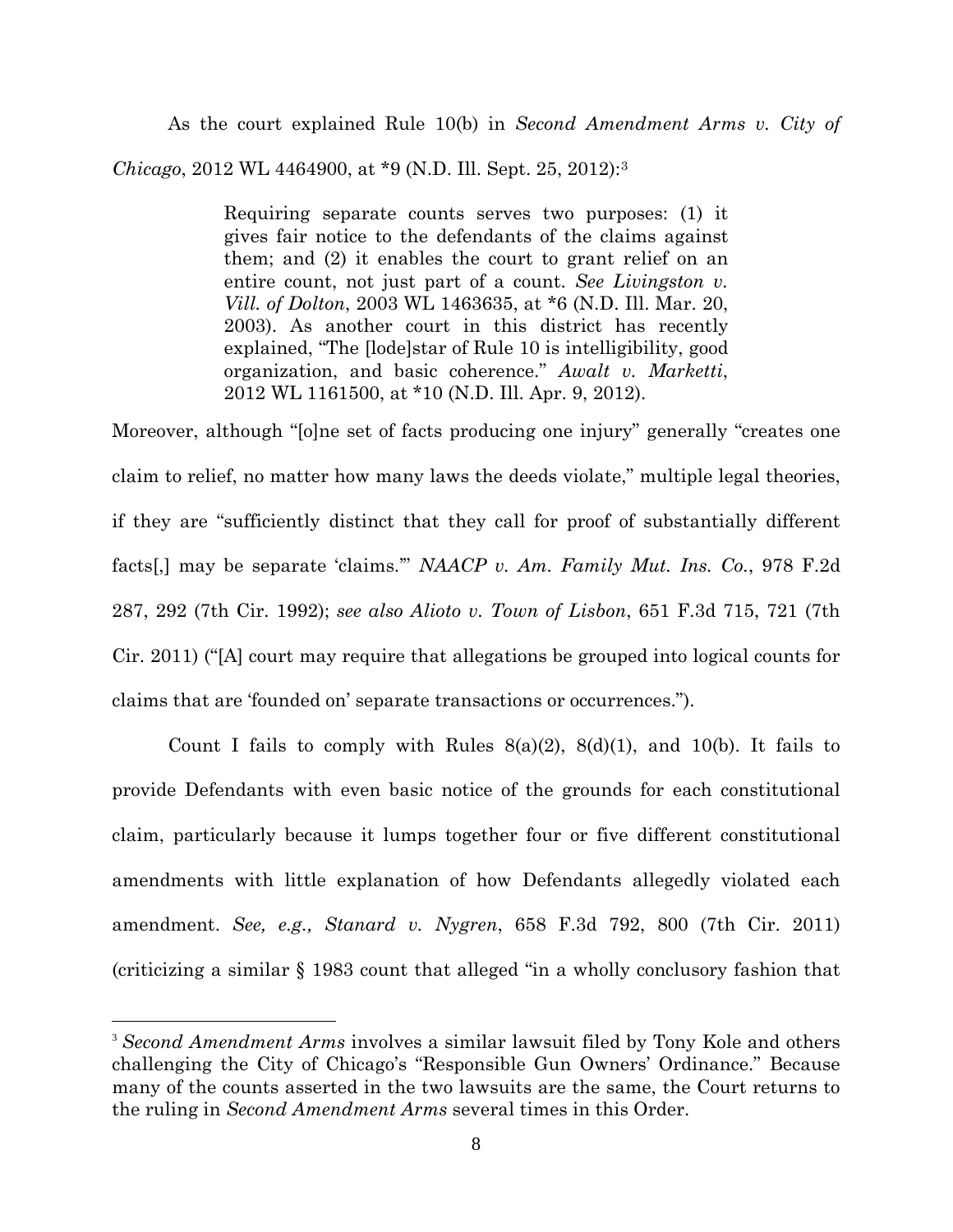the defendants had violated [the plaintiff's] First, Fourth, Fifth, Eighth, and Fourteenth Amendment rights" without specifying the basis for the alleged violation of each amendment). Plaintiffs' response to Defendants' motion to dismiss does not help matters, as it too blends its discussion of these constitutional issues over the course of 22 pages addressing Count I. R. 36 at 5-27. Although all of the theories may be based on the same general events—the Agreement, Revised Ordinance, and surrounding circumstances—each constitutional claim naturally has a different focus and will involve, at least in part, proof of different facts.

Defendants' motion to dismiss Count I is therefore granted, with leave for Plaintiffs to amend their complaint to comply with Rules 8(a)(2), 8(d)(1), and 10(b). In particular, Plaintiffs should separate their various constitutional claims into individual counts—one count for each constitutional amendment at issue setting forth a short and plain statement of how Defendants violated the amendment should suffice. In splitting up Count I, Plaintiffs should also take care to avoid duplicative pleading. For example, although Count I makes some general references to the First Amendment, Plaintiffs already assert more specific First Amendment claims in Count III. If Count I adds nothing new on those First Amendment issues, Plaintiffs should leave the First Amendment issues to Count III.

Normally, the Court would stop there on Count I. However, Defendants' motion to dismiss has been pending for some time, and the parties have extensively briefed at least some of these constitutional issues. Based on the current briefing, the Court can and will address Plaintiffs' Second and Fourth Amendment claims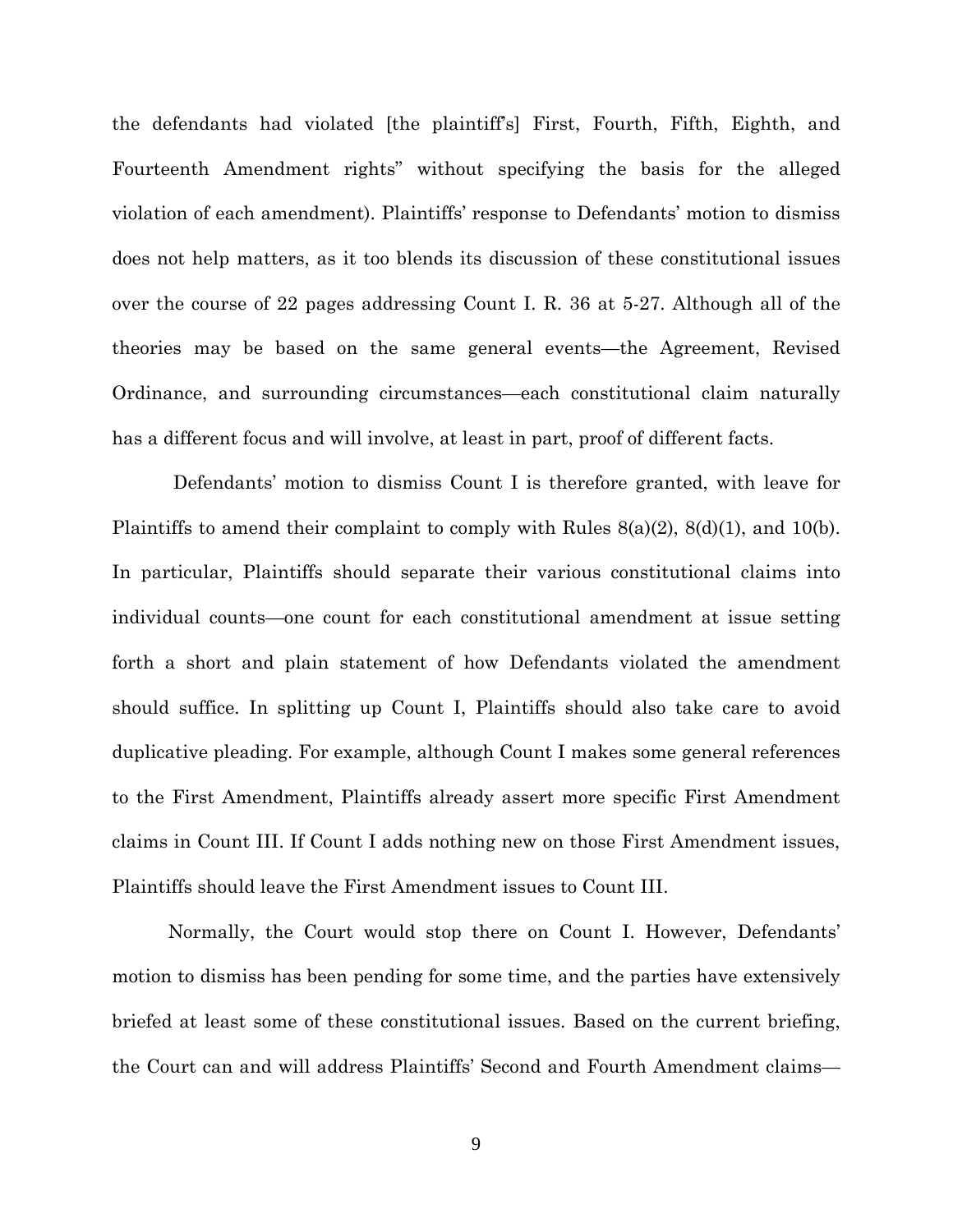at least for purposes of a motion to dismiss—in order to avoid requiring the parties to brief these issues again after Plaintiffs amend their complaint.[4](#page-9-0)

# **Second Amendment**

 $\overline{a}$ 

In their motion to dismiss, Defendants argue that Plaintiffs fail to state a plausible claim for relief under the Second Amendment because there is no constitutional right to *sell* firearms. Defendants further argue that under the Supreme Court's decisions in *District of Columbia v. Heller*, 554 U.S. 570, 626-27 & n.26 (2008), and *McDonald v. City of Chicago*, 130 S. Ct. 3020, 3047 (2010), "laws imposing conditions and qualifications on the commercial sale of arms" are "presumptively lawful regulatory measures." Defendants therefore reason that "[w]hat little justification is required to support any of the Village's regulatory efforts here is clearly met on the face of the Complaint." R. 40 at 9.

Plaintiffs may or may not prevail on their Second Amendment claim, but the Court cannot resolve the merits of the claim on a motion to dismiss. As Judge Hamilton recently observed in dissenting from the denial of rehearing *en banc* in *Moore v. Madigan*, 708 F.3d 901, 904-05 (7th Cir. 2013), "where courts will need to weigh both Second Amendment rights and state interests justifying some

<span id="page-9-0"></span><sup>4</sup> The contours of Plaintiffs' Fifth Amendment claim are not entirely clear. The Amended Complaint is vague on this issue, Defendants did not address it in detail in their motion to dismiss, and Plaintiffs intersperse a variety of due process references throughout their lengthy response. As a result, the Court cannot effectively resolve those issues at this time. Perhaps a properly pled Second Amended Complaint will contain a focused Fifth Amendment claim so that productive briefing can take place on its validity. As noted, no such claim presently exists. The Court will address the First Amendment issues in its discussion of Count III below.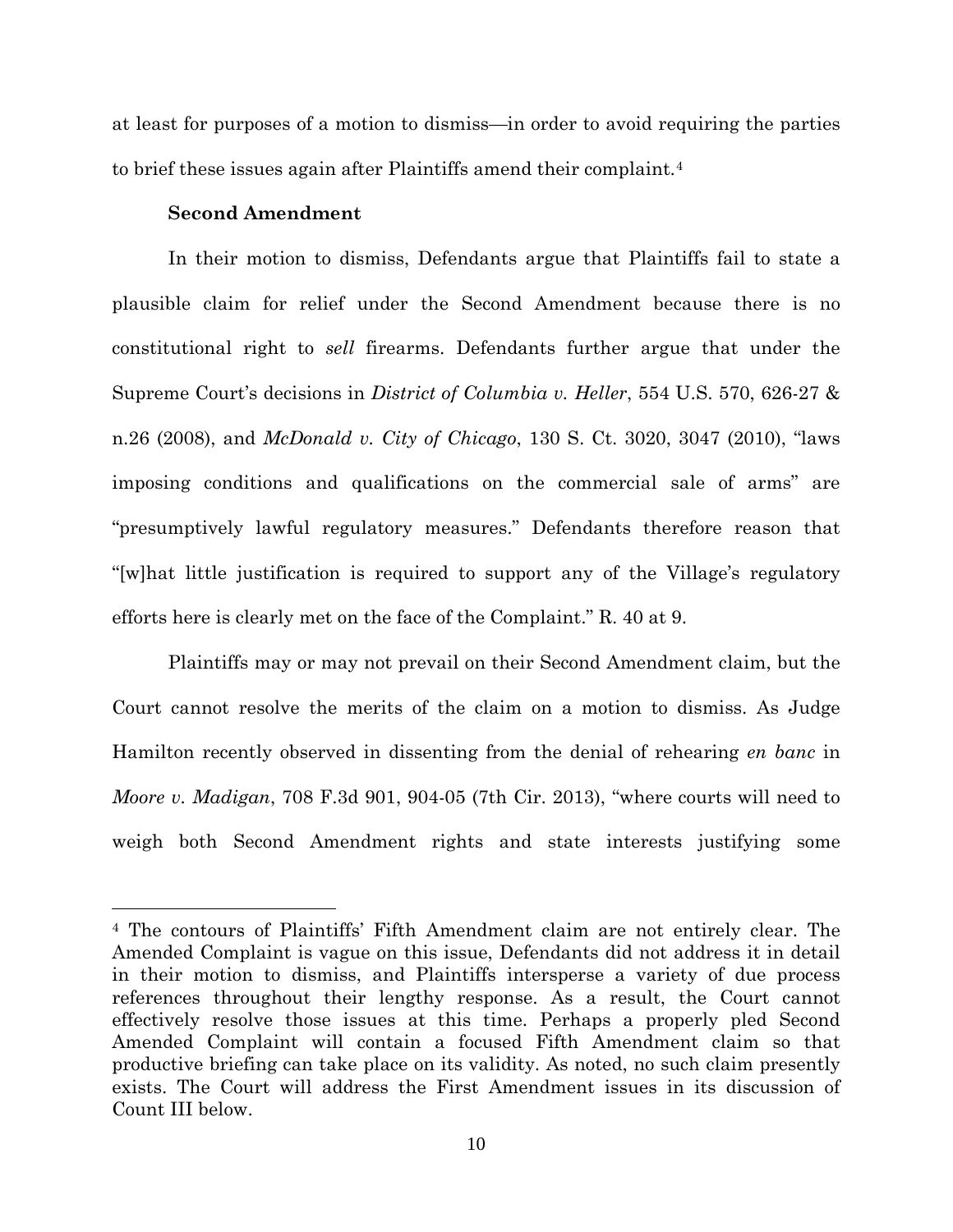restrictions on those rights, actual evidence on the burdens, consequences, and governmental interests will be vital for sound judgment"; "a trial court can do a great service by ensuring the development of a thorough and complete record that provides a reliable, accurate factual foundation for constitutional adjudication." This deliberate approach is fully warranted here—the Second Amendment issues in this case are not as simple as Defendants suggest.

In *Heller*, 554 U.S. at 635, the Supreme Court struck down the District of Columbia's ban on the possession of handguns. *Heller*'s "central holding" is "that the Second Amendment protects a personal right to keep and bear arms for lawful purposes, most notably for self-defense within the home." *McDonald*, 130 S. Ct. at 3044. The Supreme Court also confirmed that "[l]ike most rights, the right secured by the Second Amendment is not unlimited." *Heller*, 554 U.S. at 626. Thus, the Supreme Court explained that "nothing in our opinion should be taken to cast doubt on longstanding prohibitions on the possession of firearms by felons and the mentally ill, or laws forbidding the carrying of firearms in sensitive places such as schools and government buildings, or laws imposing conditions and qualifications on the commercial sale of arms." *Id.* at 626-27. In a footnote, the Supreme Court described these measures as "presumptively lawful," *id.* at 627 n. 26, and "repeat[ed] those assurances" in *McDonald*, 130 S. Ct. at 3047.

Although the Supreme Court explained that laws regulating the commercial sale of firearms are "presumptively lawful," it did not purport to exempt those laws from constitutional scrutiny. To the contrary, the Supreme Court made clear that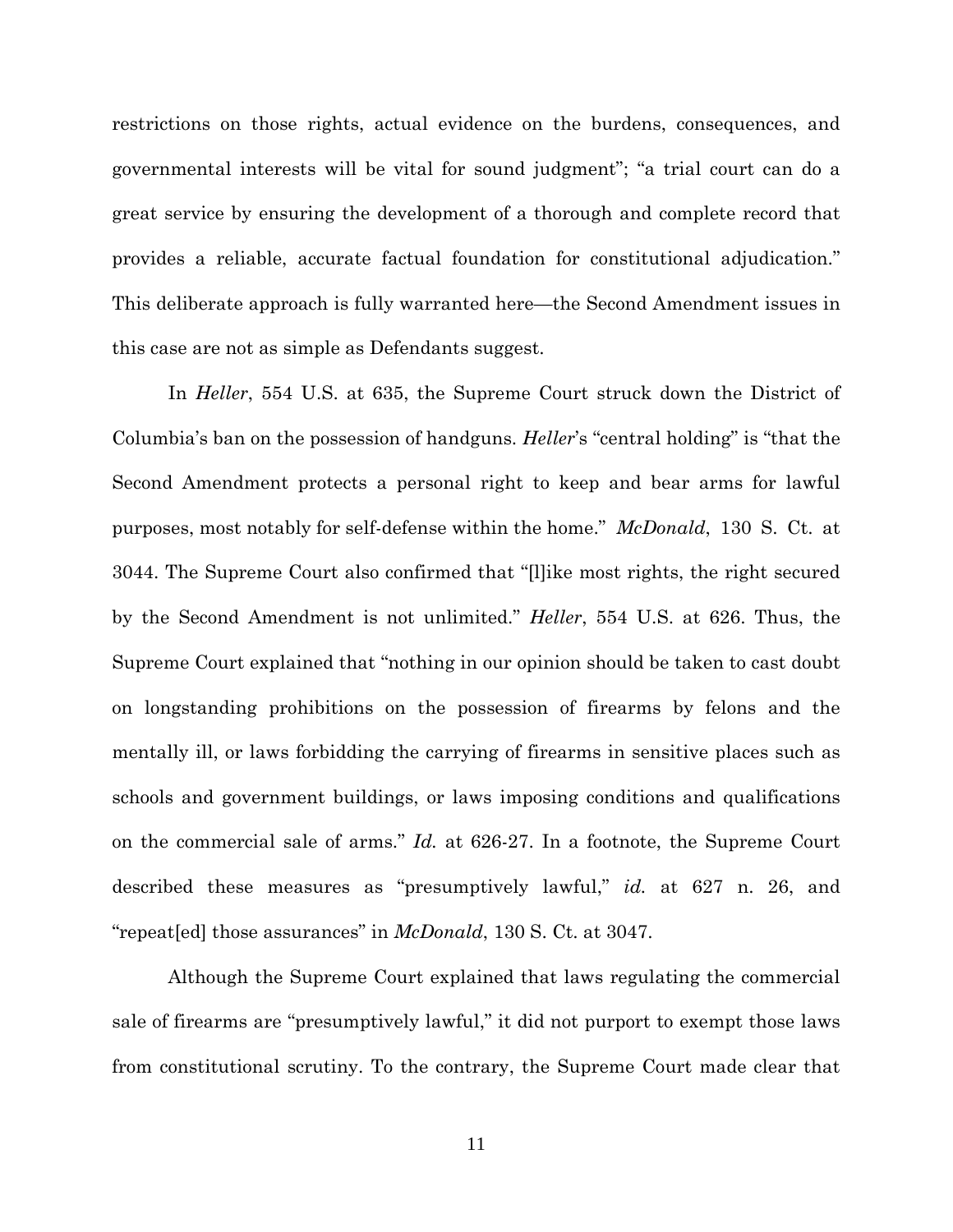the standard of review must be more exacting than rational basis review: "If all that was required to overcome the right to keep and bear arms was a rational basis, the Second Amendment would be redundant with the separate constitutional prohibitions on irrational laws, and would have no effect." *Heller,* 554 U.S. at 629 n. 27. *See also Ezell v. City of Chicago*, 651 F.3d 684, 701 (7th Cir. 2011) (explaining that *Heller* "specifically excluded rational-basis review"); *United States v. Skoien*, 614 F.3d 638, 641 (7th Cir. 2010) ("We do not mean that a categorical limit on the possession of firearms can be justified under the rational-basis test, which deems a law valid if any justification for it may be imagined. If a rational basis were enough, the Second Amendment would not do anything.") (citations omitted).

The Seventh Circuit's analysis in *United States v. Williams*, 616 F.3d 685 (7th Cir. 2010), is particularly instructive. *Williams* involved 18 U.S.C. § 922(g)(1)'s ban on the possession of firearms by felons—one of the other "presumptively lawful" regulatory measures specifically identified in *Heller*. Nonetheless, the Seventh Circuit explained that "the government does not get a free pass"; "it still must prove that the ban is constitutional, a mandate that flows from *Heller* itself"; and "putting the government through its paces in proving the constitutionality of  $\S 922(g)(1)$  is only proper." *Williams*, 616 F.3d at 692. The Seventh Circuit ultimately applied a form of intermediate scrutiny and upheld § 922(g)(1). *Id.* at 692-93.[5](#page-11-0)

<span id="page-11-0"></span> <sup>5</sup> Similarly, before the Ninth Circuit agreed to rehear *Nordyke v. King en banc*, the panel opinion explained that:

We believe it most unlikely that, in a one-sentence footnote, the Supreme Court would undermine the rest of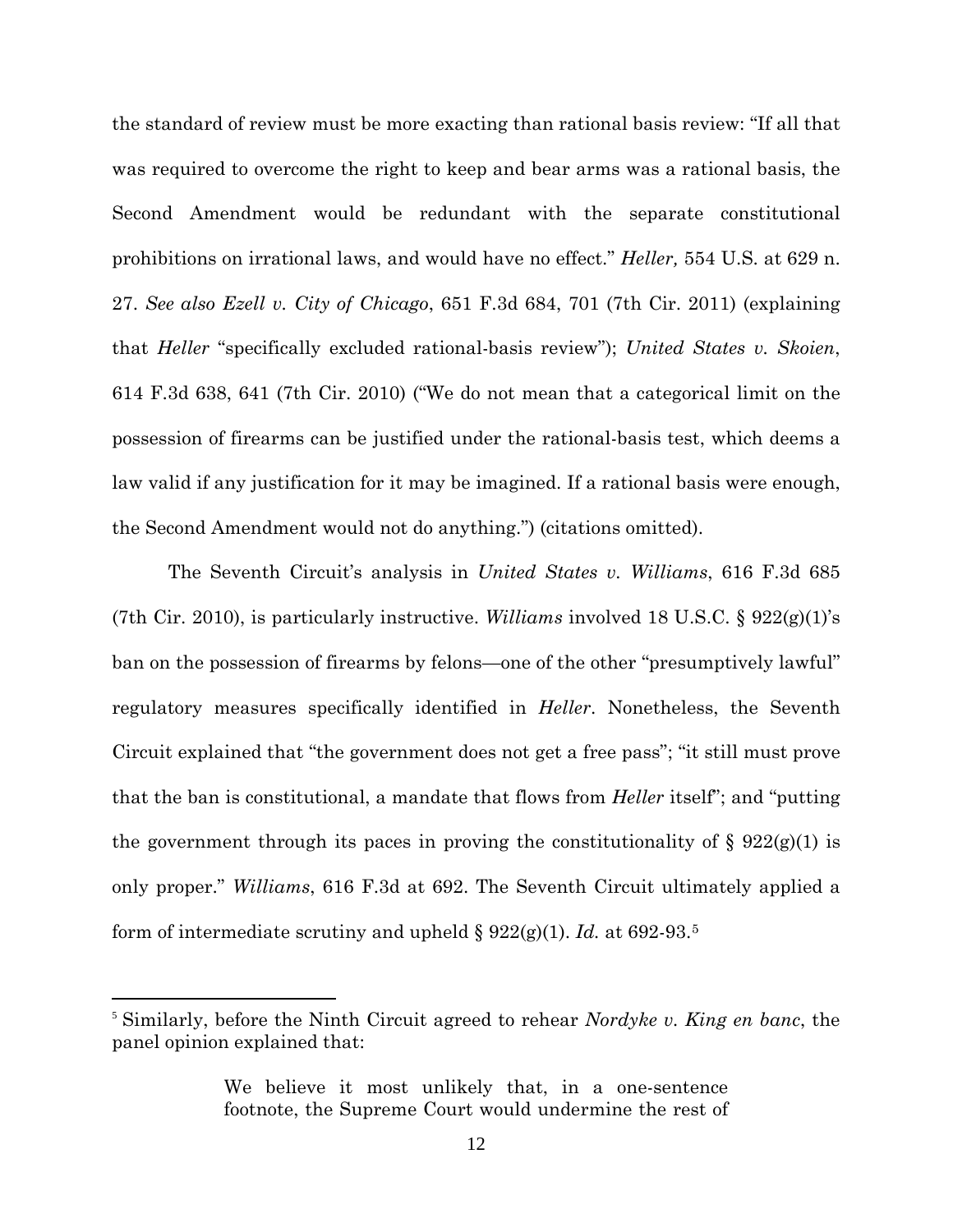As a result, although *Heller* and *McDonald* described certain laws as "presumptively lawful," the Supreme Court did not create an actual presumption that a plaintiff is required to "rebut," as Defendants appear to suggest. R. 40 at 10. Defendants are still required to establish that their regulatory efforts are constitutional. And in any event, at least with respect to the Revised Ordinance, the Village is seemingly doing more than just "imposing conditions and qualifications on the commercial sale of arms"—it is trying to ban gun stores outright.

To resolve the Second Amendment issues present in this case, the Court will need to follow the two-part framework established in *Ezell*, 651 F.3d at 701-03, 708- 09. "First, the threshold inquiry . . . will be a 'scope' question: Is the restricted activity protected by the Second Amendment in the first place?" *Id.* at 701. As the Seventh Circuit explained, the answer to this question "requires a textual and historical inquiry into the Second Amendment's original meaning." *Id.* Second, if the regulated activity is not outside the scope of the Second Amendment, "then there must be a[n] . . . inquiry into the strength of the government's justification for restricting or regulating the exercise of Second Amendment rights." *Id.* at 703. "[T]he rigor of this judicial review will depend on how close the law comes to the

> its analysis by declaring, inter alia, that all gun sales regulations, no matter how burdensome, should receive the rubber stamp of rational basis review. Instead, we read "presumptively lawful regulations" to mean "regulations which we presume will survive constitutional scrutiny," and to say nothing about what standard of review should be applied to them.

644 F.3d 776, 790 n. 14 (9th Cir. 2011).

 $\overline{a}$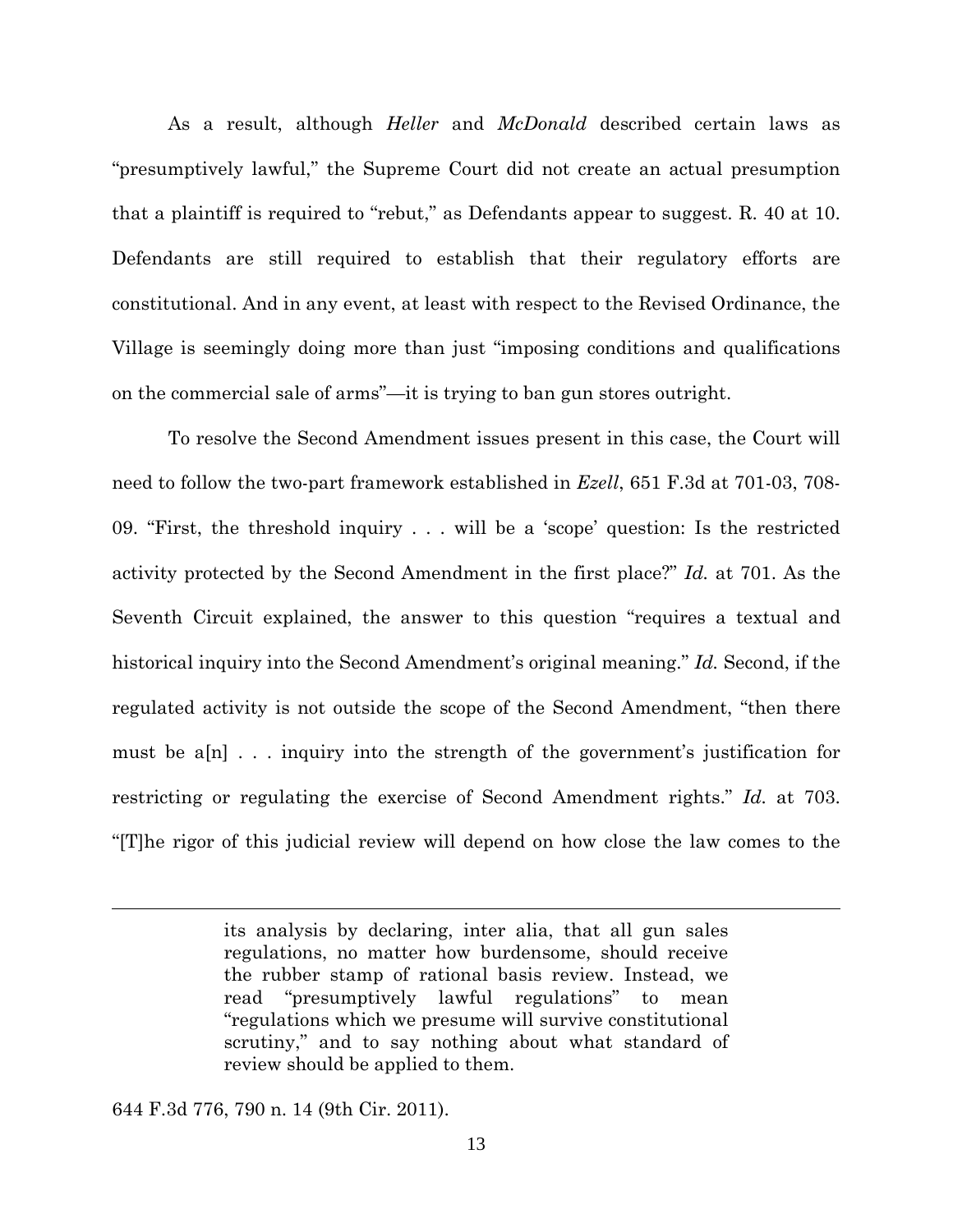core Second Amendment right and the severity of the law's burden on the right." *Id.* As the Seventh Circuit explained:

> First, a severe burden on the core Second Amendment right of armed self-defense will require an extremely strong public-interest justification and a close fit between the government's means and its end. Second, laws restricting activity lying closer to the margins of the Second Amendment right, laws that merely regulate rather than restrict, and modest burdens on the right may be more easily justified. How much more easily depends on the relative severity of the burden and its proximity to the core of the right.

*Id.* at 708.

The threshold scope inquiry here involves two separate issues. The first is whether Plaintiffs have a Second Amendment right to *sell* firearms. The Second Amendment does not expressly address a right to sell firearms ("the right of the people to keep and bear Arms, shall not be infringed"); *Heller* and *McDonald* each only address a personal right to keep and bear arms; and, as Defendants note, some courts have suggested that there is no right sell firearms. *United States v. Chafin*, 423 Fed. Appx. 342, 344 (4th Cir. 2011) (unpublished); *United States v. Conrad*, 2013 WL 546373, at \*7-8 (W.D. Va. Feb. 13, 2013); *Montana Shooting Sports Ass'n v. Holder*, 2010 WL 3926029, at \*21 & n.17 (D. Mont. Aug. 31, 2010).

The Court does not need to resolve that issue now, however, because even if the Second Amendment does not protect the sale of firearms directly, Plaintiffs can still pursue a claim that the Agreement and Revised Ordinance infringe their customers' personal right to keep and bear arms. Surprisingly, although the parties argue at length about whether Plaintiffs have standing on behalf of their customers,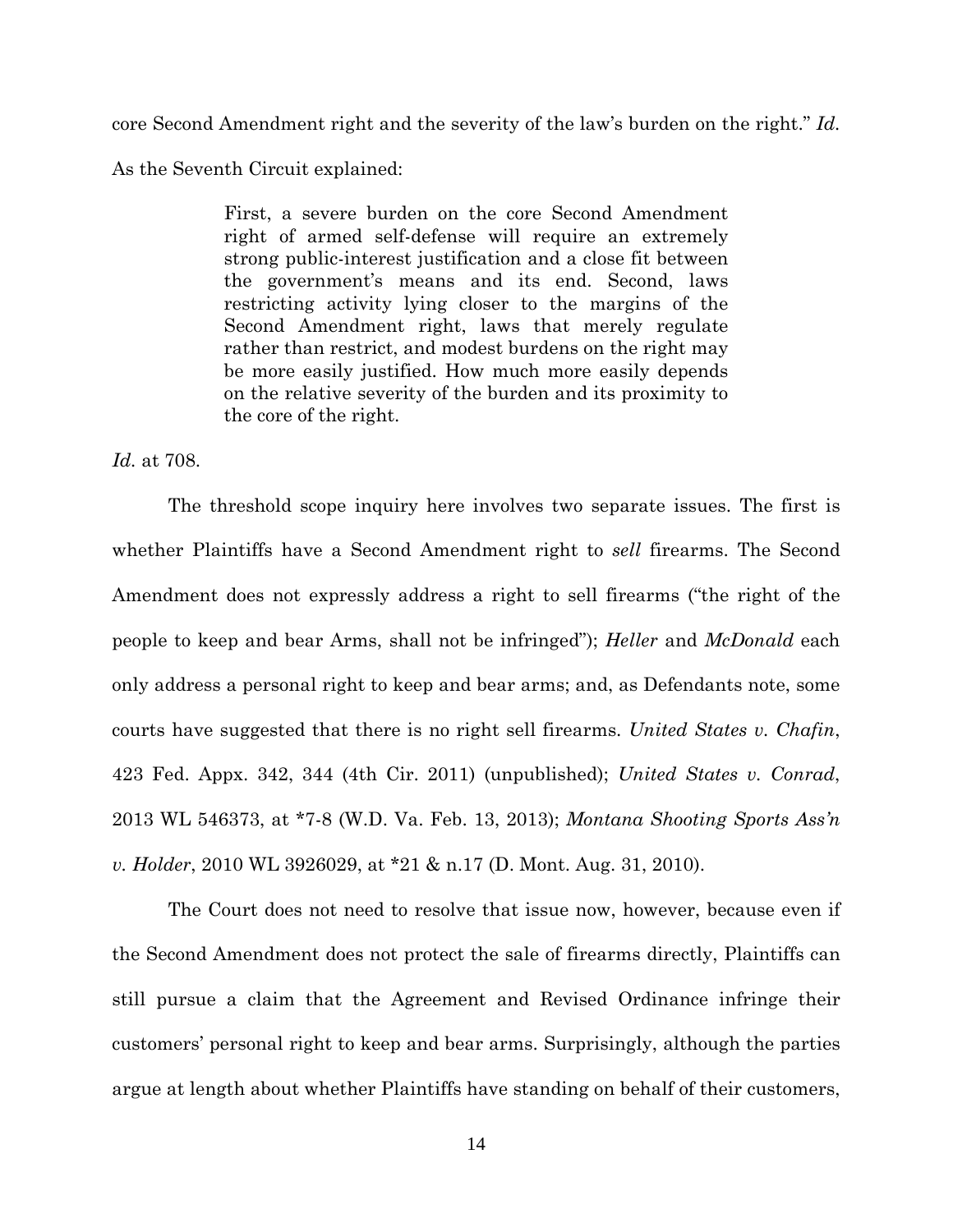no one discusses *Ezell*, which addressed this very issue. *Ezell* involved a challenge to Chicago's firing range ban. One of the plaintiffs in that case was Action Target, a firing range operator. As the Seventh Circuit held, "Action Target, as a supplier of firing-range facilities, is harmed by the firing-range ban and is also permitted to 'act[] as [an] advocate[] of the rights of third parties who seek access to' its services." *Ezell*, 651 F.3d at 696 (quoting *Craig v. Boren*, 429 U.S. 190, 195 (1976), and citing *Pierce v. Soc'y of Sisters*, 268 U.S. 510, 536 (1925), and *MainStreet.Org of Realtors v. Calumet City*, 505 F.3d 742, 746-47 (7th Cir. 2007)). Defendants have not offered any basis to distinguish *Ezell*. This Court is obligated to follow it and finds that Plaintiffs have standing to advocate on behalf of their customers.

Threshold issues aside, the Court will then need to analyze the strength of Defendants' justifications for the Agreement and Revised Ordinance. Defendants ask the Court to uphold their actions based largely on a statement in the Revised Ordinance's preamble that "the amendments set forth herein . . . improve the health, safety and welfare of the Village." R. 40 at 9-10; Am. Compl., Ex. D. But this conclusory statement likely would not satisfy even rational basis review, let alone the heightened scrutiny required under the Second Amendment. At this stage, the Court does not need to decide how heavily the Agreement and Revised Ordinance burden the Second Amendment right to keep and bear arms—including what the Seventh Circuit has described as a "corresponding right to acquire" firearms, *Ezell*, 651 F.3d at 704—or how strong of a justification Defendants will need to establish in order to uphold their actions in this case. Under any standard, Defendants'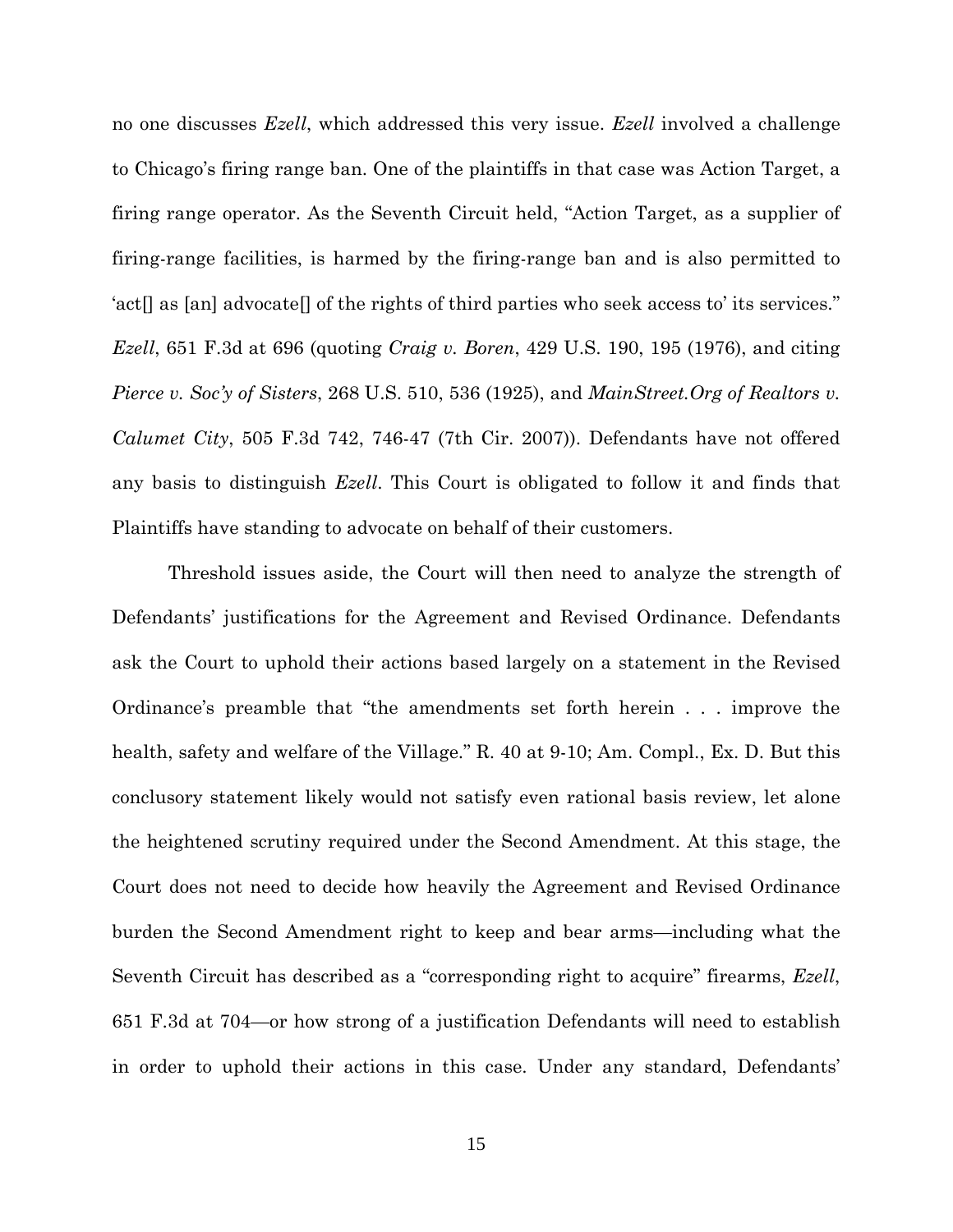motion to dismiss falls short. As in *Williams*, the Court must "put[] the government through its paces" to justify its regulatory efforts.

Defendants offer two other arguments related to Plaintiffs' Second Amendment claim. Defendants argue that the Agreement exempts Plaintiffs from the Revised Ordinance and that as a result, Plaintiffs' professed "fear" that the Revised Ordinance will be applied against them is not an actionable injury. But Plaintiffs' concern is hardly speculative. Although the Agreement does exempt Plaintiffs from the Revised Ordinance, that exemption will expire with the Agreement on November 30, 2013. And by eliminating the one remaining weapons dealer business license, the Revised Ordinance clearly targets Plaintiffs. In *Ezell*, 651 F.3d at 695-96, the Seventh Circuit explained that "[i]t is well-established that pre-enforcement challenges . . . are within Article III" and that "[t]he very existence of a statute implies a threat to prosecute, so pre-enforcement challenges are proper, because a probability of future injury counts as 'injury' for the purpose of standing." (Citations omitted.) The same is true here. The threat that Plaintiffs will soon have to close their business is a sufficient injury to confer standing.

Defendants also argue that Plaintiffs cannot maintain a claim related to the Agreement because they voluntarily agreed to its terms. In response, Plaintiffs rely on the "unconstitutional conditions" doctrine, which generally "prevents the government from awarding or withholding a public benefit for the purpose of coercing the beneficiary to give up a constitutional right or to penalize his exercise of a constitutional right." *Planned Parenthood of Ind., Inc. v. Comm'r of Ind. State*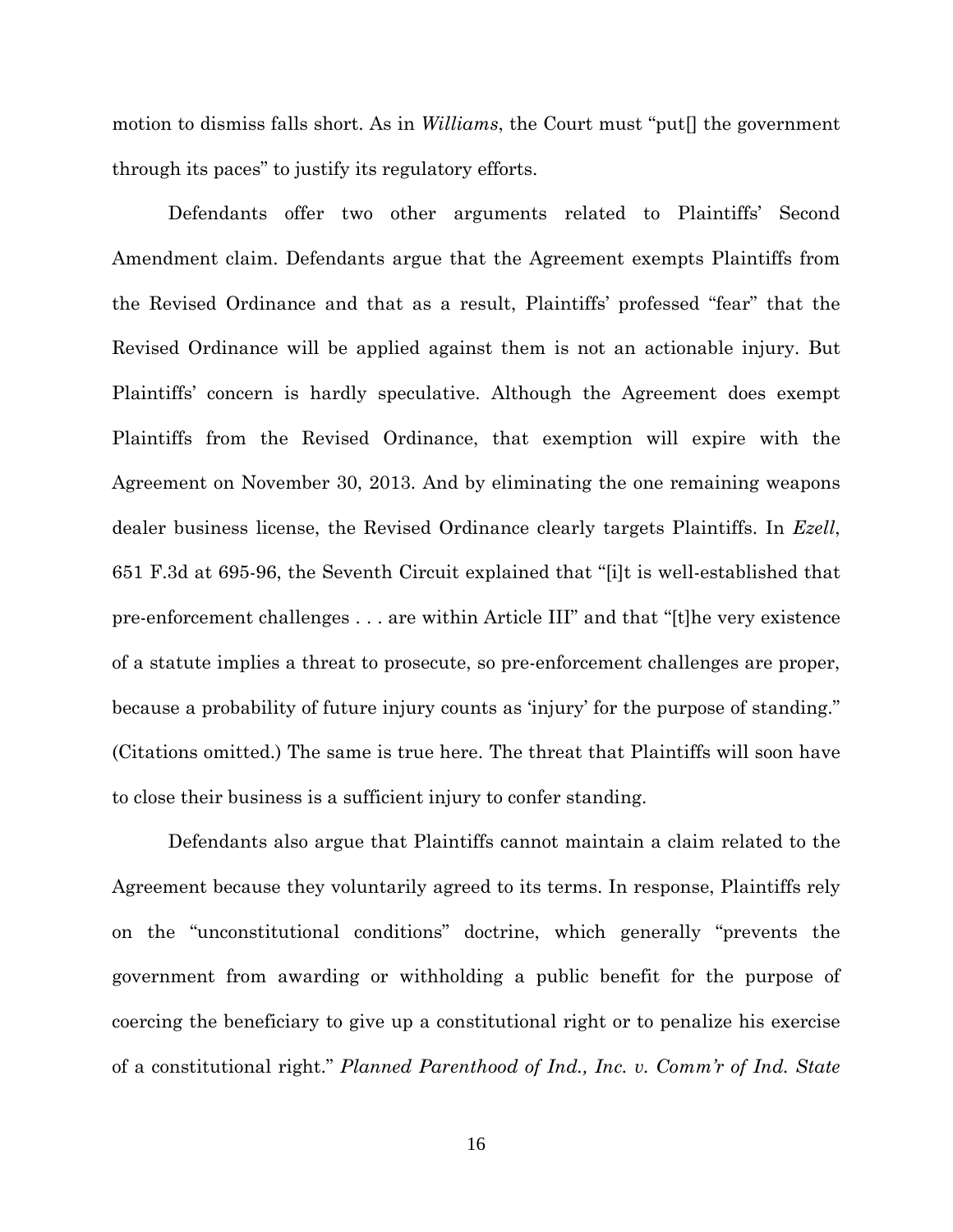*Dep't of Health*, 699 F.3d 962, 986 (7th Cir. 2012). "Understood at its most basic level, the doctrine aims to prevent the government from achieving indirectly what the Constitution prevents it from achieving directly." *Id.* Defendants do not directly address this issue in their reply. As a result, at least for purposes of this motion to dismiss, Defendants have not shown that Plaintiffs fail to state a plausible Second Amendment claim related to the Agreement's terms and conditions. The Court expresses no opinion at this stage as to whether Plaintiffs were in fact coerced into signing the Agreement or whether the unconstitutional conditions doctrine ultimately applies in these circumstances. The Court expects that the circumstances leading up to the Agreement will be fleshed out in discovery, and the parties remain free to dispute the applicability of the unconstitutional conditions doctrine.

#### **Fourth Amendment**

The Agreement allows the Village to conduct one random and two announced inspections of Plaintiffs' premises per month. The Ordinance also requires Plaintiffs to provide daily reports of gun sales to the Village Police Chief. Plaintiffs allege that these provisions violate the Fourth Amendment's prohibition on unreasonable searches. *E.g.,* Am. Compl. ¶ 44 (alleging that Defendants "repeatedly conduct suspicionless searches of and invade, disrupt and search Plaintiffs' place of business . . . and impose daily reporting requirements thereby causing interference with and rendering normal retail business extremely difficult if not impossible to conduct").

As Defendants correctly note, Plaintiffs' Fourth Amendment claim is foreclosed by *United States v. Biswell*, 406 U.S. 311 (1972). *Biswell* addressed the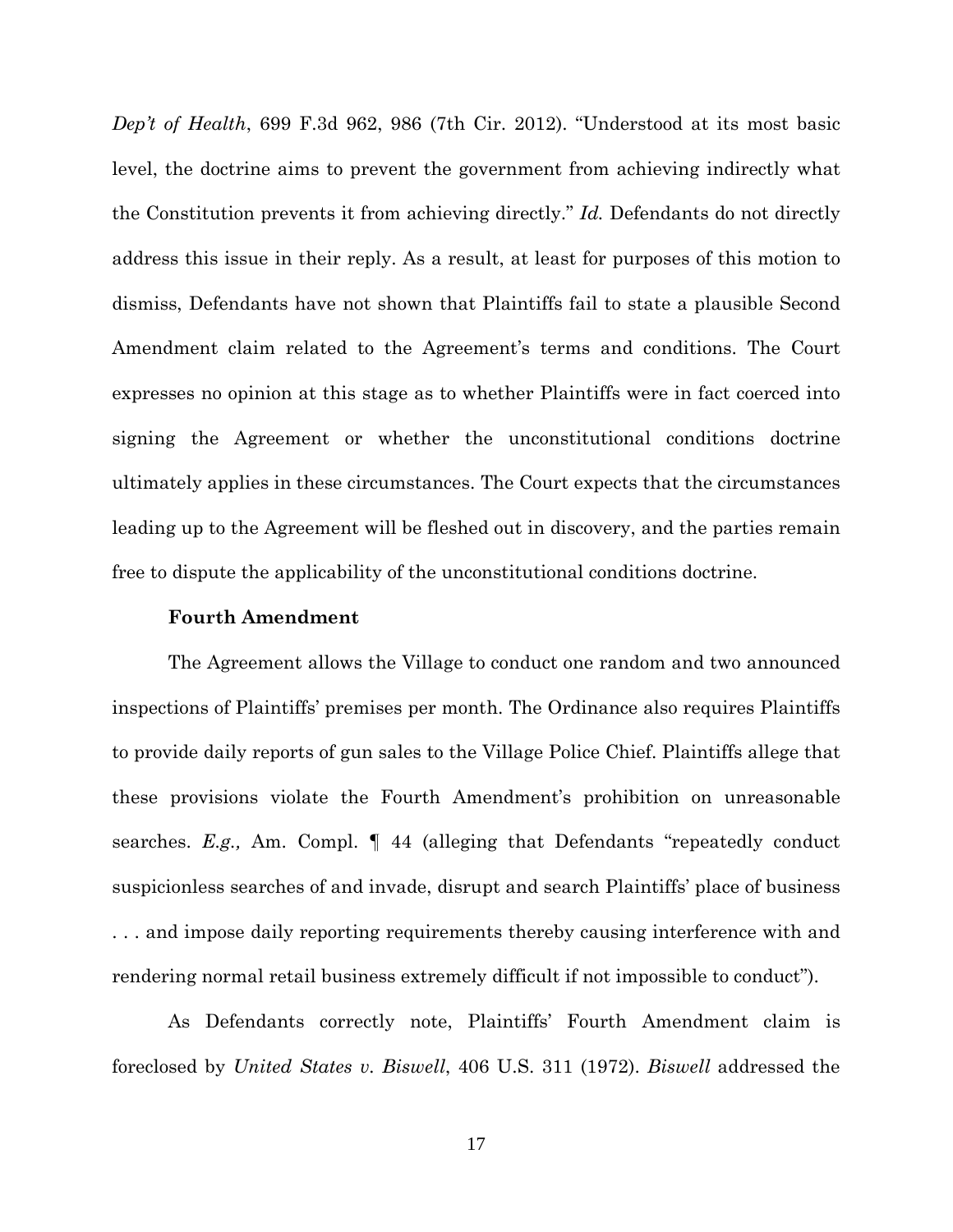Gun Control Act of 1968, which allowed officials to conduct warrantless inspections of federally-licensed firearm dealers in order to examine records, firearms, and ammunition. Biswell was indicted and convicted after a routine inspection uncovered two unlicensed, sawed-off rifles. Biswell challenged his conviction, arguing that the inspection violated the Fourth Amendment.

The Supreme Court affirmed Biswell's conviction. As the Court explained, "inspection is a crucial part of the regulatory scheme, since it assures that weapons are distributed through regular channels and in a traceable manner and makes possible the prevention of sales to undesirable customers and the detection of the origin of particular firearms." *Biswell*, 406 U.S. at 315-16. The Court further explained that "if inspection is to be effective and serve as a credible deterrent, unannounced, *even frequent*, inspections are essential." *Id.* at 316 (emphasis added). Thus, the Court concluded, "if the law is to be properly enforced and inspection made effective, inspections without warrant must be deemed reasonable official conduct under the Fourth Amendment." *Id.* Finally, the Court noted that inspections "pose only limited threats to the dealer's justifiable expectations of privacy. When a dealer chooses to engage in this pervasively regulated business and to accept a federal license, he does so with the knowledge that his business records, firearms, and ammunition will be subject to effective inspection." *Id.*

In their response, Plaintiffs acknowledge *Biswell*, but ask the Court to follow an Illinois Supreme Court case from 1871, *City of Clinton v. Phillips*, 58 Ill. 102. In *Phillips*, the Illinois Supreme Court struck down a local ordinance requiring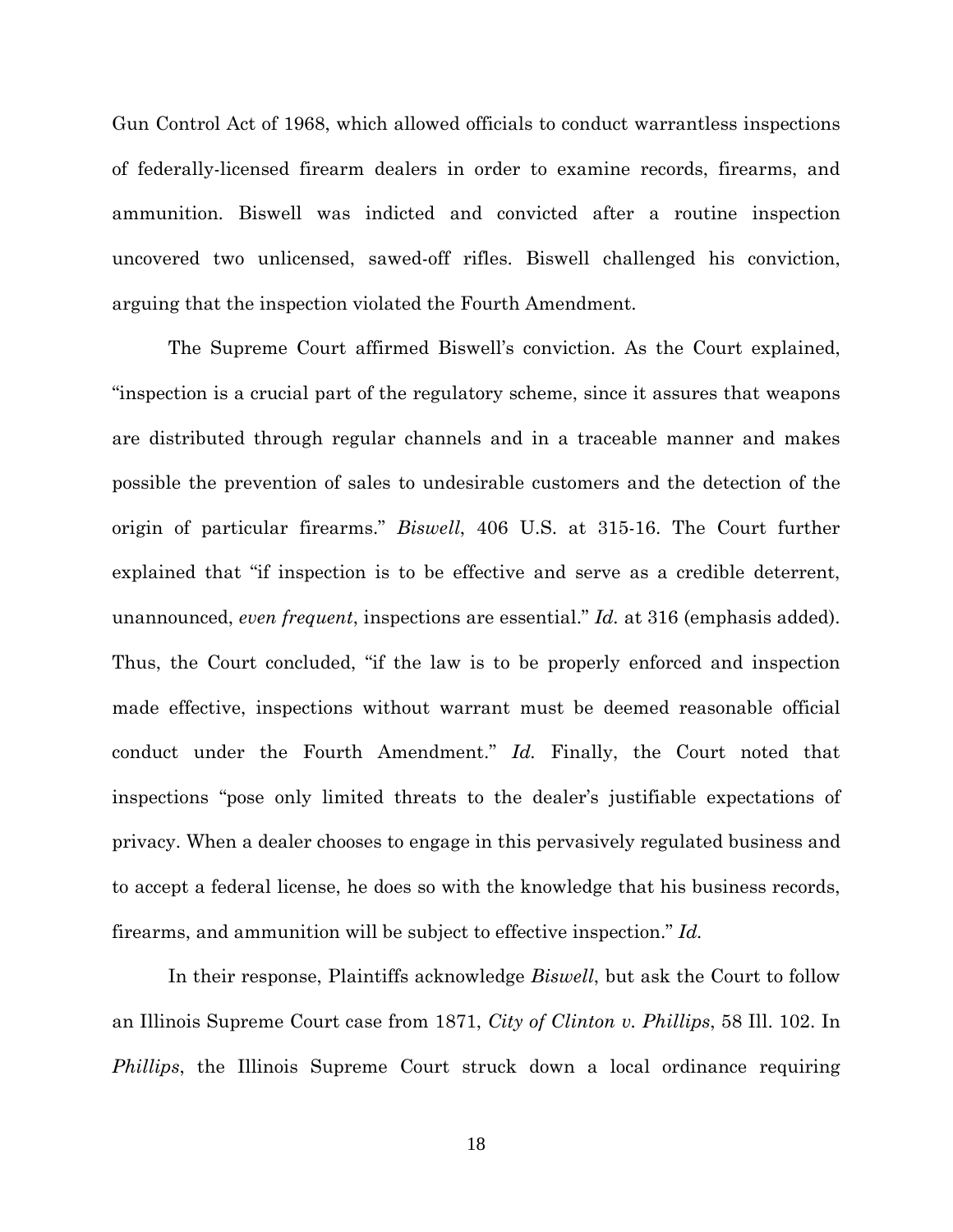apothecaries and druggists to report sales of liquor on a quarterly basis. The Court found that the reporting requirement was an "unreasonable search." *Id.* at 104. The Court explained that a "private citizen . . . should not be subjected to such inquisition" and that the law "is suspicious in its spirit" and "an invasion of the sanctity of private business [that] ought not to be tolerated." *Id.* at 104-05. Plaintiffs cite no other authority in support of their Fourth Amendment claim.

As an initial matter, *Phillips* cannot trump the U.S. Supreme Court's analysis of the Fourth Amendment in the exact context at issue here—regulation of licensed firearm dealers. In any event, *Phillips*'s holding about the privacy rights of businesses selling liquor is plainly obsolete.[6](#page-18-0) Well after *Phillips*, the U.S. Supreme Court and Illinois Supreme Court have each broadly upheld liquor license inspections. *See, e.g., Colonnade Catering Corp. v. United States*, 397 U.S. 72, 75-77 (1970); *Daley v. Berzanskis*, 269 N.E.2d 716, 718-19 (Ill. 1971). Indeed, over the last 40 years, Illinois courts have repeatedly cited the firearm and liquor industries as the two prime examples where business owners have little or no expectation of privacy and where even warrantless regulatory inspections survive Fourth Amendment scrutiny. *See People v. Krull*, 481 N.E.2d 703, 706-07 (Ill. 1985), *rev'd on other grounds*, 480 U.S. 340 (1987); *People v. Nash*, 662 N.E.2d 552, 555 (Ill. App. Ct. 1996); *People v. Layton*, 552 N.E.2d 1280, 1284 (Ill. App. Ct. 1990); *Hansen v. Ill. Racing Bd.*, 534 N.E.2d 658, 661 (Ill. App. Ct. 1989); *People v. Strauss*, 502 N.E.2d 1287, 1290 (Ill. App. Ct. 1986); *City of Chicago v. Pudlo*, 462 N.E.2d 494, 501 (Ill.

<span id="page-18-0"></span> <sup>6</sup> As far as the Court can tell, *Phillips* was last cited by an Illinois court in 1899.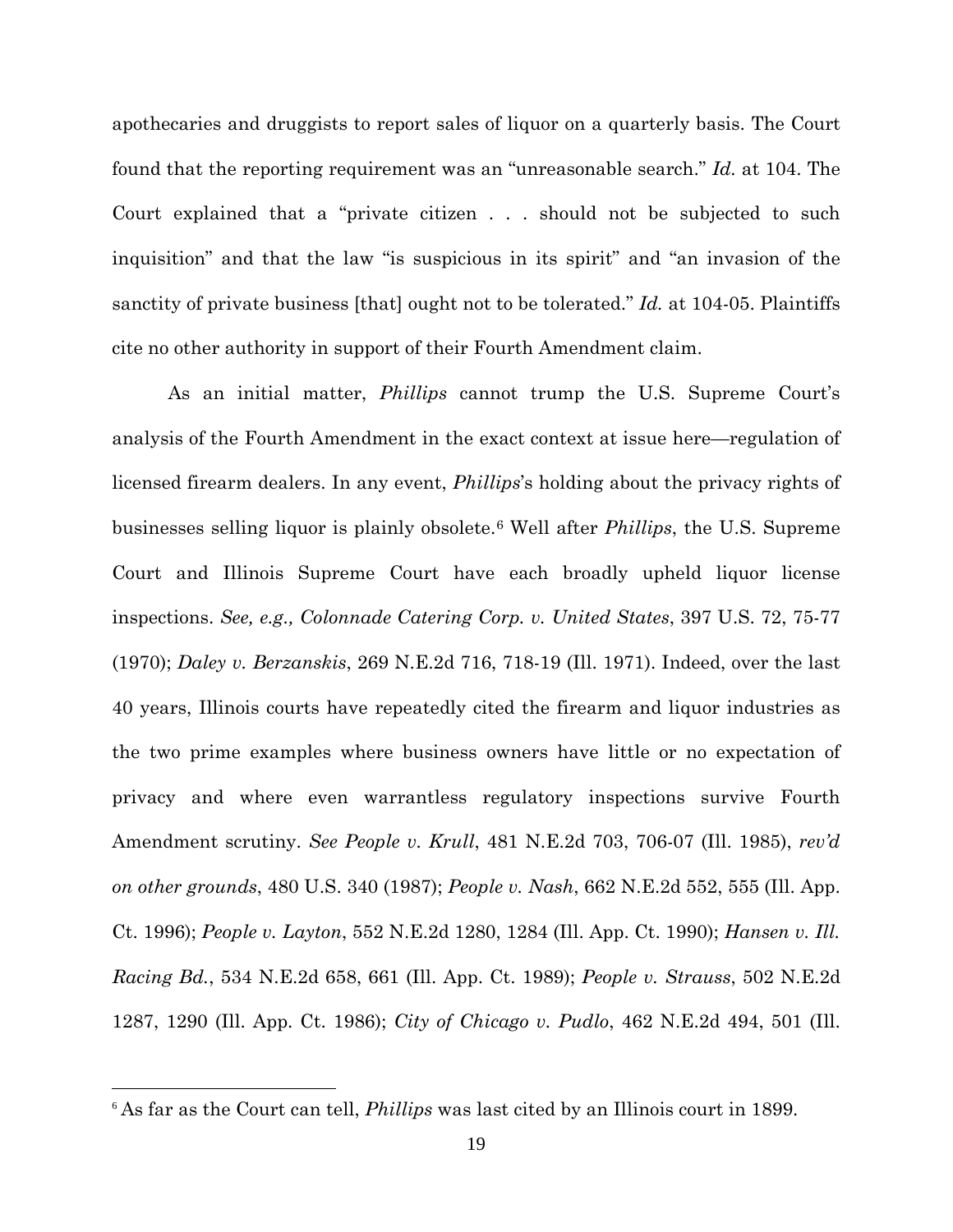App. Ct. 1984); *Marcowitz v. Dep't of Pub. Health*, 435 N.E.2d 1291, 1295 (Ill. App. Ct. 1982); *People v. Piper*, 427 N.E.2d 1361, 1366 (Ill. App. Ct. 1981); *Wheeler v. City of Rockford*, 387 N.E.2d 358, 360 (Ill. App. Ct. 1979).

Plaintiffs' apparent effort to distinguish a duty to *keep* records for onsite inspection (which they concede is allowed) from a duty to *deliver* records (which they challenge) is unavailing. These duties are functionally one and the same—the only difference is whether the regulator would need to travel to the licensee's premises in order to inspect the records. The Ordinance's requirement that licensees deliver sales records to the Village Police Chief does not raise heightened Fourth Amendment concerns. The delivery of a small amount of records a relatively short distance is a minimal (and expected) burden. As the Supreme Court explained in *Biswell*, 406 U.S. at 316, when a dealer accepts a firearms license, "he does so with the knowledge that his business records . . . will be subject to effective inspection." *See also City of Chicago v. U.S. Dep't of Treasury*, 287 F.3d 628, 637 (7th Cir. 2002) ("[T]he release of the requested names and addresses does not raise any legitimate privacy concerns because purchase of a firearm is not a private transaction. The Gun Control Act requires that a transaction for the sale of a firearm be recorded and every dealer is required to make business records available to investigation. Again, every purchaser of a firearm is on notice that their name and address must be reported to state and local authorities and AFT. As a result, there can be no expectation of privacy in the requested names and addresses.") (citations omitted), *judg't vacated on other grounds*, 537 U.S. 1229 (2003). And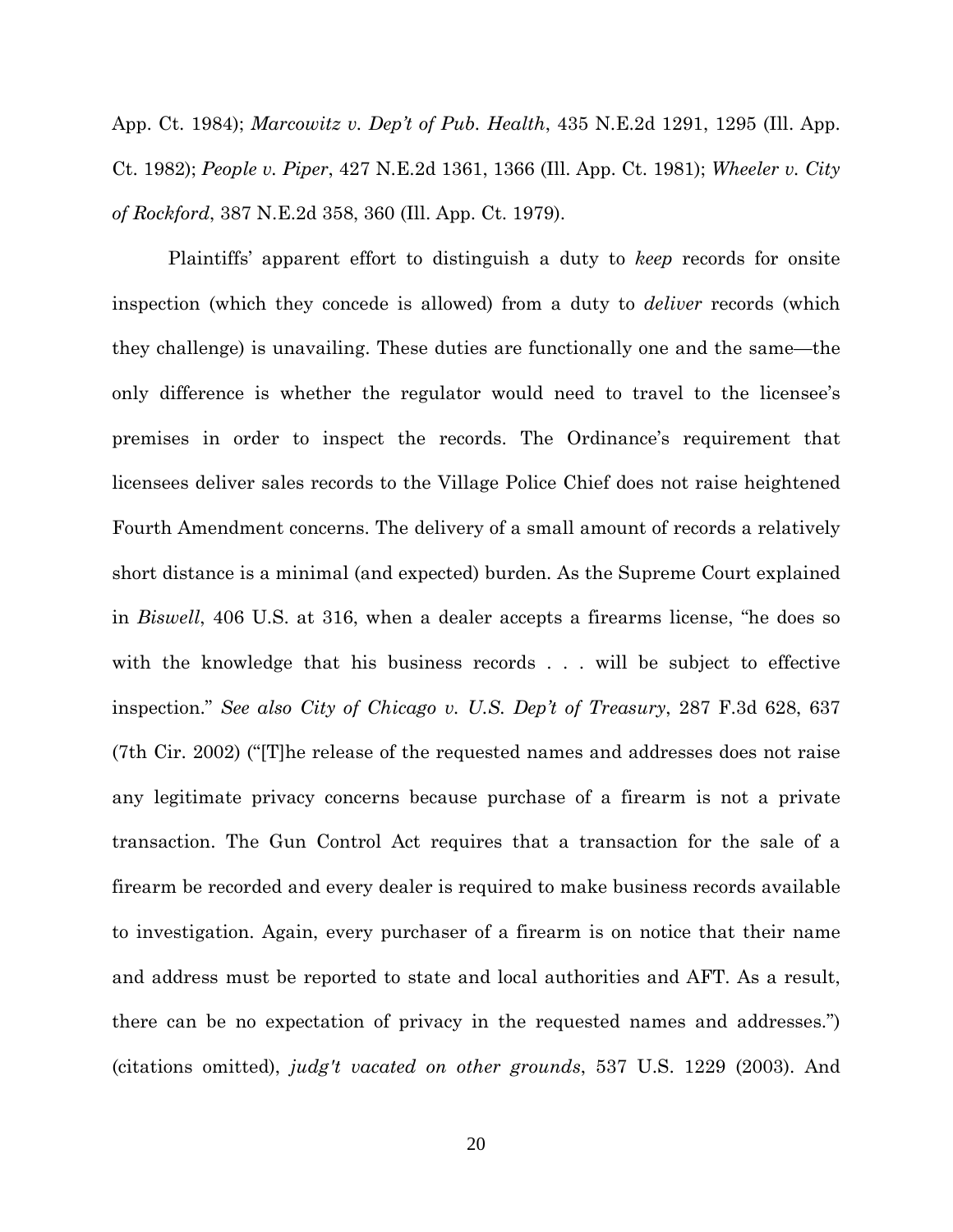Plaintiffs knew full well at the time they applied for their license that the Ordinance required them to report gun sales. *E.g.,* Am. Compl. ¶¶ 14, 16.

As a result, although the Court is allowing Plaintiffs to replead their various constitutional claims asserted in Count I as separate counts, Plaintiffs' Fourth Amendment claim is dismissed. Plaintiffs have no plausible claim that the Agreement or Ordinance violate the Fourth Amendment.

# **Count II: 42 U.S.C. § 1983 – Interstate Commerce, Article I, § 8, Cl. 3, Supremacy Clause, Article VI**

In Count II, Plaintiffs allege that the Agreement and Revised Ordinance are preempted by federal law and impose an undue burden on interstate commerce in violation of the "Dormant Commerce Clause."[7](#page-20-0)

#### **Preemption**

The Amended Complaint only vaguely alleges preemption. But in response to Defendants' motion to dismiss, Plaintiffs explain the basis for their claim. Plaintiffs argue that the Agreement and Revised Ordinance "conflict with[,] intensely interfere with[, and] emasculate their [Federal Firearms License]" and "conflict with the federal scheme and public interest and defeat and render impotent Congress' intended normal and protected use of [their Federal Firearms License]." R. 36 at 32-33. In short, Plaintiffs allege that because they have a federal license to sell firearms, the Village cannot impose significant limits of its own.

<span id="page-20-0"></span> <sup>7</sup> In Count II, Plaintiffs also repeat the allegations from Count I that Defendants violated the First, Second, Fourth, Fifth, and Fourteenth Amendments. These allegations are duplicative of Count I. When Plaintiffs amend their complaint, they should address this issue as well to avoid duplicative pleading.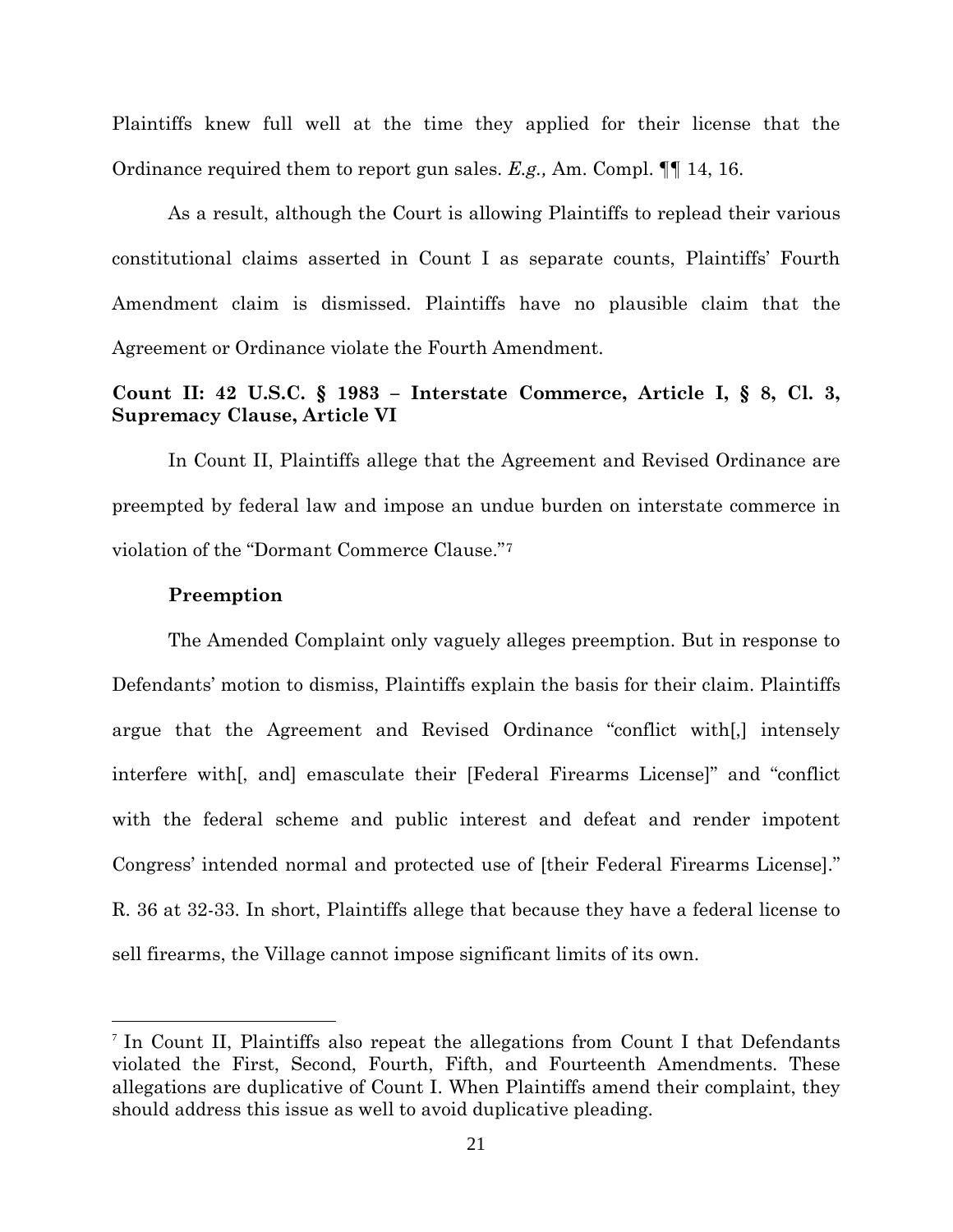As the Supreme Court has explained, there are "two cornerstones of our preemption jurisprudence": (1) "the purpose of Congress is the ultimate touchstone in every pre-emption case"; and (2) "[i]n all pre-emption cases . . . we start with the assumption that the historic police powers of the States were not to be superseded by the Federal Act unless that was the clear and manifest purpose of Congress." *Wyeth v. Levine*, 555 U.S. 555, 565 (2009) (citing *Medtronic, Inc. v. Lohr*, 518 U.S. 470, 485 (1996)).

There are three general types of preemption: express preemption, field preemption, and conflict preemption. *Wigod v. Wells Fargo Bank, N.A.*, 673 F.3d 547, 576 (7th Cir. 2012). For express preemption, "Congress can define explicitly the extent to which its enactments pre-empt state law." *English v. Gen. Elec. Co.*, 496 U.S. 72, 78-79 (1990). For field preemption, "state law is pre-empted where it regulates conduct in a field that Congress intended the Federal Government to occupy exclusively." *Id.* at 79. For conflict preemption, a state law is pre-empted "to the extent that it actually conflicts with federal law." *Id.* Conflict preemption exists where "it is impossible for a private party to comply with both state and federal requirements," or where state law "stands as an obstacle to the accomplishment and execution of the full purposes and objectives of Congress." *Id.* (citations omitted).

Plaintiffs do not contend that Congress expressly preempted state and local regulation of firearm sales. Express preemption does not apply here.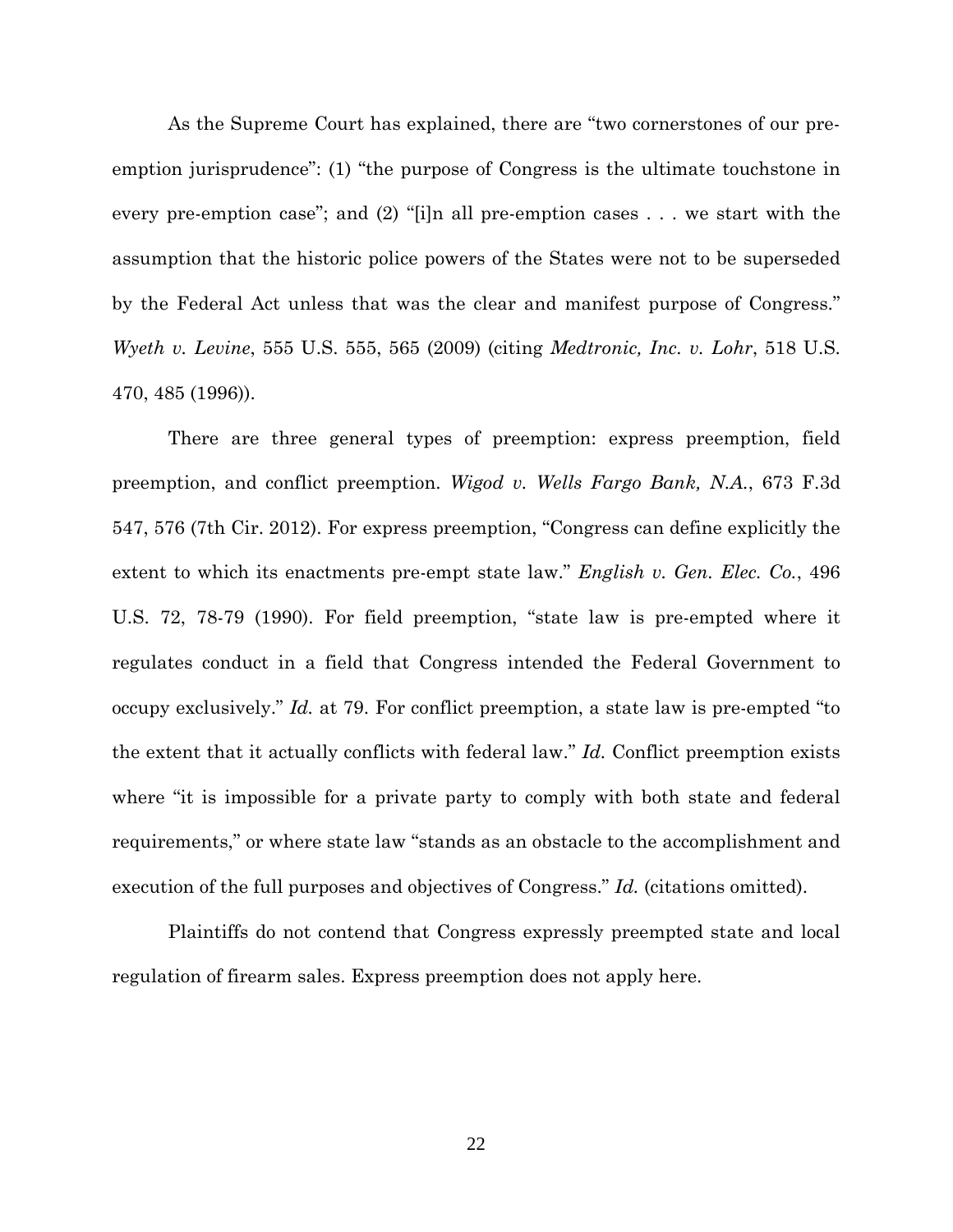Plaintiffs primarily argue that Congress intended to occupy the field of regulating firearm sales by "put[ting] in place a comprehensive scheme to regulate the movement of firearms in commerce." R. 36 at 32-33.

This argument is frivolous. Federal Firearms Licenses are governed by 18

U.S.C. § 923. In that same chapter, Congress expressly provided that:

No provision of this chapter shall be construed as indicating an intent on the part of Congress to occupy the field in which such provision operates to the exclusion of the law of any State on the same subject matter, unless there is a direct and positive conflict between such provision and the law of the State so that the two cannot be reconciled or consistently stand together.

18 U.S.C. § 927. Similarly, as Defendants note, ATF regulations confirm that:

A [federal firearms] license issued under this part confers no right or privilege to conduct business or activity contrary to State or other law. The holder of such a license is not by reason of the rights and privileges granted by that license immune from punishment for operating a firearm or ammunition business or activity in violation of the provisions of any State or other law.

27 C.F.R. § 478.58. Moreover, the Supreme Court has itself recognized that state and local governments have ample room to enact firearm regulations. *McDonald*, 130 S. Ct. at 3047 ("[S]tate and local experimentation with reasonable firearms regulations will continue under the Second Amendment."). As a result, Congress clearly has not occupied the field of regulating firearm sales.

Alternatively, Plaintiffs argue that the Agreement and Revised Ordinance conflict with their Federal Firearms License. Plaintiffs do not suggest that they cannot comply with both. Rather, Plaintiffs argue that the Agreement and Revised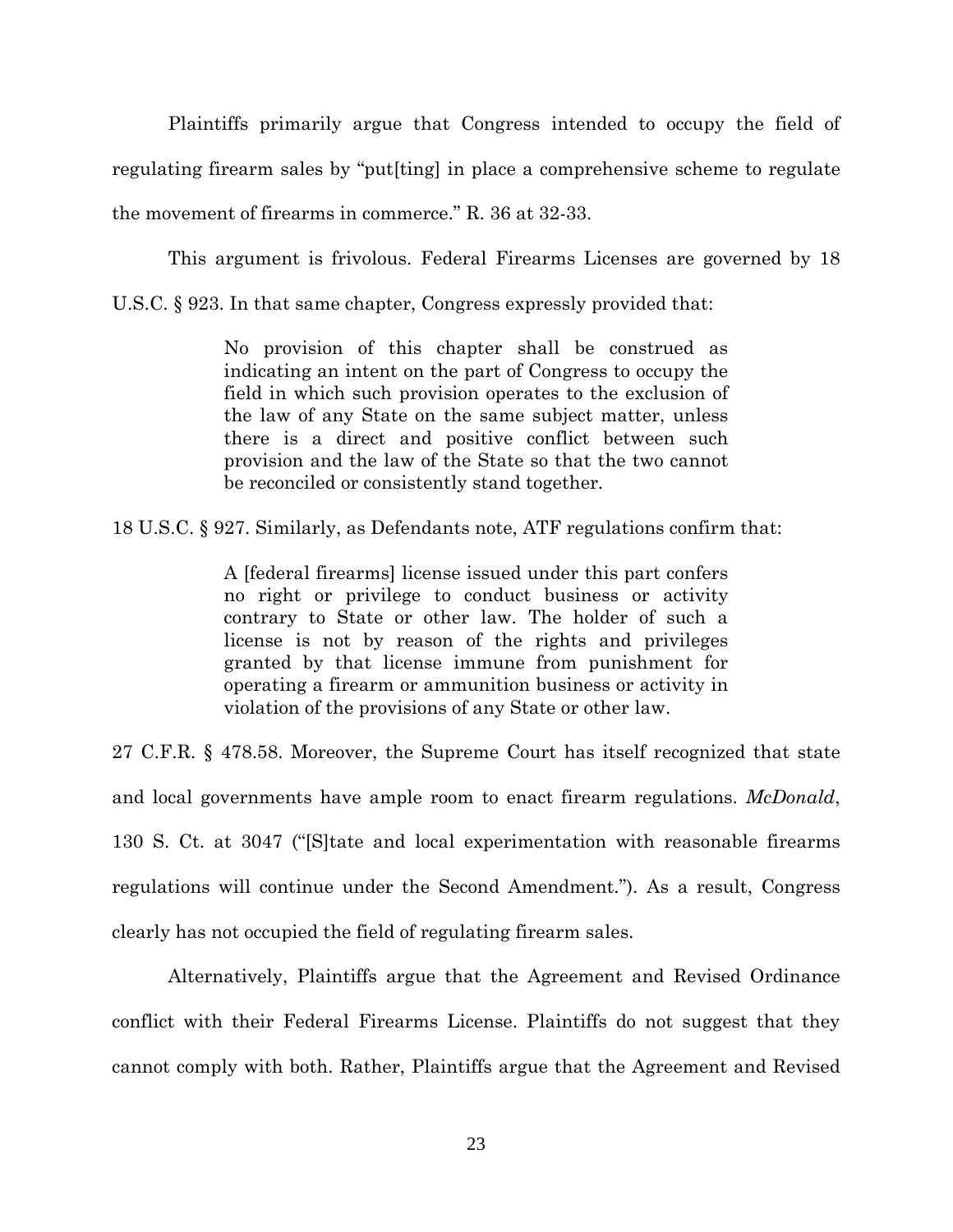Ordinance generally frustrate Congress's purposes and objectives in issuing federal licenses. But as in *Second Amendment Arms*, 2012 WL 4464900, at \*7, Plaintiffs' conclusory arguments about the supposed "emasculation" of their Federal Firearms License cannot overcome the straightforward language of 18 U.S.C. § 927 and are not enough to state a plausible conflict preemption claim.

Defendants' motion to dismiss Count II is therefore granted with respect to Plaintiffs' preemption claims under the Supremacy Clause.

# **Dormant Commerce Clause**

The Amended Complaint also only vaguely alleges that the Agreement and Revised Ordinance affect interstate commerce. But again, in response to Defendants' motion to dismiss, Plaintiffs explain their claim. Plaintiffs argue that the Agreement and Revised Ordinance unduly burden interstate commerce because their "product distributors and manufacturers are located in . . . Illinois, Minnesota, Texas, Maryland, New York, Louisiana, Missouri, Ohio, Pennsylvania, Kansas, Arizona and Massachusetts and foreign countries. . . . So, virtually 100% of the firearms that Plaintiffs import, have sold and sell physical[ly] crossed state lines and are mark[et]ed via the Internet, the U.S. Mail, and telephonically, thus comprising interstate commerce." R. 36 at 2. Plaintiffs then argue that the Village is harming these out-of-state distributors and manufacturers by restricting and eventually eliminating gun stores in the Village. *Id.* at 29.

The Constitution generally gives Congress the power to regulate interstate commerce. U.S. Const. Art. I, § 8 ("The Congress shall have power . . . To regulate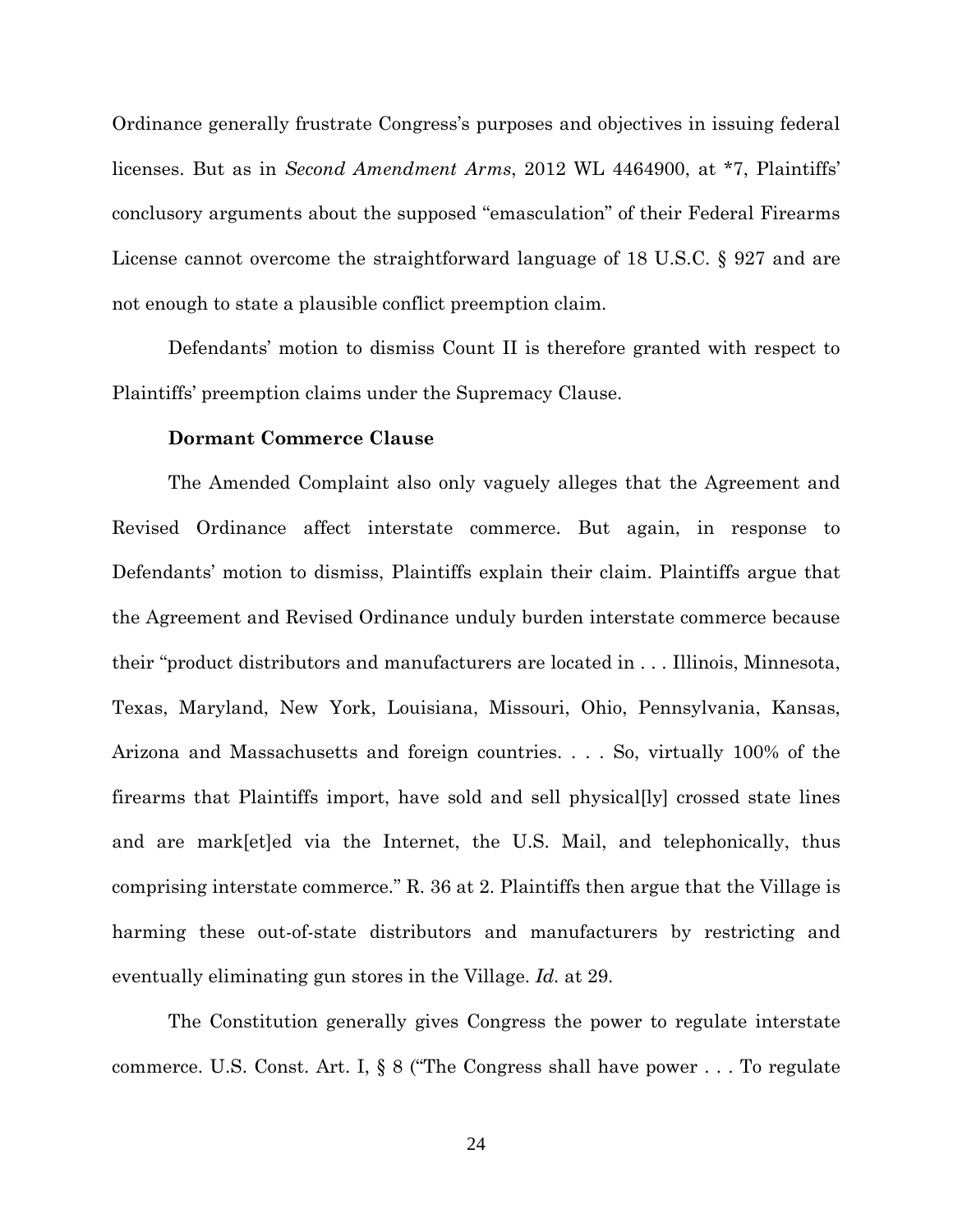Commerce . . . and among the several States."). Although the Commerce Clause does not expressly limit state power over interstate commerce, courts have long recognized that in certain circumstances, state and local laws imposing substantial burdens on interstate commerce are not allowed. "This 'negative' aspect of the Commerce Clause is often referred to as the 'Dormant Commerce Clause' and is invoked to invalidate overreaching provisions of state regulation of commerce." *Alliant Energy Corp. v. Bie*, 330 F.3d 904, 911 (7th Cir. 2003).

Under the Dormant Commerce Clause, state and local laws are generally analyzed under a two-tier approach. The first step is to determine whether the law "regulates evenhandedly with only 'incidental' effects on interstate commerce, or discriminates against interstate commerce." *Oregon Waste Sys., Inc. v. Dep't of Envtl. Quality*, 511 U.S. 93, 99 (1994) (quoting *Hughes v. Oklahoma*, 441 U.S. 322, 336 (1979)). A law is discriminatory if it involves "differential treatment of in-state and out-of-state economic interests that benefits the former and burdens the latter." Id. This first step is designed to ferret out laws that raise "the evils of 'economic isolation' and protectionism"—"where simple economic protectionism is effected by state legislation, a virtually *per se* rule of invalidity has been erected." *Philadelphia v. New Jersey*, 437 U.S. 617, 623-24 (1978).

If a law is not discriminatory, the second step is to apply the balancing test from *Pike v. Bruce Church, Inc.*, 397 U.S. 137, 142 (1970):

> Where the statute regulates even-handedly to effectuate a legitimate local public interest, and its effects on interstate commerce are only incidental, it will be upheld *unless the burden imposed on such commerce is clearly*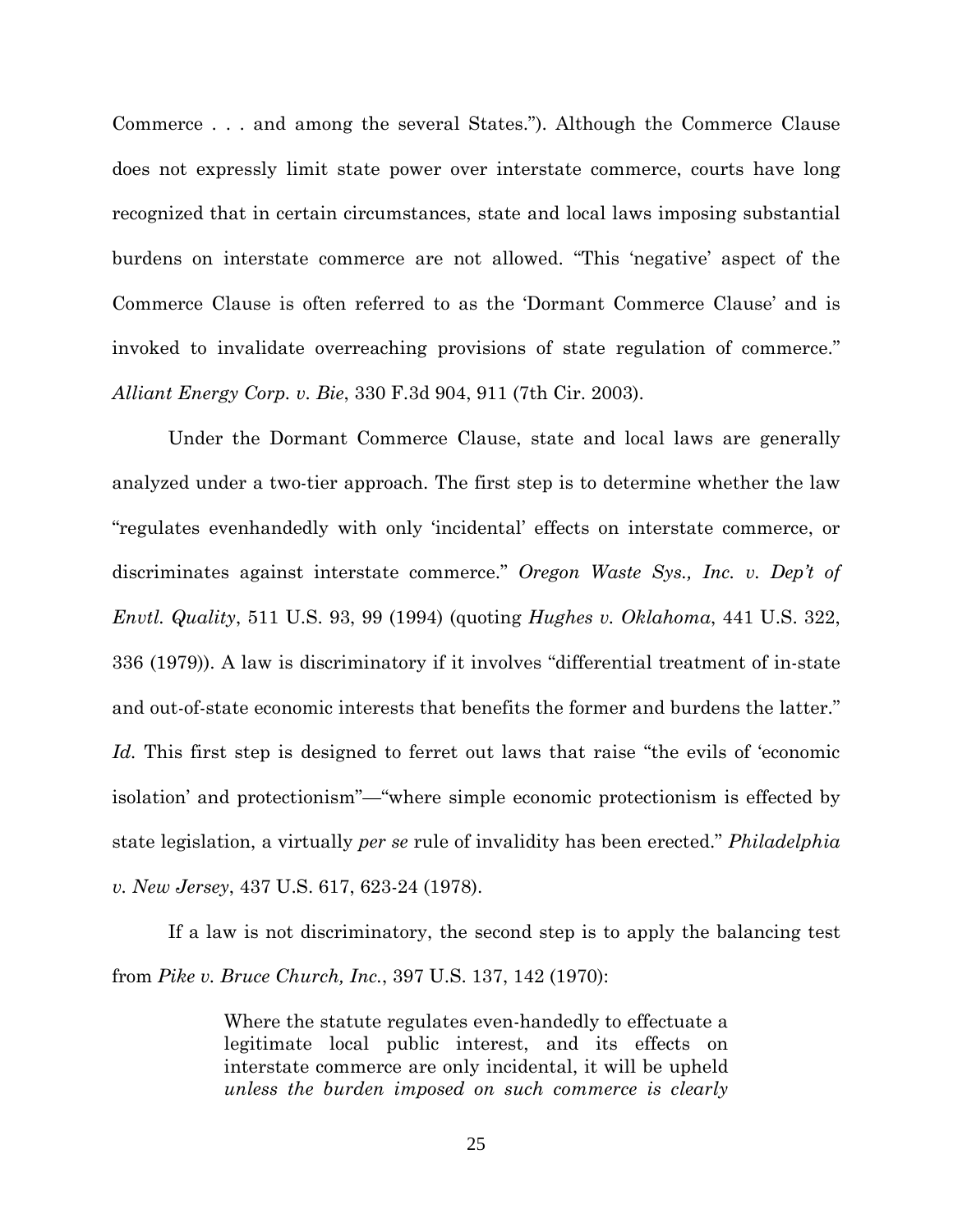*excessive in relation to the putative local benefits*. If a legitimate local purpose is found, then the question becomes one of degree. And the extent of the burden that will be tolerated will of course depend on the nature of the local interest involved, an on whether it could be promoted as well with a lesser impact on interstate activities.

(Citation omitted, emphasis added.) The Seventh Circuit has explained that "a plaintiff has a steep hill to climb" to meet this standard, *Midwest Title Loans, Inc. v. Mills*, 593 F.3d 660, 665 (7th Cir. 2010), and likened it to "normal rational-basis" review. *Nat'l Paint & Coatings Ass'n v. City of Chicago*, 45 F.3d 1124, 1131-32 (7th Cir. 1995). *See also Cavel, Int'l, Inc. v. Madigan*, 500 F.3d 551, 556 (7th Cir. 2007); *Grant-Hall v. Cavalry Portfolio Servs., LLC*, 856 F. Supp. 2d 929, 938 (N.D. Ill. 2012).

Plaintiffs argue that they can prevail under both steps. At the first step, Plaintiffs argue that the Agreement and Revised Ordinance effectively discriminate against out-of-state manufacturers and distributors by closing off a market in Illinois, or at least in the Village. The Court disagrees. "The fact that the burden of a state regulation falls on some interstate companies does not, by itself, establish a claim of discrimination against interstate commerce." *Exxon Corp. v. Governor of Maryland*, 437 U.S. 117, 126 (1978). Plaintiffs are still required to establish that the Agreement and Revised Ordinance benefit in-state manufacturers and distributors. *Oregon Waste Sys.*, 511 U.S. at 99; *see also Cavel,* 500 F.3d at 555 (upholding a state ban on slaughtering horses for human consumption because "[t]here is no discrimination . . . insofar as the prohibition against slaughter is concerned. If a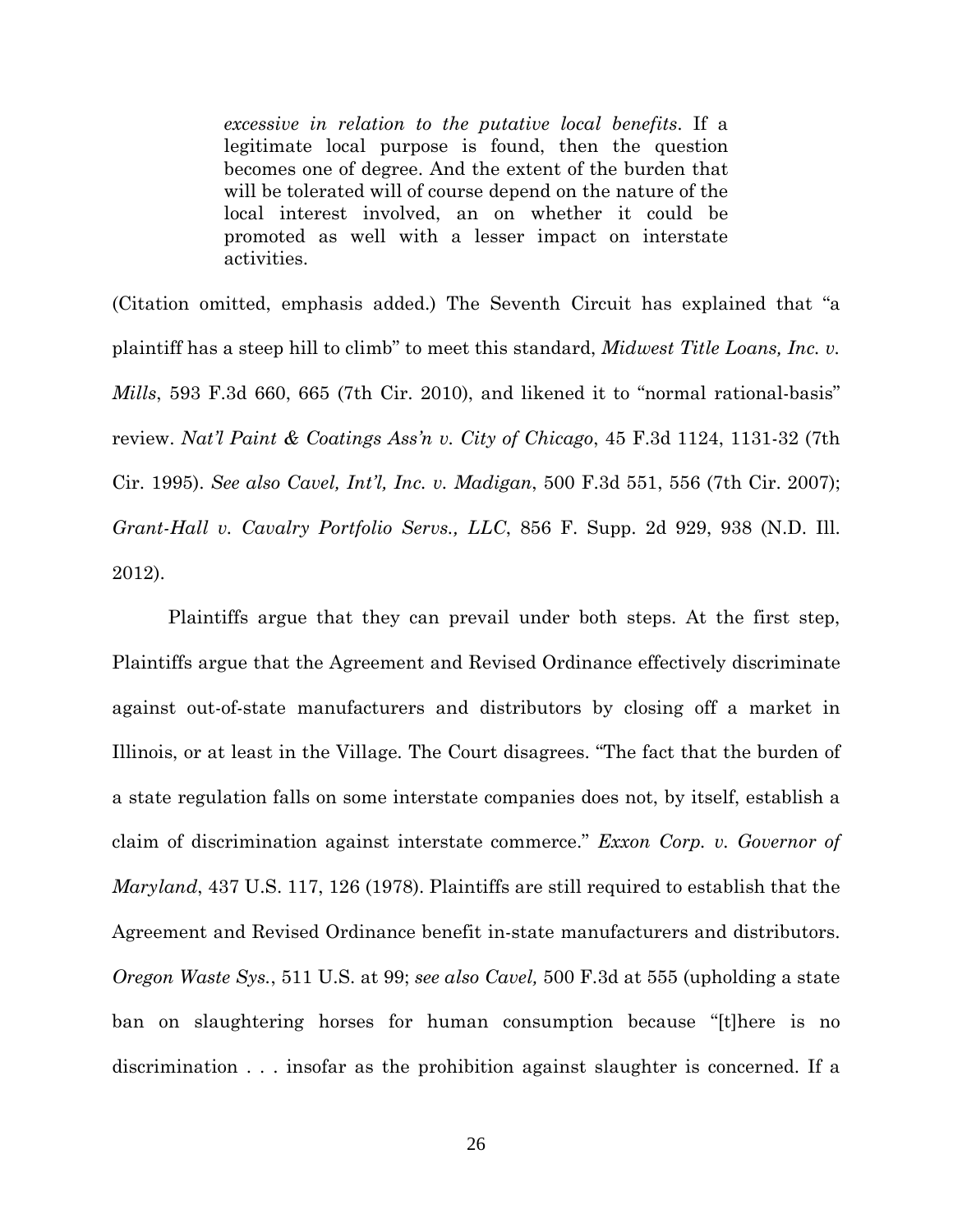local firm . . . wanted to slaughter horses, it could not do so. No local merchant or producer benefits from the ban on slaughter."). Plaintiffs do not even argue that the Agreement or Revised Ordinance benefit in-state manufacturers and distributors. The Agreement and Revised Ordinance operate with equal force whether a firearm came from Illinois or out-of-state. As a result, Plaintiffs cannot show that the Agreement or Revised Ordinance discriminates against interstate commerce.

At the second step, Plaintiffs argue that the Agreement and Revised Ordinance impose a substantial burden on interstate commerce without any legitimate local benefit. Defendants respond that the Court should rule on the face of the Amended Complaint that Plaintiffs cannot satisfy the *Pike* test. This is a close call on a motion to dismiss. Plaintiffs undoubtedly face an uphill battle to show that the burden imposed on interstate commerce is clearly excessive in relation to the putative local benefits. But at this stage, they have stated a plausible claim. Just as with the Second Amendment claims, the Court can better assess the burdens and benefits based on a thorough and complete factual record. The Court cannot meaningfully balance these factors based on the very limited record currently before the Court on Defendants' motion to dismiss.

Defendants' motion to dismiss Count II is therefore denied with respect to the Dormant Commerce Clause. When Plaintiffs amend their complaint, however, they should take the allegations raised for the first time in their response to Defendants' motion to dismiss and include them in the complaint itself.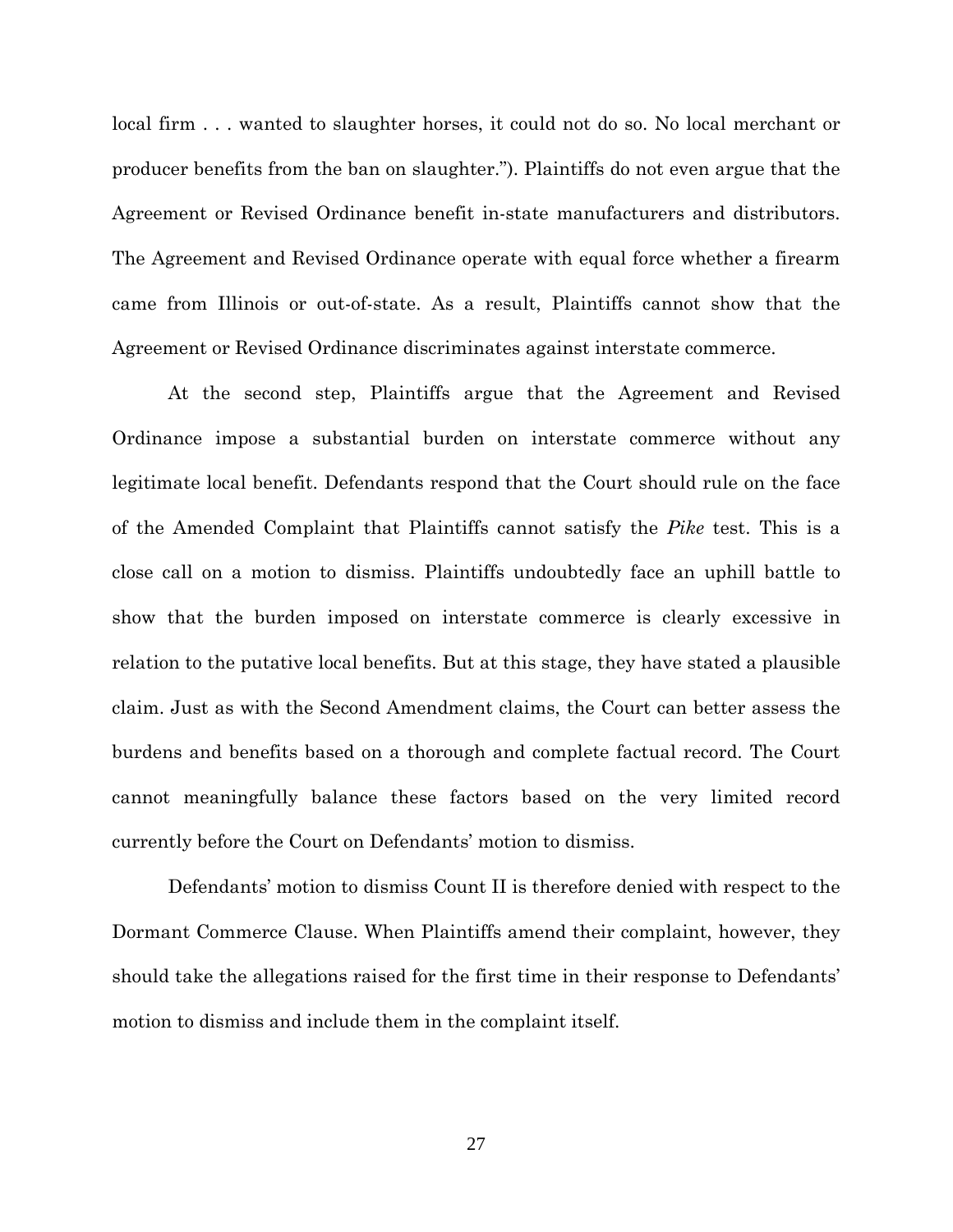#### **Count III: 42 U.S.C. § 1983 – Prior Restraint on Commercial Speech**

The Amended Complaint is also vague concerning Plaintiffs' First Amendment claim. But Plaintiffs' response (R. 36 at 33-38) clarifies that Count III has two separate components. First, Plaintiffs allege that the Agreement's restrictions on retail displays and exterior signage improperly restrict commercial speech. Second, Plaintiffs allege that the Agreement and Revised Ordinance are unlawful prior restraints. The Court addresses each issue in turn.

## **Commercial Speech**

The First Amendment protects commercial speech but ultimately "accords a lesser protection to commercial speech than to other constitutionally guaranteed expression." *Cent. Hudson Gas & Elec. Corp. v. Pub. Serv. Comm'n of New York*, 447 U.S. 557, 562-63 (1980). Restrictions on commercial speech are analyzed under a form of "intermediate" scrutiny. *Florida Bar v. Went For It, Inc.*, 515 U.S. 618, 623 (1995). In *Central Hudson*, 447 U.S. at 566, the Supreme Court established a fourpart test for analyzing restrictions on commercial speech:

> At the outset, we must determine whether the expression is protected by the First Amendment. For commercial speech to come within that provision, it at least must concern lawful activity and not be misleading. Next, we ask whether the asserted governmental interest is substantial. If both inquiries yield positive answers, we must determine whether the regulation directly advances the governmental interest asserted, and whether it is not more extensive than is necessary to serve that interest.

Plaintiffs' First Amendment challenge to the Agreement's restriction on retail displays fails at the first step of the analysis. The "lawful activity" inquiry under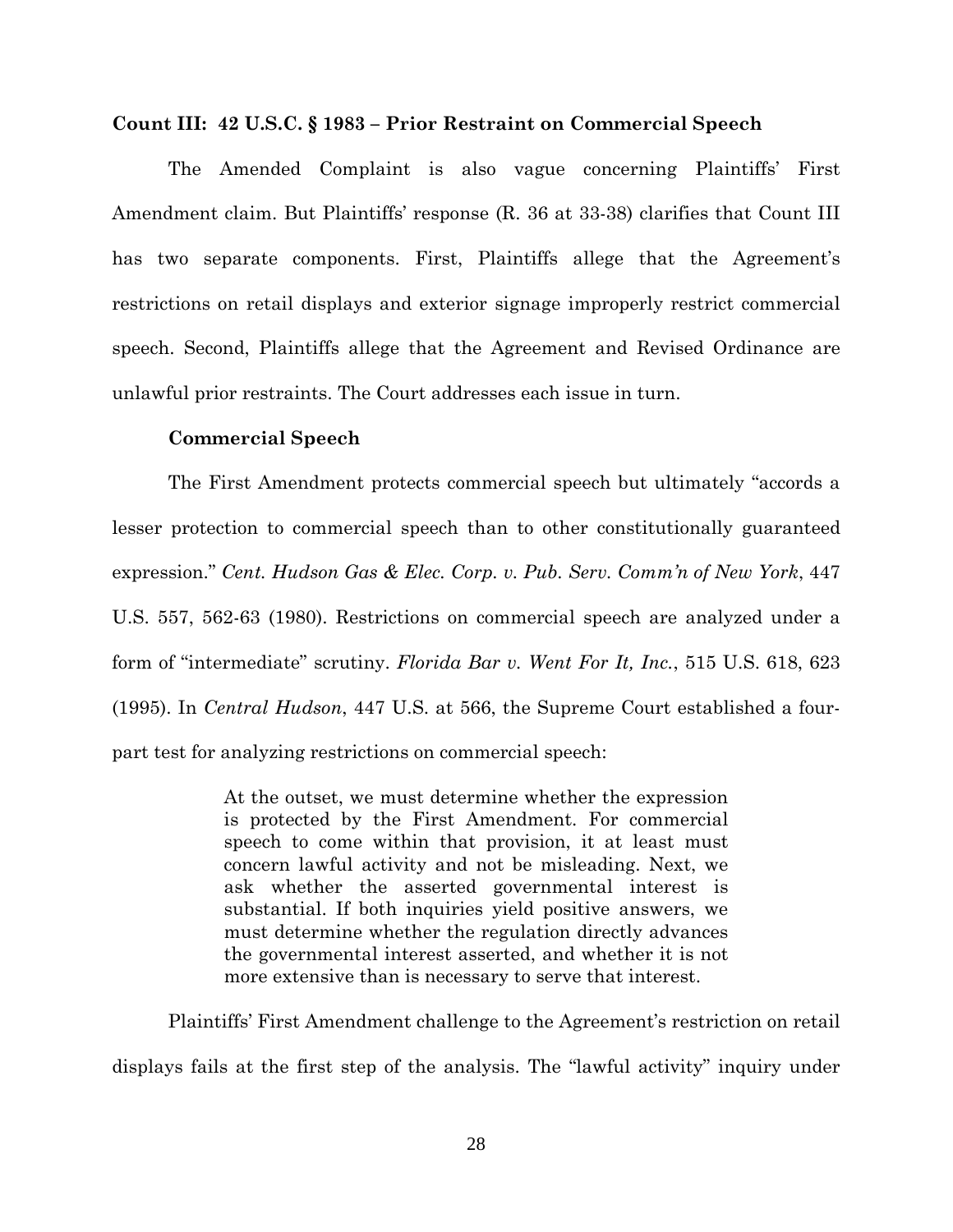*Central Hudson* focuses on whether the speech at issue "is speech proposing an illegal transaction." *Vill. of Hoffman Estates v. Flipside, Hoffman Estates, Inc.*, 455 U.S. 489, 496 (1982). As the court explained in *Nat'l Ass'n of Tobacco Outlets, Inc. v. City of Worcester*, 851 F. Supp. 2d 311, 314 (D. Mass. 2012), a case cited by Plaintiffs, R. 72 at 3-4, "[a] transaction need not be criminal to be 'illegal' in this context, and its illegality may stem from its prohibition by a city ordinance." (Citing *Pittsburgh Press Co. v. Human Relations Comm'n*, 413 U.S. 376 (1973)). Here, per the Agreement, Plaintiffs' license does not allow them to make in-person retail sales on the premises. As a result, the First Amendment does not protect Plaintiffs' ability to display firearms for retail sale. Plaintiffs obviously allege that the Agreement's underlying prohibition on in-person retail sales infringes on a host of other constitutional rights. But that is not a First Amendment issue.

Plaintiffs also challenge the Agreement's restriction on exterior signage. This challenge does survive the first step. Although Plaintiffs are not allowed to conduct in-person retail sales on the premises, and thus the First Amendment would not protect exterior signage to promote in-person sales, the Agreement broadly prohibits "any exterior signage indicating to the public that its offices are located on the Premises or indicating the business of Ghost (i.e. weapons sales)." Am. Compl., Ex. C ¶ 4. Thus, for example, the Agreement would prohibit Plaintiffs from posting exterior signs even referring potential customers to their internet site. As a result, the limit on exterior signage does concern at least some lawful activity. Next, the Court will have to consider whether the Village has a substantial interest to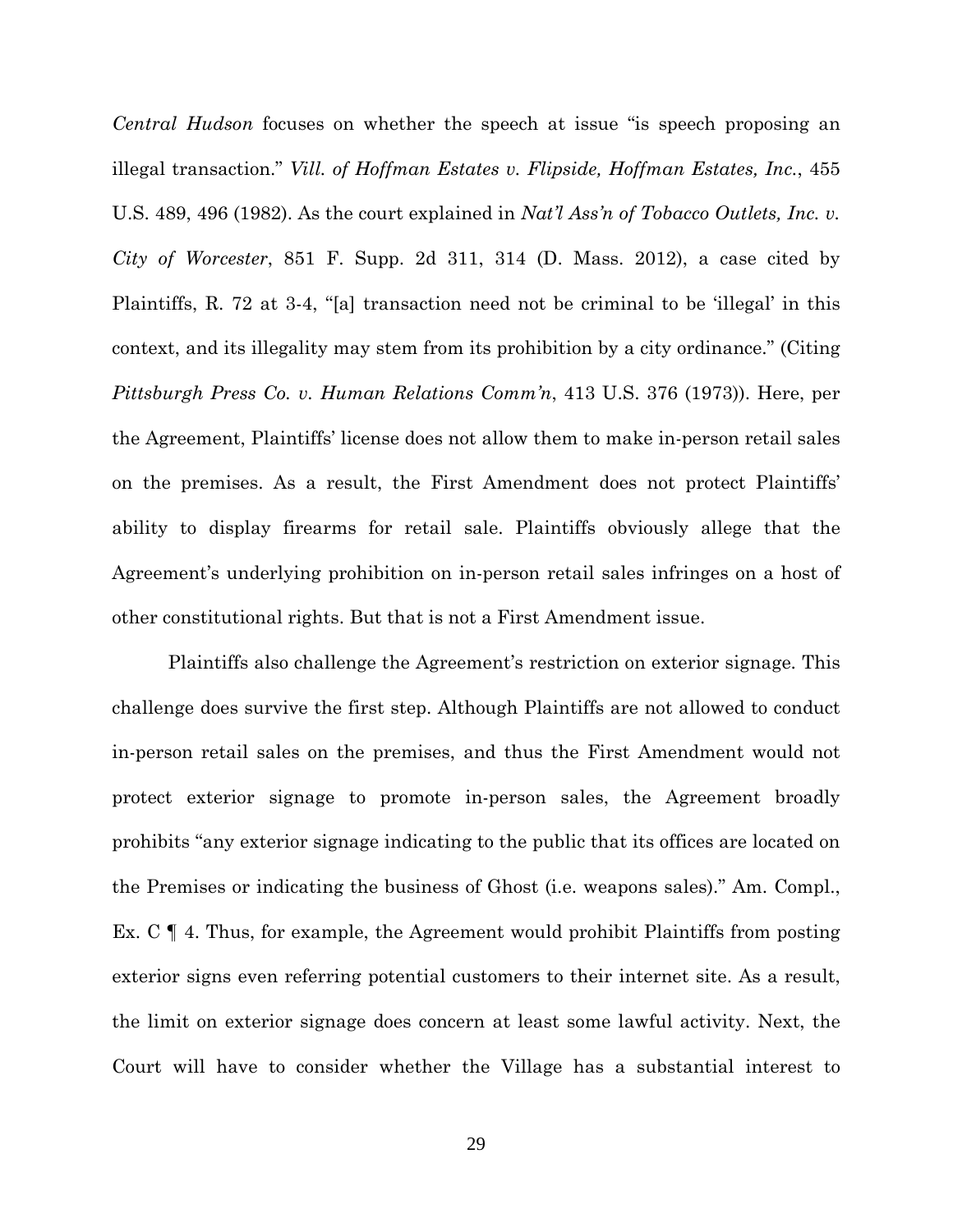support this restriction, whether the restriction directly advances that interest, and whether it is narrowly drawn to serve that interest. Again, at this stage, the Court finds that Plaintiffs have stated a plausible claim. The Court will assess these factors in due course based on a thorough and complete factual record.

Defendants argue that Plaintiffs voluntarily agreed to the terms of the Agreement and therefore waived any First Amendment challenge. But as discussed above with respect to the Second Amendment, Plaintiffs allege that they were coerced into signing the Agreement and that the "unconstitutional conditions" doctrine applies. The Court cannot resolve this issue at this time. Defendants also argue that Plaintiffs freely chose not to have exterior signage. This too presents a fact issue that the Court cannot resolve on a motion to dismiss.

#### **Prior Restraints**

The second part of Count III involves prior restraints. Plaintiffs allege that the Agreement and Revised Ordinance are impermissible prior restraints on speech because they "violate [Plaintiffs'] right to conduct a lawful business and their right to engage in related commercial speech." R. 36 at 35. Defendants argue that Plaintiffs allege only a restraint on general business practices, not a "prior restraint" on speech as courts have used the term. Defendants are correct.

In the First Amendment context, "prior restraint" is a term of art. It does not apply to every restriction that affects speech. Instead, as the Seventh Circuit has explained, a restriction is a prior restraint if it meets four elements:

> (1) the speaker must apply to the decision maker before engaging in the proposed communication; (2) the decision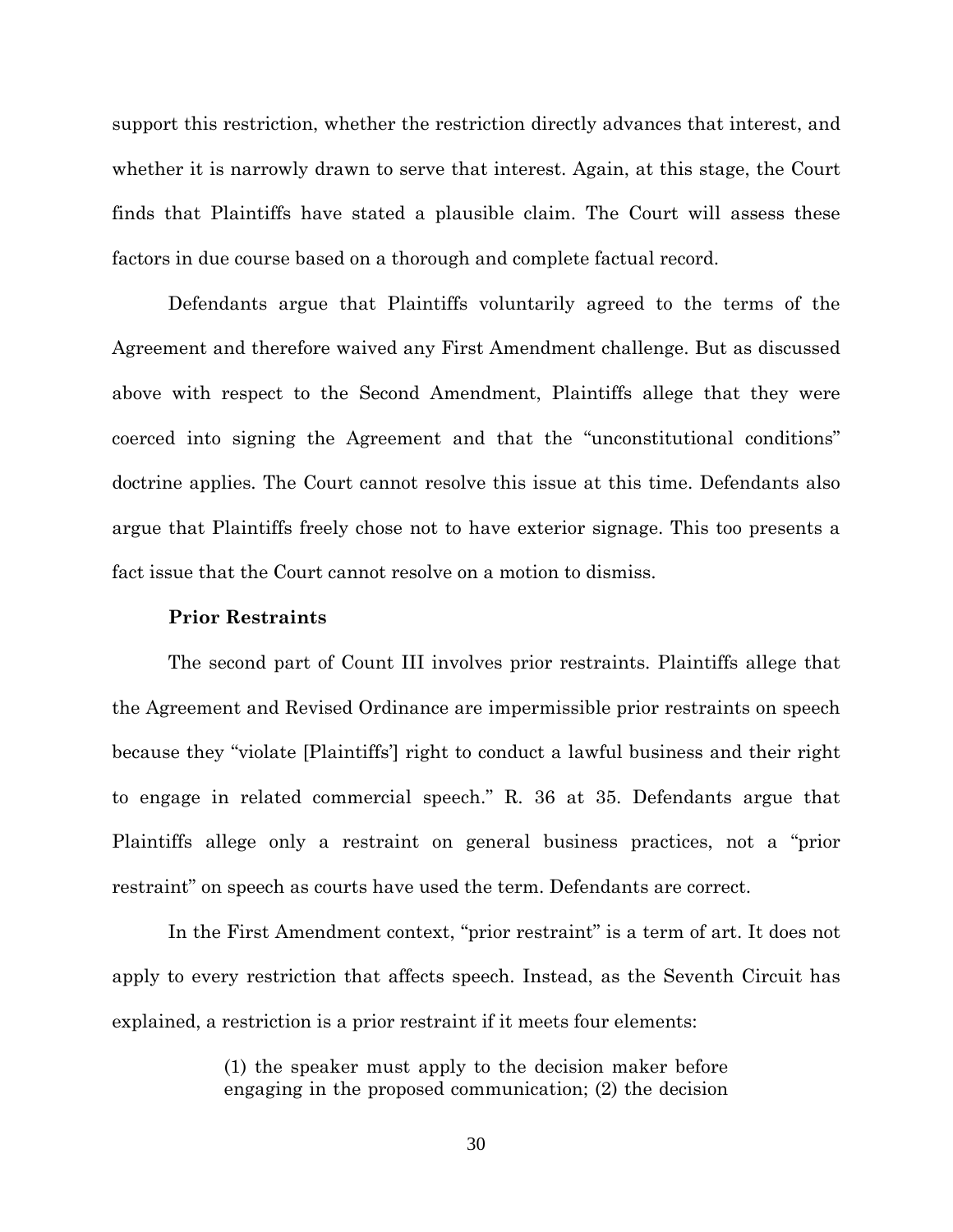maker is empowered to determine whether the applicant should be granted permission on the basis of its review of the content of the communication; (3) approval of the application requires the decision maker's affirmative action; and (4) approval is not a matter of routine, but involves appraisal of facts, the exercise of judgment, and the formation of an opinion by the decision maker.

*Samuelson v. LaPorte Cmty. Sch. Corp.*, 526 F.3d 1046, 1051 (7th Cir. 2008) (citations omitted). Ultimately, prior restraints are unconstitutional if they stifle speech by allowing the decision maker unlimited discretion or unlimited time to issue a permit. *E.g., FW/PBS, Inc. v. City of Dallas*, 493 U.S. 215, 225-26 (1990).

The Agreement and Revised Ordinance are not prior restraints, let alone unconstitutional prior restraints. Although the Agreement certainly regulates and limits Plaintiffs' ability to erect exterior signage, it does not (1) require Plaintiffs to apply to the Village for approval of a sign, (2) empower the Village to approve or reject a sign based on its content, (3) require affirmative action from the Village, or (4) require any exercise of judgment by the Village. As discussed above, Plaintiffs may pursue their claim that the Agreement's ban on exterior signage violates the First Amendment, but that is not a prior restraint issue. Plaintiffs do not even attempt to establish *Samuelson*'s elements of a prior restraint.

The Revised Ordinance does not regulate speech at all. It simply prohibits Plaintiffs, as of November 30, 2013, from operating a gun store in the Village. It does not purport to stop Plaintiffs, for example, from operating a gun store nearby and advertising in the Village. Nor does it require that Plaintiffs submit any proposed advertisements to the Village for pre-approval. Moreover, even the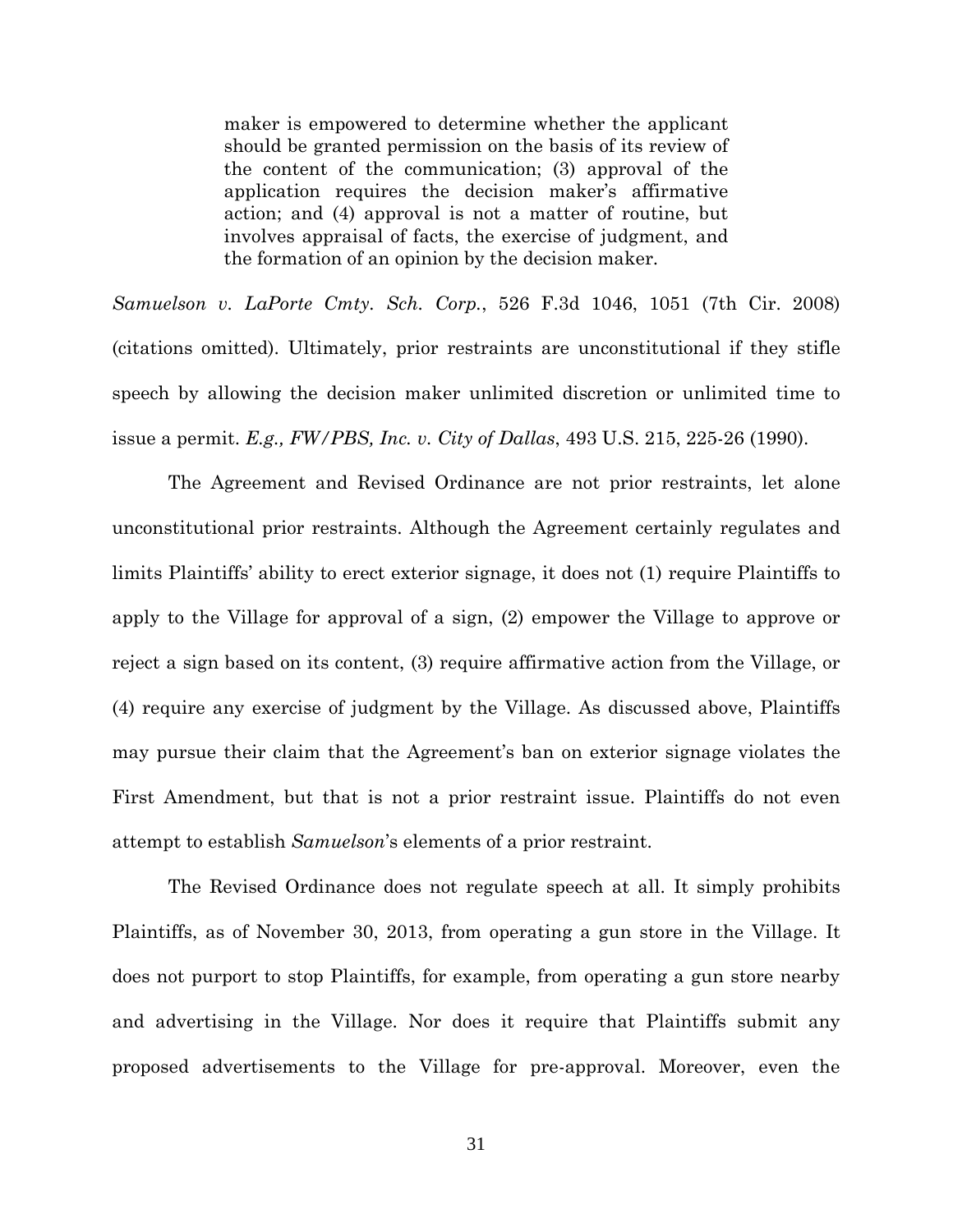original Ordinance did not require Plaintiffs to obtain a license before engaging in speech; it required a license in order to sell firearms. Plaintiffs therefore have not shown that any "prior restraint" on speech exists in this case.

Defendants' motion to dismiss Count III is therefore granted with respect to Plaintiffs' commercial speech claim for the Agreement's ban on retail displays and Plaintiffs' prior restraint claim, but denied with respect to Plaintiffs' commercial speech claim for the Agreement's limits on exterior signage.

#### **Count IV: 42 U.S.C. § 1983 – Retaliation for Commercial Speech**

In Count IV, Plaintiffs allege that Defendants retaliated against them for attempting to exercise protected commercial speech. As discussed above, Plaintiffs have stated a plausible substantive claim that the Agreement's limit on exterior signage infringes commercial speech in violation of the First Amendment.

To state a retaliation claim as well, Plaintiffs would have to properly allege that: (1) they engaged in protected First Amendment activity; (2) they suffered a deprivation that would likely deter protected activity in the future; and (3) a causal connection between the two. *Watkins v. Kasper*, 599 F.3d 791, 794 (7th Cir. 2010) (citing *Bridges v. Gilbert*, 557 F.3d 541, 546 (7th Cir. 2009)).

But Plaintiffs do not even suggest that the Village retaliated against them for engaging in activity arguably protected by the First Amendment (*e.g.,* placing exterior signage on the premises). Instead, in discussing Counts IV and V together, Plaintiffs argue only that they "engaged in constitutionally protected activities by applying for, obtaining and taking steps to commence operating a business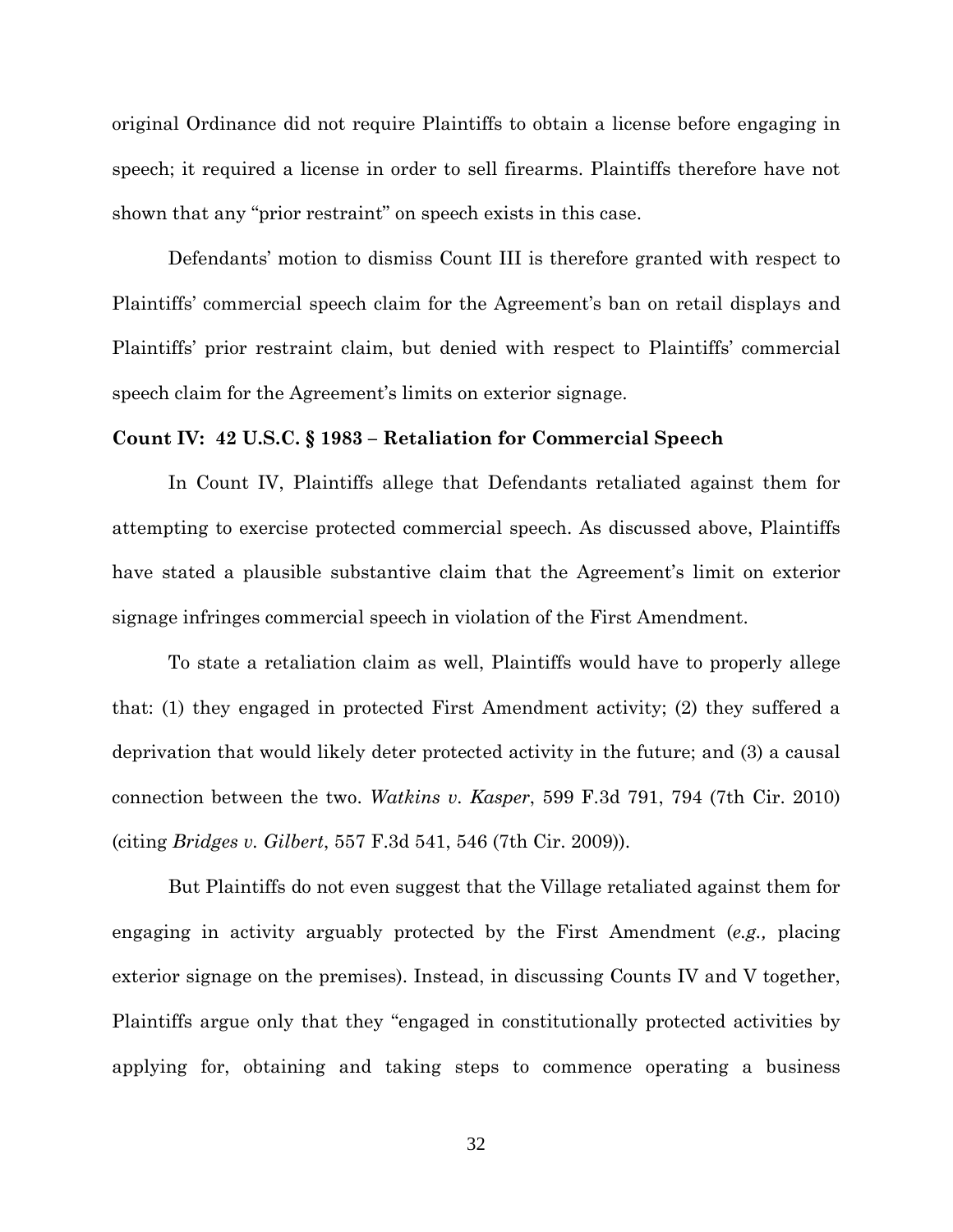objectionable to Defendants and spawning their retaliation." R. 36 at 38. This argument appears to be directed solely at Count V and ignores Count IV entirely. Plaintiffs have not alleged any facts to support a plausible First Amendment retaliation claim. And as discussed above, once the Village prohibited certain types of gun sales through the Agreement, commercial speech related to those illegal transactions is not protected by the First Amendment.

Defendants' motion to dismiss Count IV is therefore granted.

## **Count V: 42 U.S.C. § 1983 – Retaliation**

Count V as currently pled is almost nonsensical. In Count V, Plaintiffs allege that the Village retaliated against them for engaging in protected activity under the Supremacy Clause (apparently a reference to preemption), the Commerce Clause, and the First, Second, Fourth, Fifth, and Fourteenth Amendments.

Again, to maintain a retaliation claim, Plaintiffs would have to plausibly allege that they engaged in constitutionally protected activity, that they suffered a deprivation that would likely deter protected activity in the future, and a causal connection between the two. *Watkins*, 599 F.3d at 794.

As discussed with respect to Counts I and II, Plaintiffs have not stated a plausible substantive claim under the Supremacy Clause or Fourth Amendment. As a result, a retaliation claim fails as well. As discussed with respect to Count IV, Plaintiffs have not stated a First Amendment retaliation claim. On this issue, Count V is duplicative and fails for the same reason. With respect to the Commerce Clause, Plaintiffs argue that Defendants retaliated against them for engaging in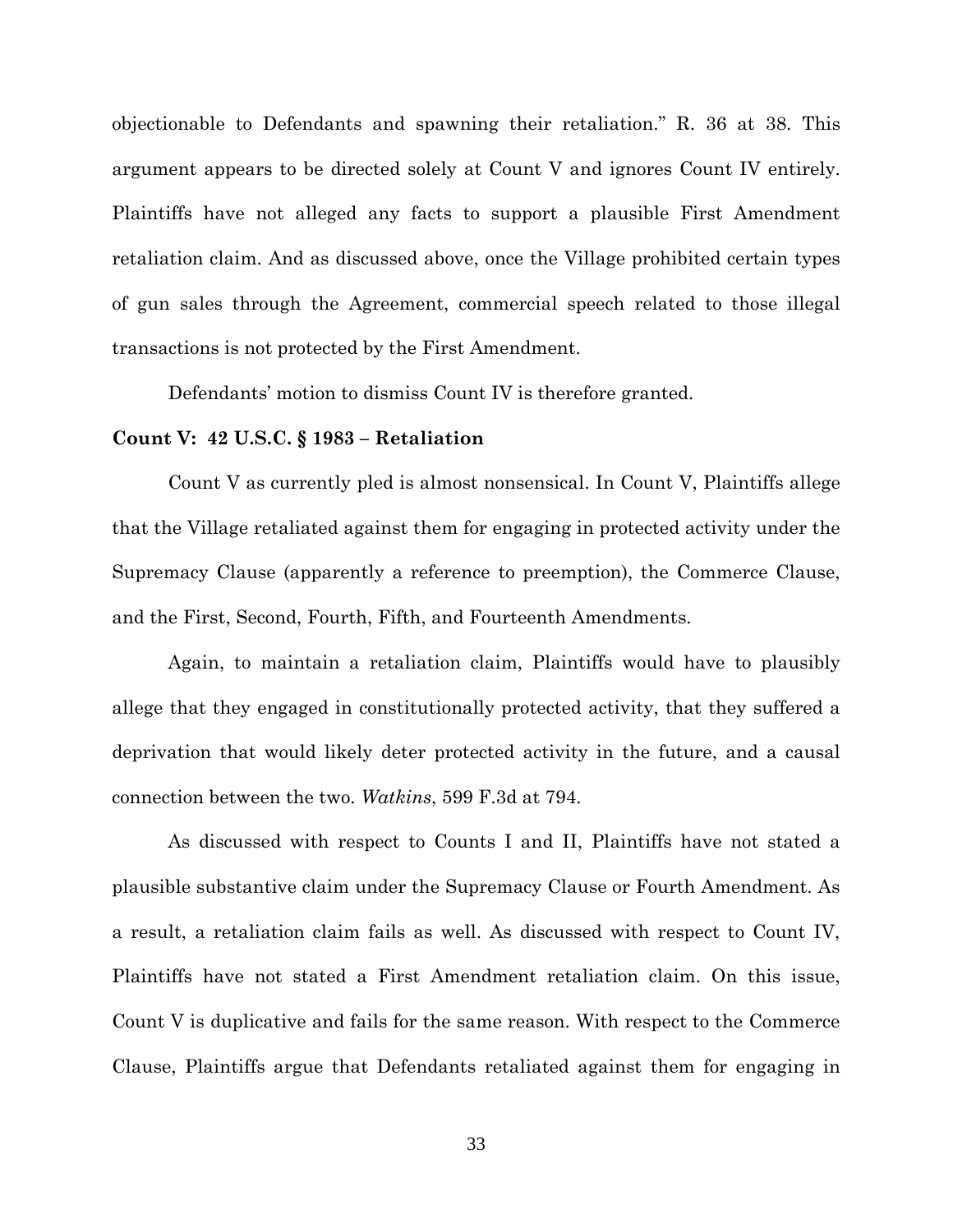interstate commerce. Plaintiffs do not cite any authority supporting a retaliation claim for engaging in interstate commerce and the Court has found none. Nor have Plaintiffs pled any facts to plausibly suggest that Defendants retaliated against them because of the interstate nature of their business. Thus, on all of these issues, Plaintiffs fail to state a plausible claim for retaliation.

With respect to the Second Amendment, however, Plaintiffs appear to have a plausible claim. Although the Court has not yet decided whether Plaintiffs themselves have a Second Amendment right to *sell* firearms, for purposes of a motion to dismiss, Plaintiffs have sufficiently alleged that they engaged in a constitutionally protected activity. They have also alleged retaliatory action by Defendants. For example, Plaintiffs allege that after they signed the Agreement and began selling firearms, the Village enacted its Revised Ordinance which bans gun stores outright and may soon put them out of business. As a practical matter, this claim may be duplicative of Plaintiffs' substantive Second Amendment claim. But at this stage, Plaintiffs appear to have a plausible claim for relief.

The basis for Plaintiffs' Fifth Amendment retaliation claim is not clear. As discussed with respect to Count I, the Court is allowing Plaintiffs to amend their complaint to explain their Fifth Amendment claims. If Plaintiffs also intend to pursue a Fifth Amendment retaliation claim, they should include a separate count with a short and plain statement explaining what Fifth Amendment right they exercised and how Defendants retaliated against them for exercising that right.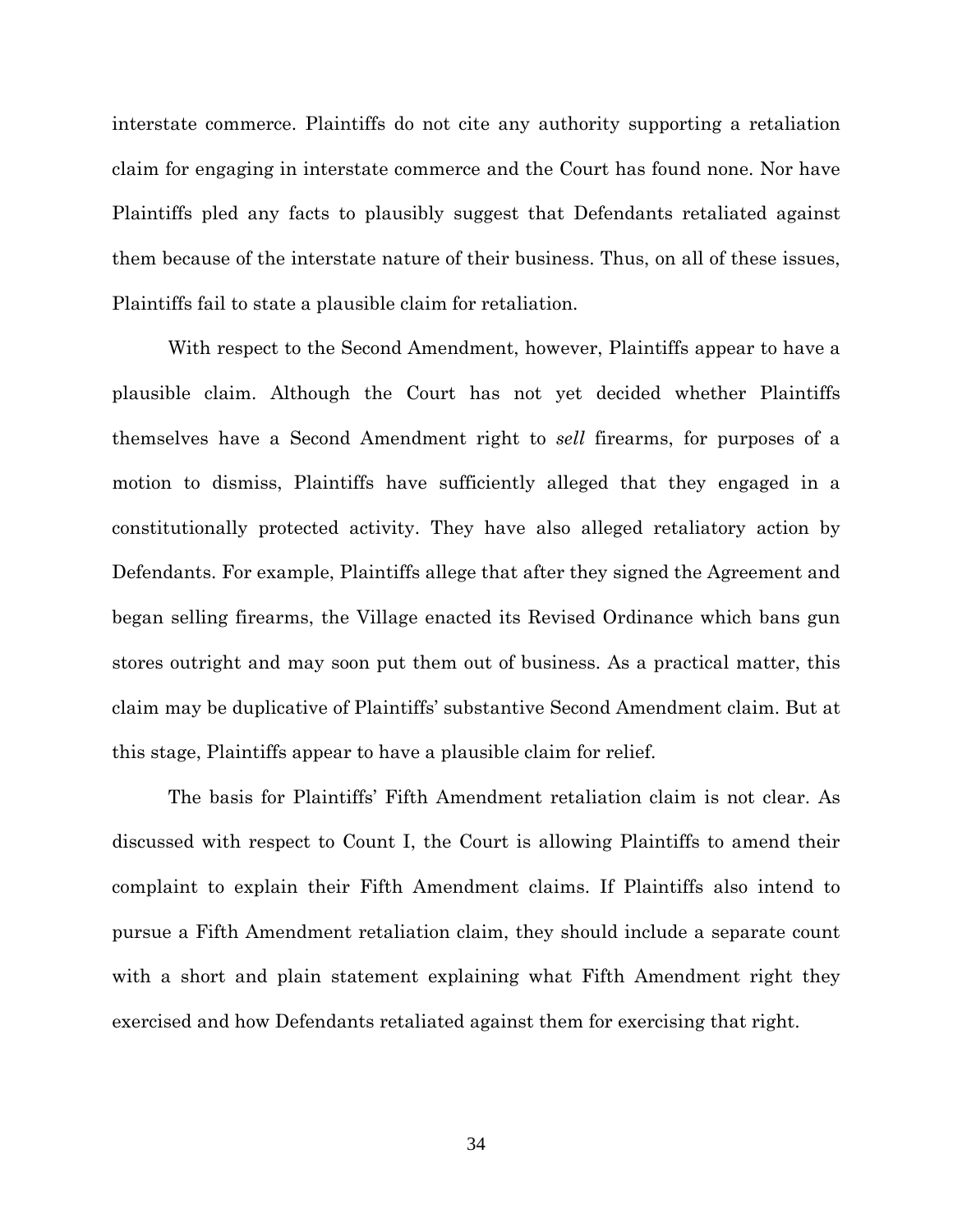At this stage, Defendants' motion to dismiss Count V is granted because Count V, like Count I, fails to comply with Rules  $8(a)(2)$ ,  $8(d)(1)$ , and  $10(b)$ . However, when Plaintiffs amend their complaint, they may replead retaliation claims based on the Second and Fifth Amendments. Each claim should be addressed in a separate count, and each should provide a short and plain statement of the claim showing that Plaintiffs are entitled to relief.

## **Count VI: 42 U.S.C. § 1985 Conspiracy**

In Count VI, Plaintiffs allege that various Village officials—the President, Trustees, and Attorney—conspired to violate their civil rights under 42 U.S.C. § 1985. Section 1985 provides a cause of action "[i]f two or more persons in any State or Territory conspire . . . for the purpose of depriving, either directly or indirectly, any person or class of persons of the equal protection of the laws, or of equal privileges and immunities under the laws." 42 U.S.C. § 1985(3). Defendants argue that Count VI fails to state a claim because of the intracorporate conspiracy doctrine. Defendants offer other arguments as well, but the intracorporate conspiracy doctrine is dispositive in this case.

As the court explained in *Dargis v. Sheahan*, 2005 WL 946909, at \*11 (N.D. Ill. Mar. 25, 2005), *aff'd on other grounds*, 526 F.3d 981 (7th Cir. 2008),

> under the intracorporate conspiracy doctrine, a conspiracy cannot exist solely between members of the same entity. Thus, managers of a corporation jointly pursuing its lawful business do not become conspirators when acts within the scope of their employment are said to be discriminatory or retaliatory. The Seventh Circuit has applied this doctrine to officials working within a government agency as well as private corporations.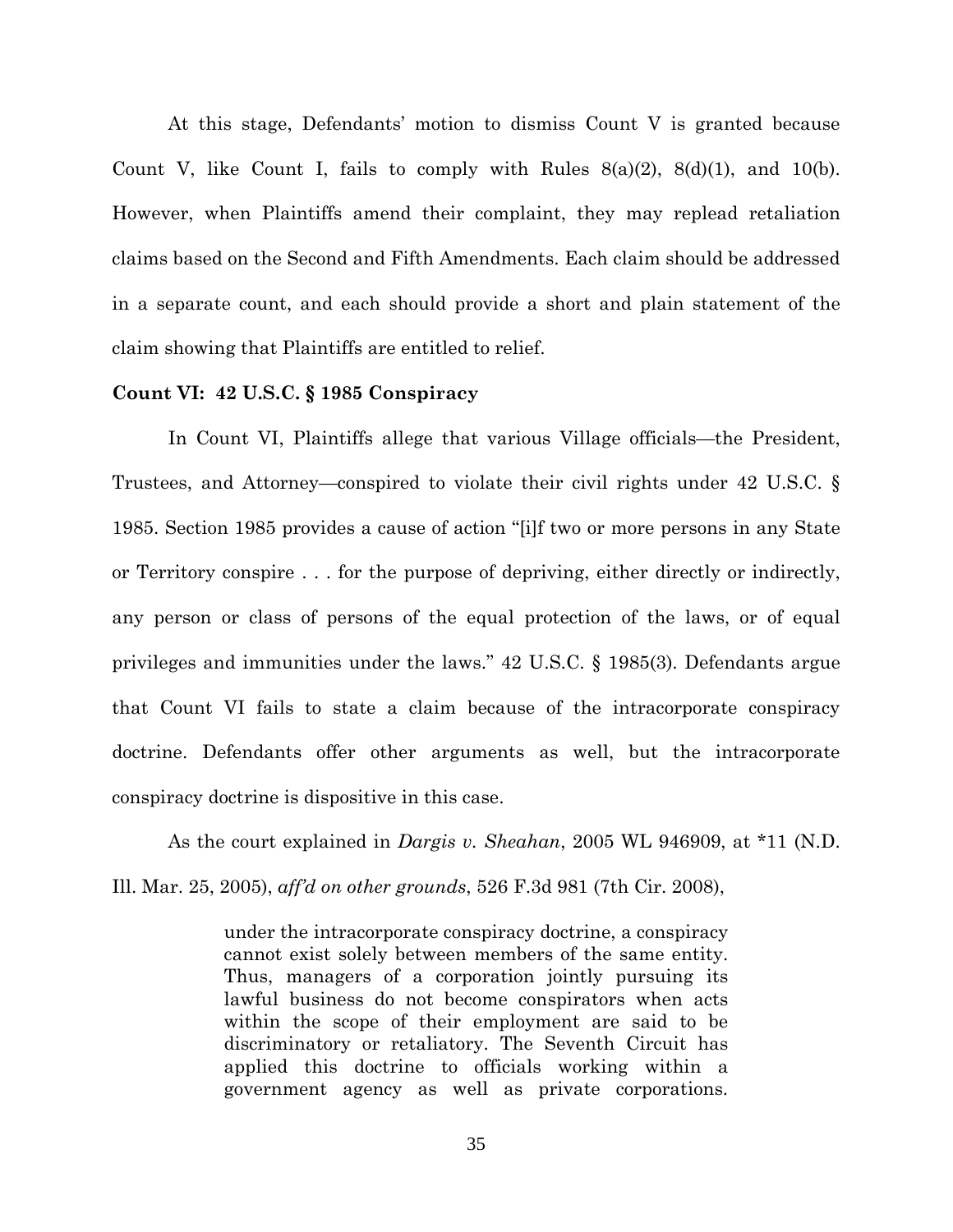Therefore, as public employees working within the same government agency, the individual Defendants cannot be held liable for conspiring to discriminate against Plaintiff.

(Citing *Payton v. Rush-Presbyterian-St. Luke's Med. Ctr.*, 184 F.3d 623, 632 (7th Cir. 1999), *Wright v. Ill. Dep't of Children & Family Servs.*, 40 F.3d 1492, 1508 (7th Cir. 1994), and *Travis v. Gary Cmty. Mental Health Ctr., Inc.*, 921 F.2d 108, 110 (7th Cir. 1990).) *See also Doe v. Bd. of Ed. of Hononegah Cmty. High Sch. Dist. #207*, 833 F. Supp. 1366, 1381-82 (N.D. Ill. 1993) (explaining that the test for whether alleged conspirators acted within the scope of their employment "is not the wrongful nature of the conspirators' actions but whether the wrongful conduct was performed within the scope of the conspirators' official duties").

Plaintiffs do not address the intracorporate conspiracy doctrine in their response. R. 36 at 39. Plaintiffs cite *Wessel v. Village of Monee*, 2010 WL 2523574, at \*7 (N.D. Ill. June 14, 2010), but that ruling never discussed the intracorporate conspiracy doctrine. *Wessel* rejected a variety of other, unrelated arguments in declining to dismiss the plaintiffs' § 1985 claim. Plaintiffs therefore offer no reason why the intracorporate conspiracy doctrine would not apply here.

The intracorporate conspiracy doctrine compels dismissal of Plaintiffs' § 1985 claim. The Village officials are all members of the same municipal entity and were acting within the scope of their employment when they took the actions at issue. *See, e.g., Hononegah Cmty. High Sch. Dist. #207*, 833 F. Supp. at 1382 ("[D]efendants . . . could only have conspired to coverup or conceal the offending teacher's conduct within their official capacities as school administrators. They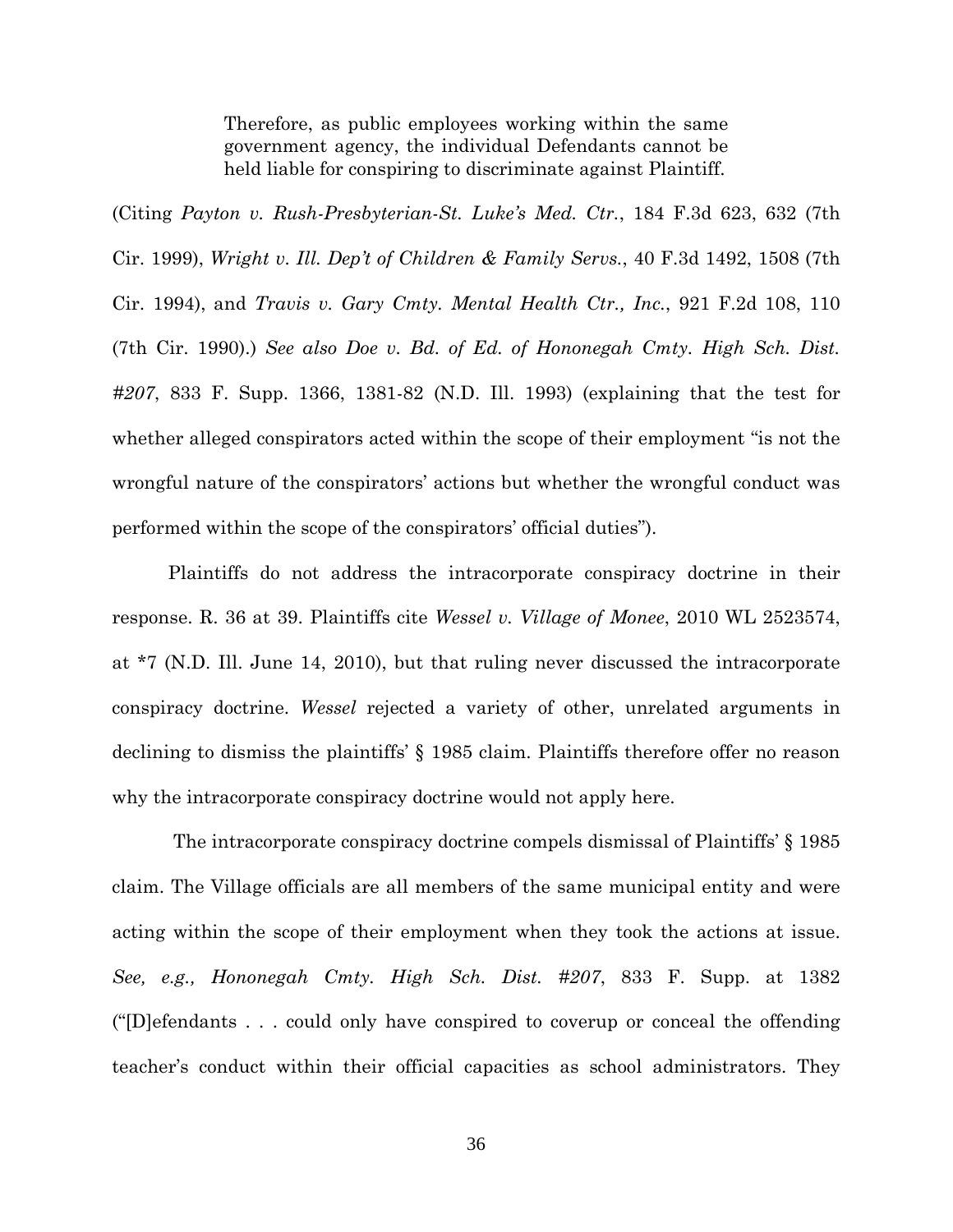would have been in no position to have controlled or hindered any investigation into the teacher's conduct as individual citizens."). Indeed, Plaintiffs themselves allege that the Village officials "entered into a combination, conspiracy and scheme to devise a plan *to use their offices* in concerted action" to violate Plaintiffs' civil rights. Am. Compl. ¶ 20 (emphasis added). Moreover, the Court has already dismissed all individual-capacity claims against the Village officials; the only claims that remain are official-capacity claims. R. 54, 55. In light of the intracorporate conspiracy doctrine, Plaintiffs fail to state a plausible § 1985 claim.

Defendants' motion to dismiss Count VI is therefore granted.

#### **Count VII: 42 U.S.C. § 1983** *Monell* **Claim**

In Count VII, Plaintiffs assert a separate *Monell* claim against the Village. Defendants argue that Counts I-VI already include *Monell* claims and that Count VII should be dismissed as duplicative. Oddly, Plaintiffs respond that "Defendants' arguments are irrelevant at this stage because they go to the merits of Plaintiffs' claims and not the sufficiency of the Complaint." R. 36 at 49. But the exact opposite is true. Defendants say nothing about the merits of a *Monell* claim and only take issue with whether Count VII is duplicative of other counts.

As the court explained in *Second Amendment Arms*, 2012 WL 4464900, at \*10, "*Monell* does not provide a cause of action but instead provides the theory under which a municipality might be liable for its employees' constitutional violations." (Citing *Monell v. Dep't of Soc. Servs. of City of New York*, 436 U.S. 658 (1978)). Thus, although "a municipality cannot be held liable under § 1983 on a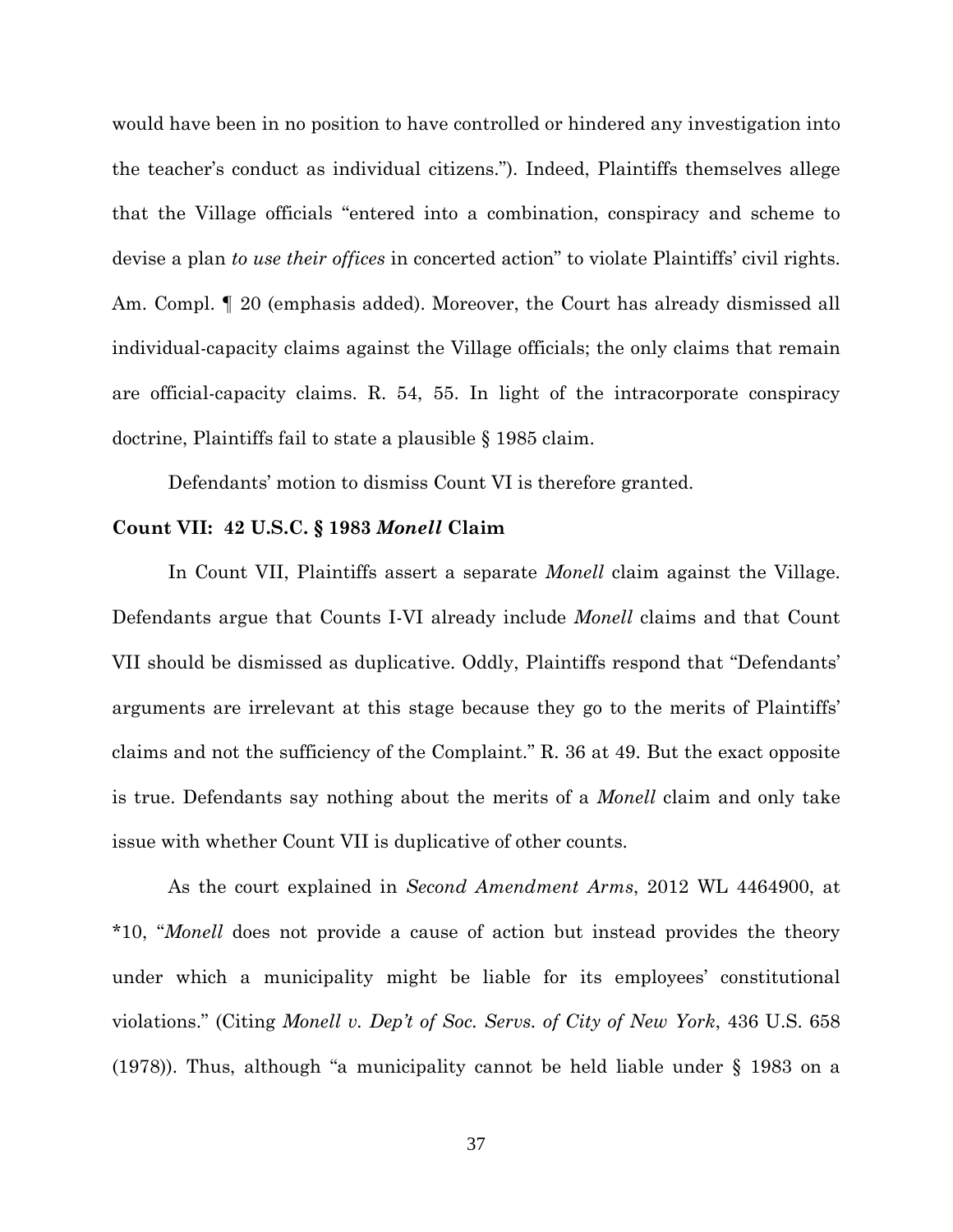*respondeat superior* theory," *Monell*, 436 U.S. at 691, a municipality may be liable "if its officers acted pursuant to (1) an official policy; (2) a practice or custom that although not officially authorized, was widespread and well settled; or (3) instructions from a city official with final policy-making authority." *Gonzalez v. Vill. of W. Milwaukee*, 671 F.3d 649, 664 (7th Cir. 2012).

*Second Amendment Arms* addressed a similar *Monell* count in Tony Kole's complaint against the City of Chicago. As the court explained:

> Here, Plaintiffs have alleged – in other counts – that the City, by way of the Ordinance, has violated their constitutional rights. The Court is thus puzzled by what this separate *Monell* claim adds to Plaintiffs' case. Count X either duplicates the surviving § 1983 claims brought in Counts I-VIII or states only a theory under which Plaintiffs might recover for other constitutional violations but does not present a viable claim in and of itself. Either way, it does not currently state an independent claim upon which relief may be granted.

2012 WL 4464900, at \*11. The court ultimately dismissed the *Monell* count without prejudice and allowed the plaintiffs to file an amended complaint clarifying what independent claims, if any, they intended to assert. *Id.*

This Court is equally puzzled. Counts I-V already assert § 1983 claims alleging that the Village is liable for a wide range of constitutional violations. It is unclear what Count VII adds to the mix. And like the *Monell* count in *Second Amendment Arms*, Count VII does not currently state a separate claim for relief. Defendants' motion to dismiss Count VII is therefore granted. This Court will also allow Plaintiffs an opportunity to clarify what independent claims, if any, they assert in Count VII when they file their Second Amended Complaint.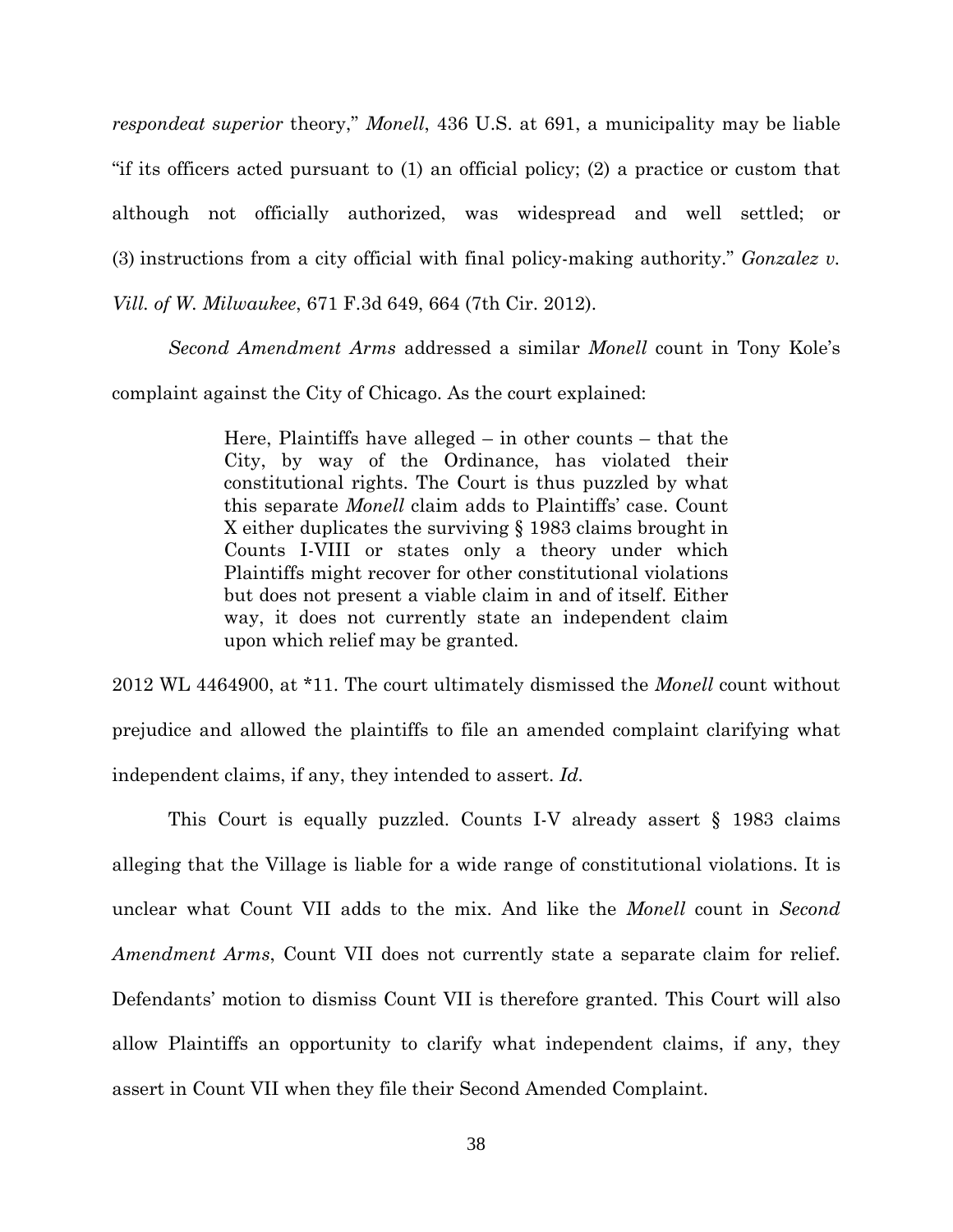#### **Count VIII: Antitrust – Unlawful Conspiracy to Restrain Free Trade**

In Count VIII, Plaintiffs allege that Defendants, "by unconstitutional economic regulation" (the Agreement and Revised Ordinance), have unreasonably restrained competition and trade in violation of Section 1 of the Sherman Act, 15 U.S.C. § 1. Am. Compl., Count VIII, ¶ 68. Defendants argue that Plaintiffs fail to state a substantive claim under Section 1. Defendants also argue that they are immune from liability in whole or in part under either state action immunity or the Local Government Antitrust Act, 15 U.S.C. § 35(a).

Again, *Second Amendment Arms* is instructive. As the court explained in dismissing Tony Kole's antitrust claim against the City of Chicago and various City officials:

> To state a claim under 15 U.S.C. § 1, Plaintiffs must allege (1) a contract, combination, or conspiracy; (2) a resultant unreasonable restraint of trade in the relevant market; and (3) an accompanying injury. *Agnew v. Nat'l Collegiate Athletic Ass'n*, 683 F.3d 328, 335 (7th Cir. 2012). Defendants argue that Plaintiffs falter at the first step by neglecting to identify "any 'contract, combination, or conspiracy' or any other agreement entered into or engaged in by Defendants which resulted in an unreasonable restraint of trade." The Court agrees. Plaintiffs allege only that Defendants "have and continue to unreasonably restrain competition and trade that affects interstate commerce," and that unspecified "acts and decisions constitute a scheme that through concerted action, combination, and/or conspiracy in restraint of trade and commerce among the several States by produced [sic] and imposing the New Gun Ban Ordinance on the Plaintiffs that constituted and continue to constitute ongoing violations of the Sherman Antitrust Act that directly interfered with and continue to interfere [with] Second Amendment Arms' full lawful FFL rights and privileges and has caused and continues to cause lost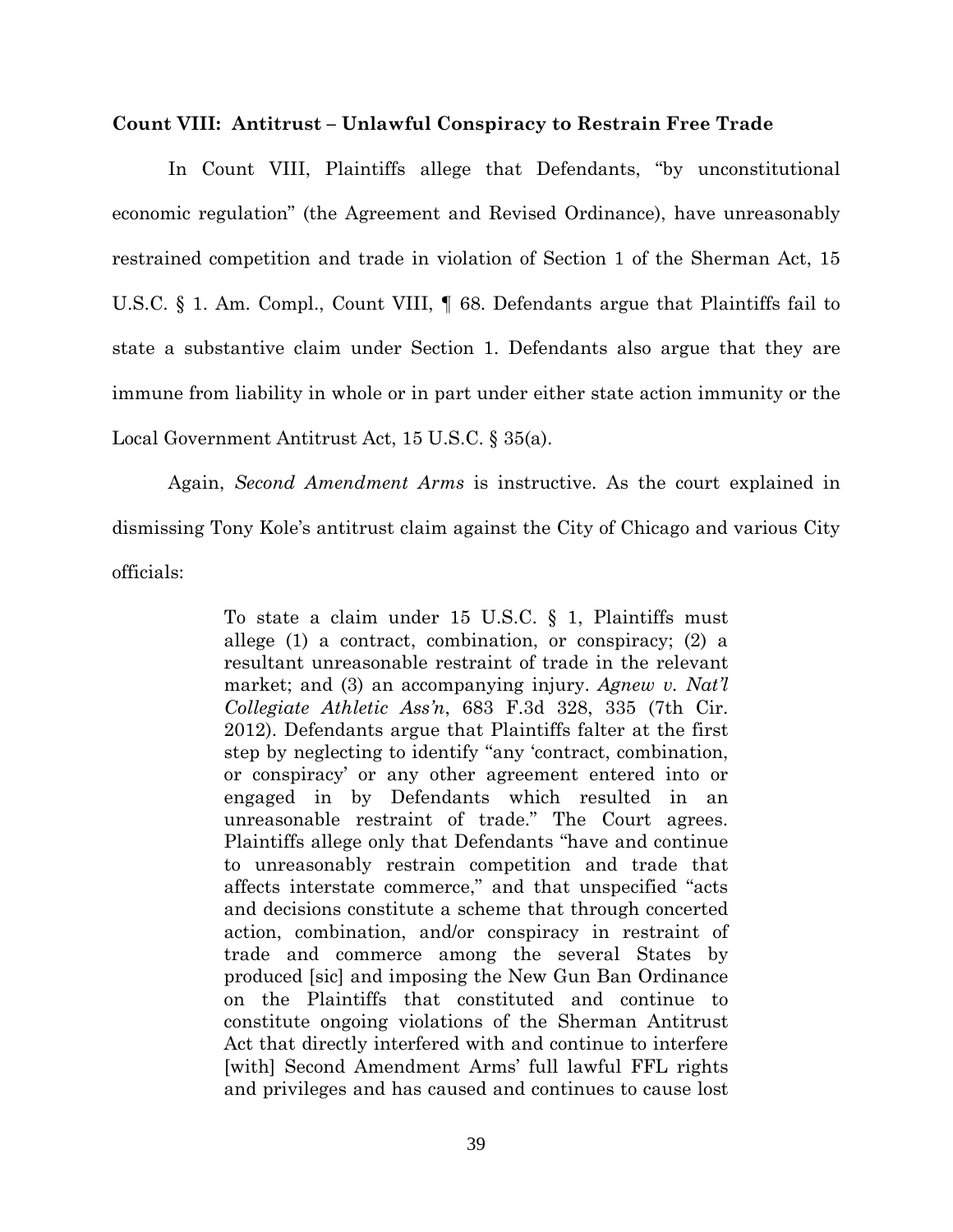profits, loss of good will, loss of freedom and liberty and other injuries and damages as hereinabove alleged and deny the other Plaintiffs herein to engage in trade and commerce as above stated."

The Court is unable to discern from these allegations which of the Defendants allegedly conspired, or how they did so. The Supreme Court has made clear that enactment and compliance with a local ordinance does not alone amount to a conspiracy for Sherman Act purposes, *see Fisher v. City of Berkeley, Cal.*, 475 U.S. 260, 267 (1986), and Plaintiffs have not alleged more here. There can be no liability under Section 1 of the Sherman Act in the absence of a conspiracy, agreement, or other concerted action by separate entities to restrain trade, so the Court grants Defendants' motion to dismiss Count XI.

2012 WL 4464900, at \*11 (record citations omitted).

This Court agrees with the analysis in *Second Amendment Arms.* Plaintiffs

agreement, or other concerted action to restrain trade. Moreover, intracorporate conspiracy principles apply with equal force in the antitrust context. As the Supreme Court explained in *Copperweld Corp. v. Independence Tube Corp.*, 467

filed the same claim in this case, and it too does not adequately allege a conspiracy,

U.S. 752, 769 (1984):

[I]t is perfectly plain that an internal "agreement" to implement a single, unitary firm's policies does not raise the antitrust dangers that § 1 was designed to police. The officers of a single firm are not separate economic actors pursuing separate economic interests, so agreements among them do not suddenly bring together economic power that was previously pursuing divergent goals. . . . [O]fficers or employees of the same firm do not provide the plurality of actors imperative for a § 1 conspiracy.

*See also Fisher*, 475 U.S. at 266 ("We have . . . deemed it 'of considerable importance' that independent activity by a single entity be distinguished from a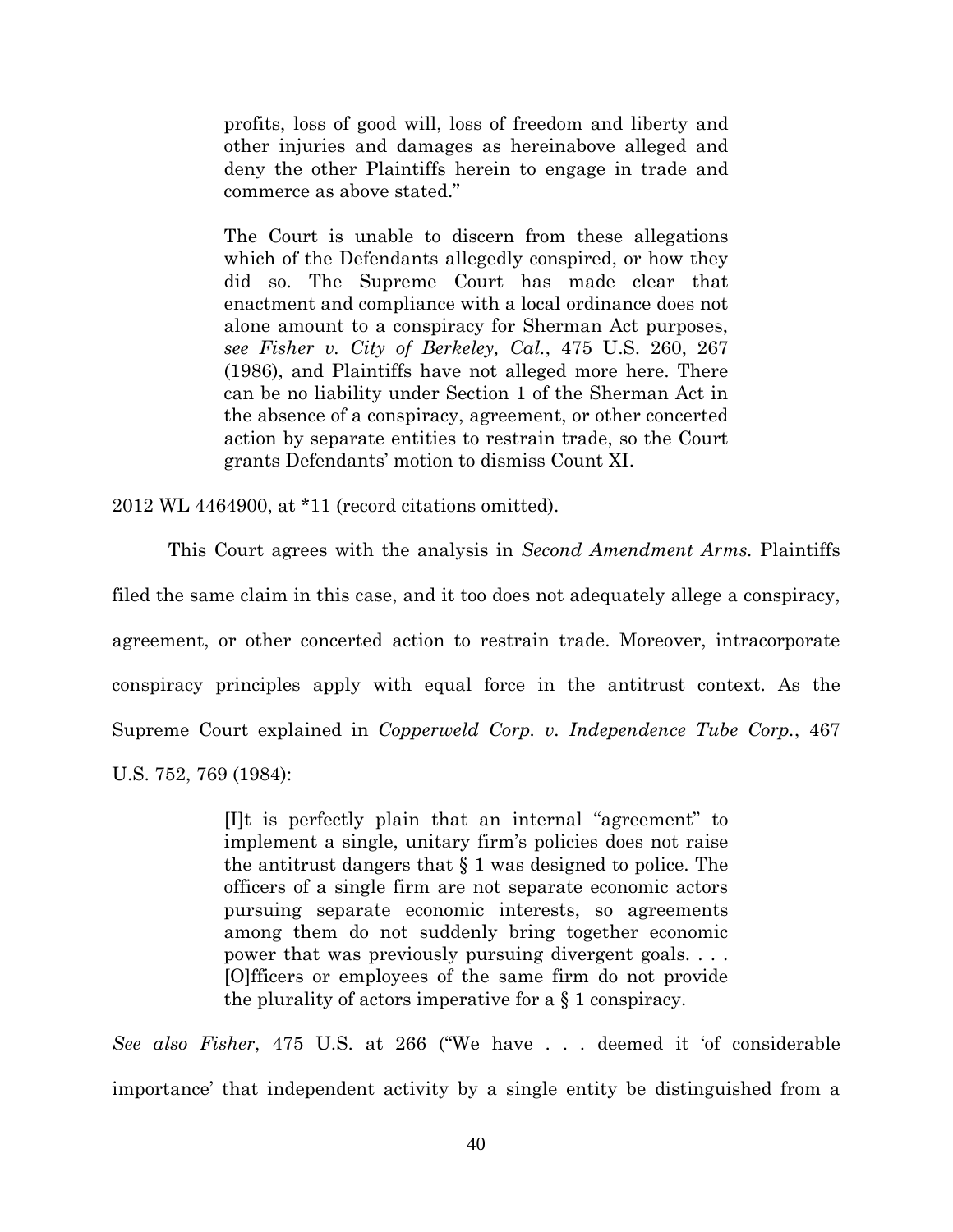concerted effort by more than one entity. . . . Even where a single firm's restraints directly affect prices and have the same economic effect as concerted action might have, there can be no liability under  $\S$  1 in the absence of agreement. Thus, if the Berkeley Ordinance stabilizes rents without this element of concerted action, the program it establishes cannot run afoul of § 1.") (citations omitted).

Defendants' motion to dismiss Count VIII is therefore granted. Because the Court finds that Plaintiffs fail to state a claim under Section 1 of the Sherman Act, the Court does not need to address Defendants' immunity arguments.

## **Count IX: Commercial Disparagement – Lanham Act**

Plaintiffs assert a number of claims based on Trustee Falagario's statement to the Norridge Harwood Heights News that "the one current Village weapons dealer licensee has agreed that it will cease doing business in the village no later than April, 30, 2013." Am. Compl., Count IX, ¶ 67. Plaintiffs allege that this statement was false and that they were harmed because the statement suggested to potential customers that they would soon go out of business.

In Count IX, Plaintiffs allege commercial disparagement under Section 43(a) of the Lanham Act, 15 U.S.C.  $\S$  1125(a)(1)(B). Section 43(a) provides that:

> (1) Any person who, on or in connection with any goods or services, or any container for goods, uses in commerce any word, term, name, symbol, or device, or any combination thereof, or any false designation of origin, false or misleading description of fact, or false or misleading representation of fact, which—

> > \* \* \*

41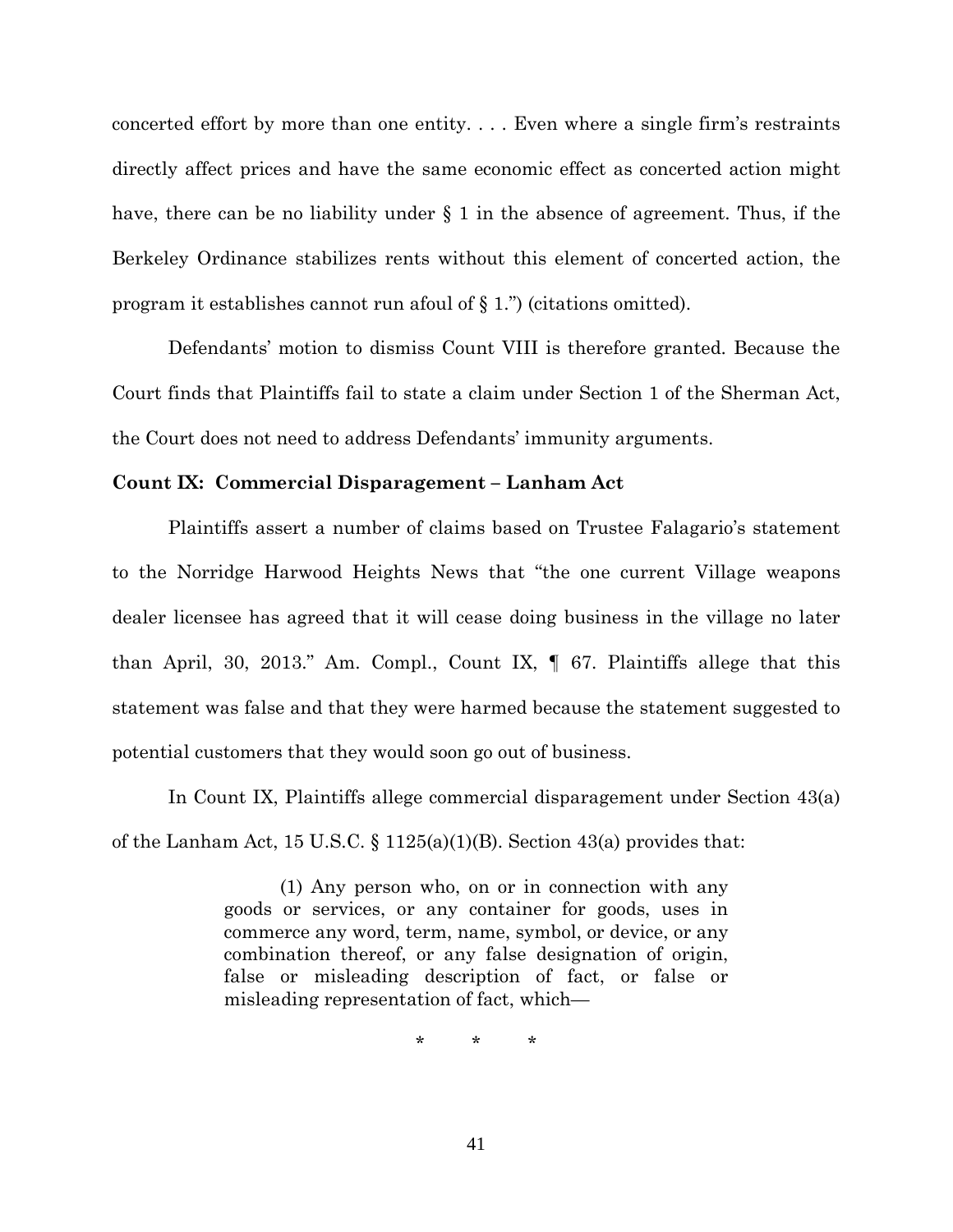(B) in commercial advertising or promotion, misrepresents the nature, characteristics, qualities, or geographic origin of his or her or another person's goods, services, or commercial activities,

shall be liable in a civil action by any person who believes that he or she is or is likely to be damaged by such act.

*Id*.

By its terms, Section 43(a) applies only to statements "use[d] in commerce" and made "in commercial advertising or promotion." 15 U.S.C. § 1125(a)(1)(B). The Seventh Circuit has explained that the term "commercial advertising or promotion" applies to certain types of "promotional materials" such as "classic advertising campaign[s]" and other "systematic communicative endeavor[s] to persuade possible customers to buy the seller's product." *Neuros Co. v. KTurbo, Inc.*, 698 F.3d 514, 521-22 (7th Cir. 2012). *See also Proctor & Gamble Co. v. Haugen*, 222 F.3d 1262, 1273-74 (10th Cir. 2000) (holding that Section 43(a) applies if a statement was made "by a defendant who is in commercial competition with plaintiff" and "for the purpose of influencing consumers to buy defendant's goods or services").

Plaintiffs have not cited any authority applying Section 43(a) in any circumstances remotely similar to this case. The Village is acting as a regulator, not as a competitor trying to drive business away from Plaintiffs in an attempt to sell firearms itself. Although 15 U.S.C. § 1125(a)(2) provides that State instrumentalities are subject to Section 43(a) "in the same manner and to the same extent as a nongovernmental entity," Plaintiffs are still required to establish that

42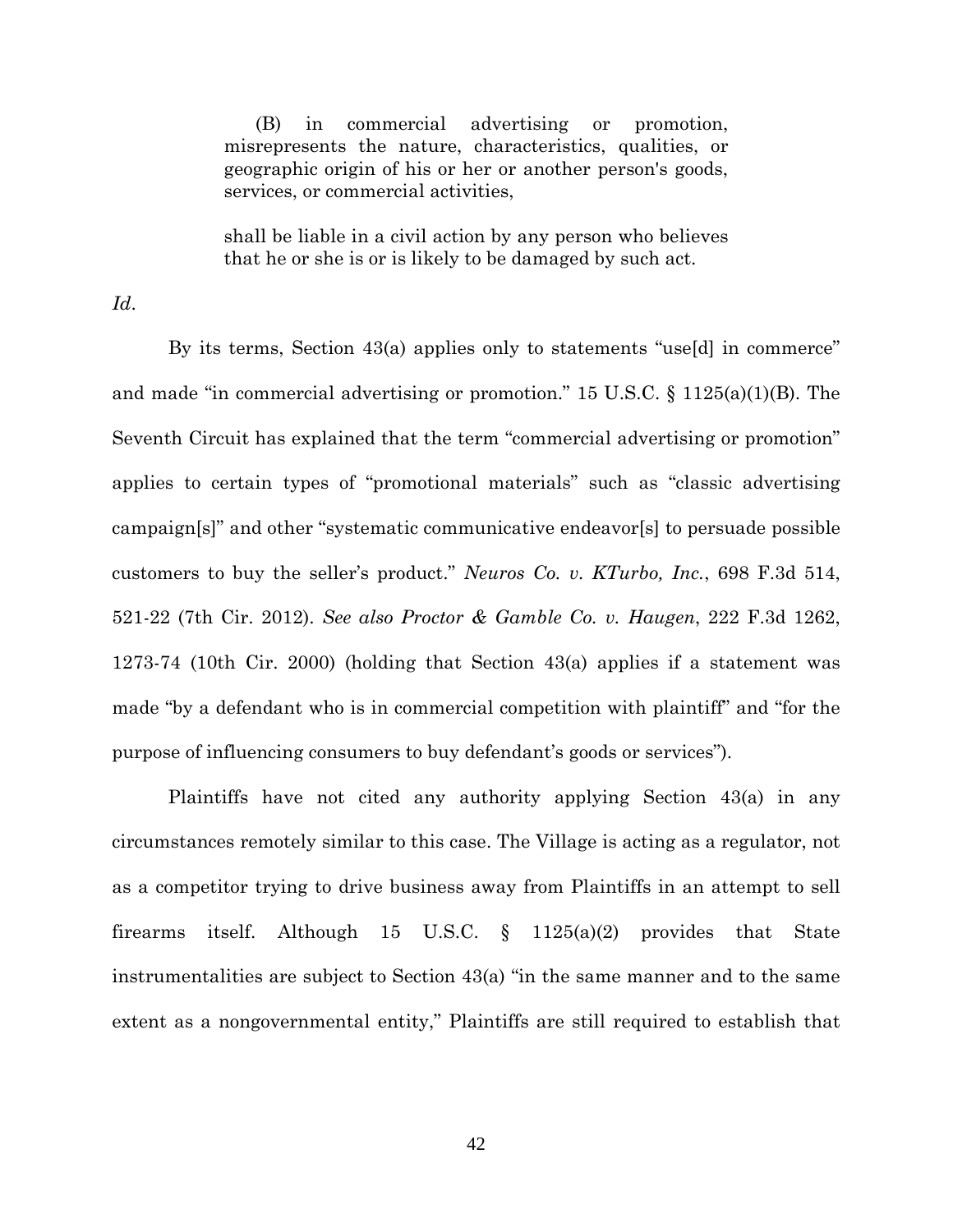Defendants used a false representation "in commerce" and "in commercial advertising or promotion," as the statute requires. They cannot do so.

Defendants' motion to dismiss Count IX is therefore granted.

#### **Pendant Count I: Declaratory Judgment[8](#page-42-0)**

In Pendant Count I, Plaintiffs seek a declaratory judgment that the Agreement and Revised Ordinance violate the Illinois Constitution, Article I, Sections 1 (inherent and unalienable rights), 2 (due process and equal protection), 4 (freedom of speech), 6 (searches and seizures), 12 (right to remedy and justice), 15 (eminent domain), 22 (right to arms), and 24 (retained rights). Plaintiffs seek that relief under Illinois's declaratory judgment statute, 735 ILCS 5/2-701.

Defendants argue that 735 ILCS 5/2-701 applies only in state court proceedings. The Court agrees. *See, e.g., Second Amendment Arms*, 2012 WL 4464900, at \*14 ("[T]he federal rather than the state declaratory judgment statute governs. . .; the Illinois declaratory judgment statute is a procedural rule that creates no substantive rights."). As in *Second Amendment Arms*, the Court will simply construe Pendant Count I as seeking relief under the federal declaratory

<span id="page-42-0"></span> <sup>8</sup> Curiously, despite their 48-page, 25,900-word response, Plaintiffs devote only two pages to defending their nine pendent state law claims, often with no citation to authority or discussion of the elements of the claims. Plaintiffs have therefore left it to the Court to sort through Illinois law and the facts alleged in the Amended Complaint to determine whether Plaintiffs state plausible claims. The Court does so reluctantly. "Rule 8(a)(2) requires parties to make their pleadings straightforward, so that judges and adverse parties need not try to fish a gold coin from a bucket of mud. Federal judges have better things to do, and the substantial subsidy of litigation (court costs do not begin to cover the expense of the judiciary) should be targeted on those litigants who take the preliminary steps to assemble a comprehensible claim." *Stanard*, 658 F.3d at 798 (quoting *United States ex rel. Garst v. Lockheed-Martin Corp.*, 328 F.3d 374, 378 (7th Cir. 2003)).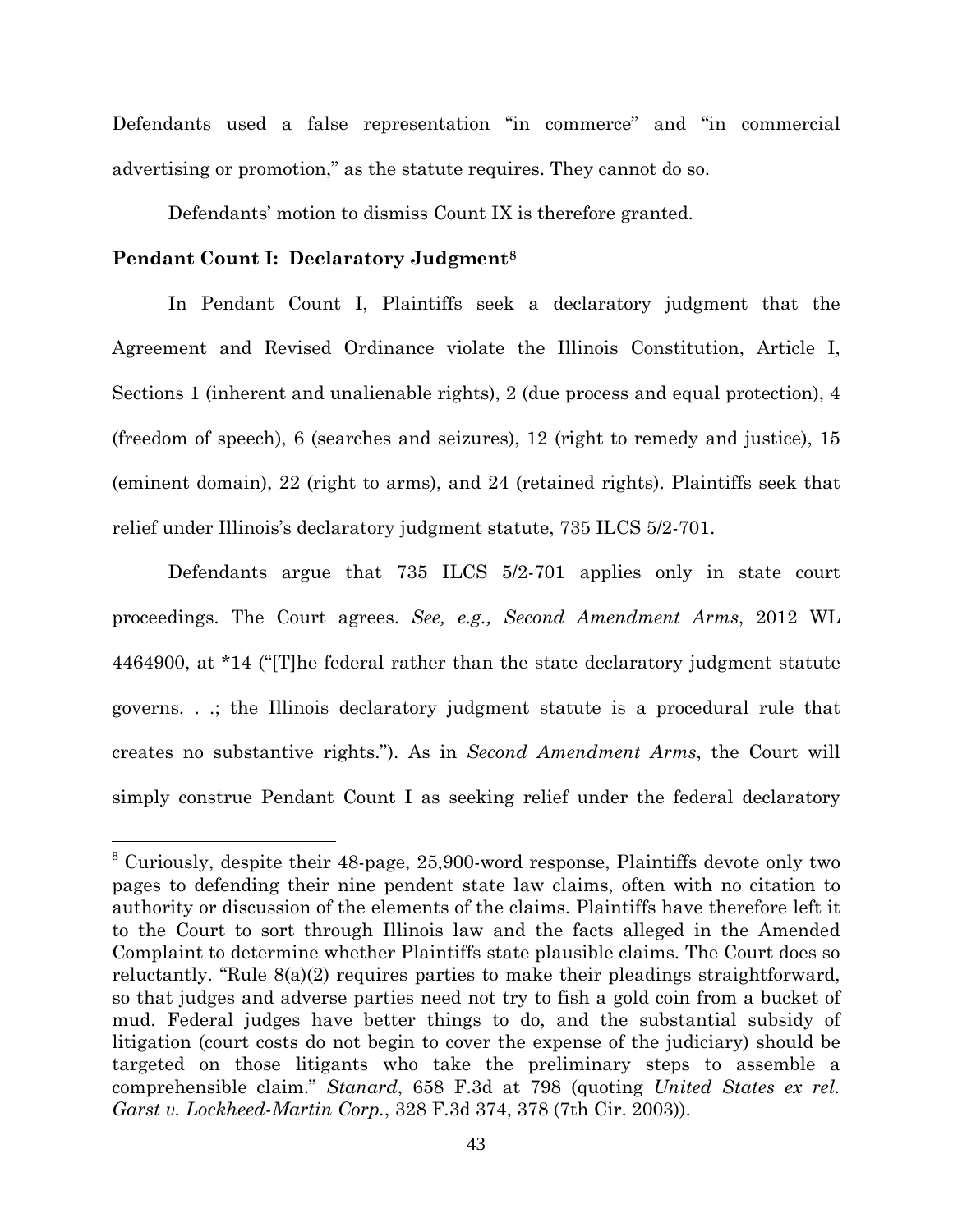judgment statute, 28 U.S.C. § 2201. When Plaintiffs file their Second Amended Complaint, they should revise Pendant Count I accordingly.

Defendants also argue that Pendant Count I fails to state a substantive claim. Defendants characterize the count as challenging the Village's powers as a home-rule municipality. Although Plaintiffs' response is silent on this point, it appears that Defendants misconstrue Pendant Count I. On its face, Pendant Count I does not challenge the Village's home-rule powers; it seeks a declaration that the Agreement and Revised Ordinance violate various sections of the Illinois Constitution's Bill of Rights. Defendants do not address those issues in their motion to dismiss. To the extent that the rights guaranteed by the Illinois Constitution mirror the federal Bill of Rights, the Court's rulings on Plaintiffs' federal claims may well resolve some of these state law issues. But since the parties have not briefed the state law issues, the Court cannot decide at this time whether Plaintiffs state plausible claims under the Illinois Constitution.

Defendants' motion to dismiss Pendent Count I is therefore denied.

## **Pendant Count II: Contract Rescission**

In Pendant Count II, Plaintiffs seek to rescind the Agreement as an "illegal and oppressive" contract under Illinois law. Plaintiffs argue that "there was a lack, failure or frustration of lawful consideration and [that they were] illegally manipulated into signing it." R. 36 at 46. Defendants argue that Plaintiffs fail to state a plausible claim for rescission. The Court agrees with Defendants.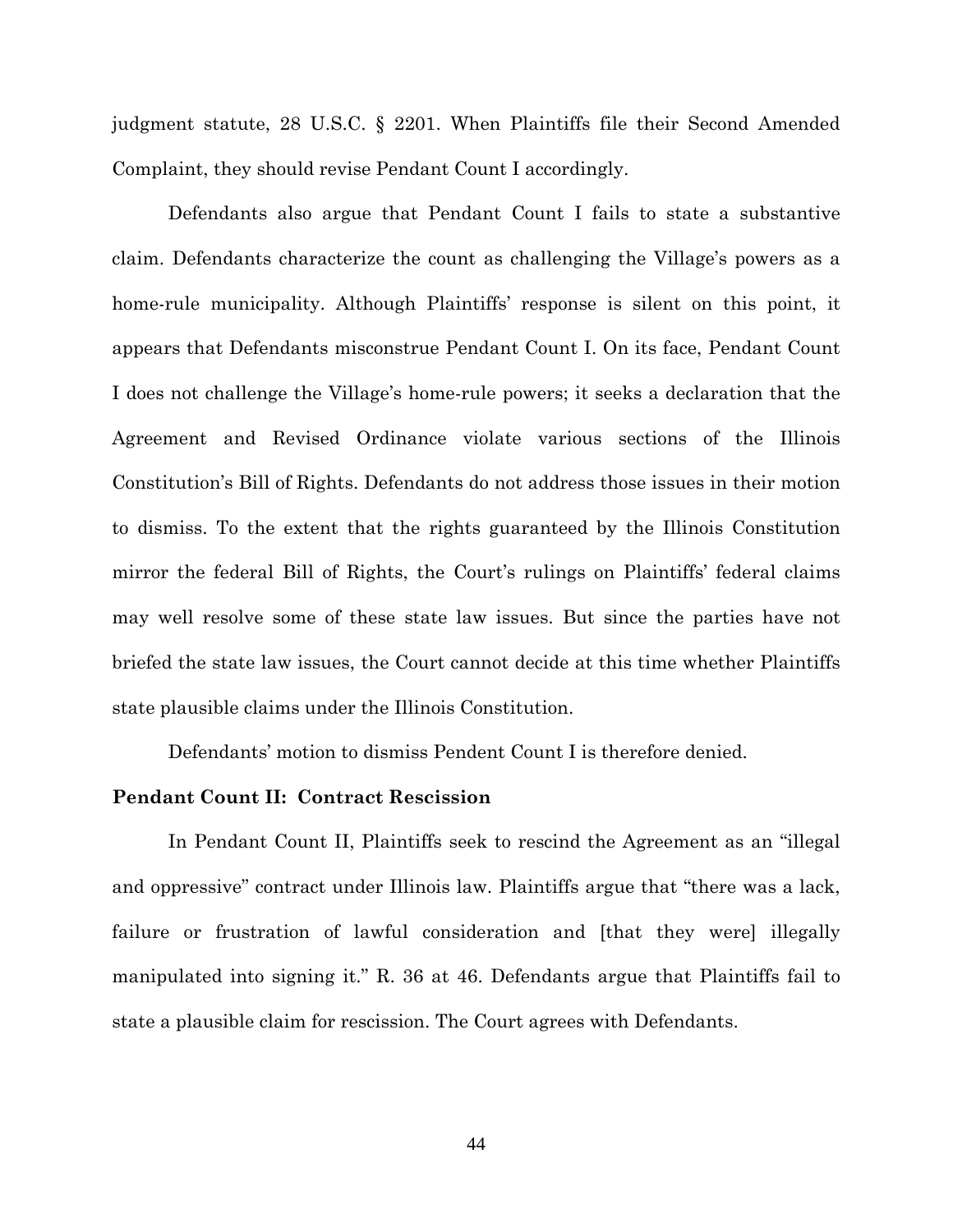Under Illinois law, "'rescission' is the cancelling of a contract so as to restore the parties to their initial status." *Ill. State Bar Ass'n Mut. Ins. Co. v. Coregis Ins. Co.*, 821 N.E.2d 706, 713 (Ill. App. Ct. 2004) (quoting *Horan v. Blowitz*, 148 N.E.2d 445, 449 (Ill. 1958)). A party seeking rescission therefore "must restore the other party to the status quo existing at the time the contract was made." *Id.* (quoting *Int'l Ins. Co. v. Sargent & Lundy*, 609 N.E.2d 842, 852 (Ill. App. Ct. 1993), and *Puskar v. Hughes*, 533 N.E.2d 962, 966 (Ill. App. Ct. 1989)). *See also Ahern v. Knecht*, 563 N.E.2d 787, 792 (Ill. App. Ct. 1990) ("A plaintiff desiring to rescind a contract must . . . offer to return the value of the consideration received or otherwise return the other party to the status quo *ante*.").

In their response, Plaintiffs ignore this requirement entirely. Plaintiffs do not plausibly suggest that the parties can be restored to their initial status in these circumstances. By entering into the Agreement, Plaintiffs were able to receive their license from the Village within two weeks<sup>[9](#page-44-0)</sup> and then operated under the Agreement for approximately six months before filing this lawsuit. Now, even more time has passed. Later this year, the Agreement will expire on its own. Already, Plaintiffs have operated under the Agreement for two and a half years.

The right of rescission also "must be exercised promptly." *Vincent v. Vits*, 566 N.E.2d 818, 821 (Ill. App. Ct. 1991). *See also Coregis Ins.*, 821 N.E.2d at 713-714 ("An unreasonable delay in taking the necessary steps to set aside a fraudulent contract will have the effect of affirming it."). Plaintiffs did not act promptly here.

<span id="page-44-0"></span> <sup>9</sup> In contrast, federal regulations require the ATF to act on Federal Firearm License applications within 60 days of receipt. 18 U.S.C. § 923(d)(2).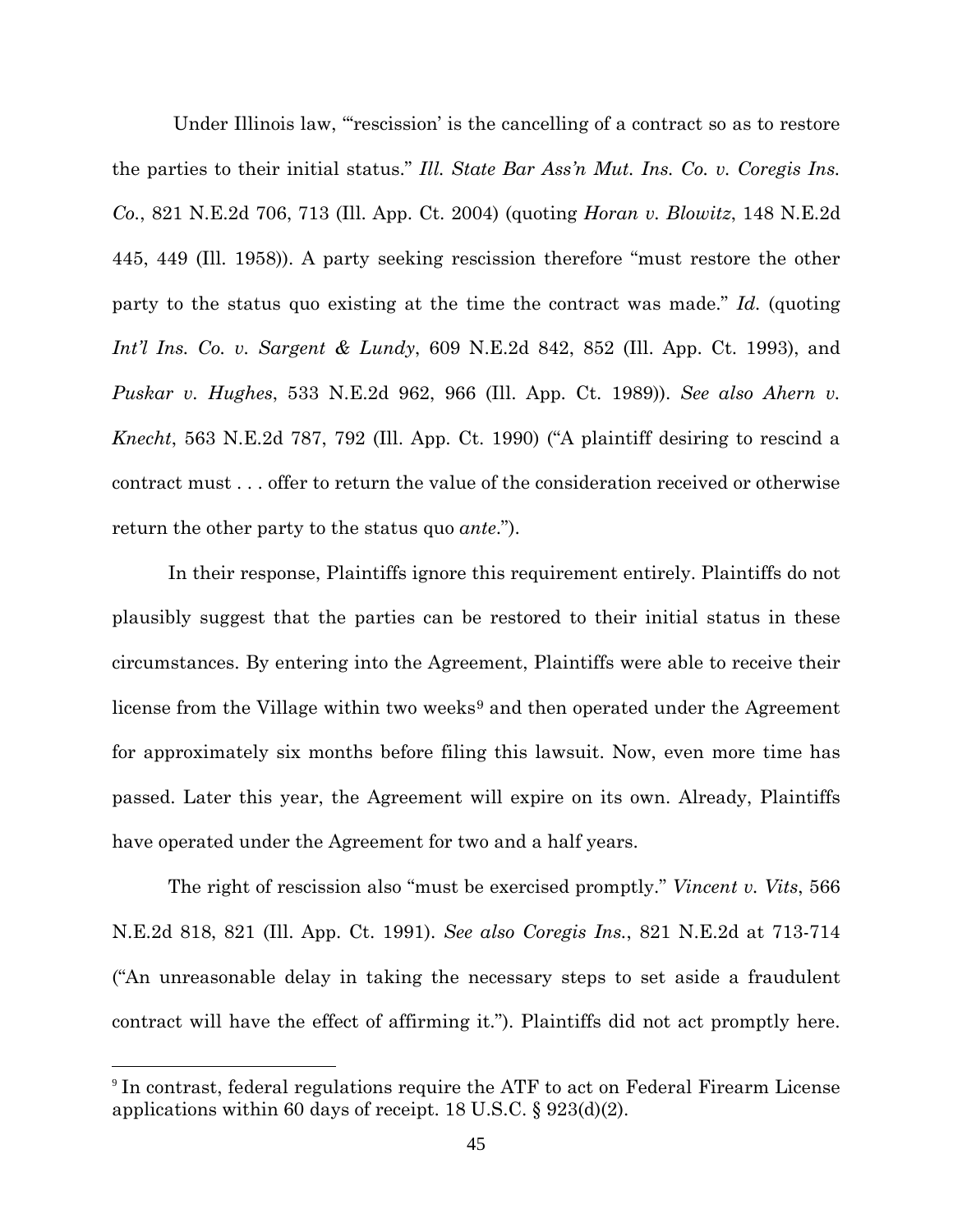Instead, Plaintiffs entered into the Agreement in November 2010, accepted its benefits by commencing operations in January 2011, but only filed suit seeking to rescind the Agreement in June 2011. Plaintiffs offer no explanation or excuse for the approximately seven-month delay in challenging the Agreement.

For the same reasons, Plaintiffs also cannot show a lack of consideration to support the Agreement. "Generally, courts will not inquire into the sufficiency of the consideration to support a contract. However, where the amount of consideration is so grossly inadequate as to shock the conscience of the court, the contract will fail." *United City of Yorkville v. Vill. of Sugar Grove*, 875 N.E.2d 1183, 1195 (Ill. App. Ct. 2007) (quoting *Ahern*, 563 N.E.2d 791-92). Plaintiffs clearly received some benefit by entering into the Agreement—they have been able to operate their business, albeit in a restricted fashion, for the past two and a half years. Plaintiffs have failed to allege a plausible claim for rescission under Illinois law.

Defendants' motion to dismiss Pendent Count II is therefore granted. The Court notes, however, that Plaintiffs are not without recourse if the Court ultimately finds that all or part of the Agreement is unconstitutional. The Court can still order declaratory relief under 28 U.S.C. § 2201.

## **Pendant Count III: Tortious Interference**

In Pendant Count III, Plaintiffs allege that Defendants tortiously interfered with their prospective economic advantage by restricting firearm sales. Defendants argue that Pendant Count III fails to state a claim. Defendants also argue that even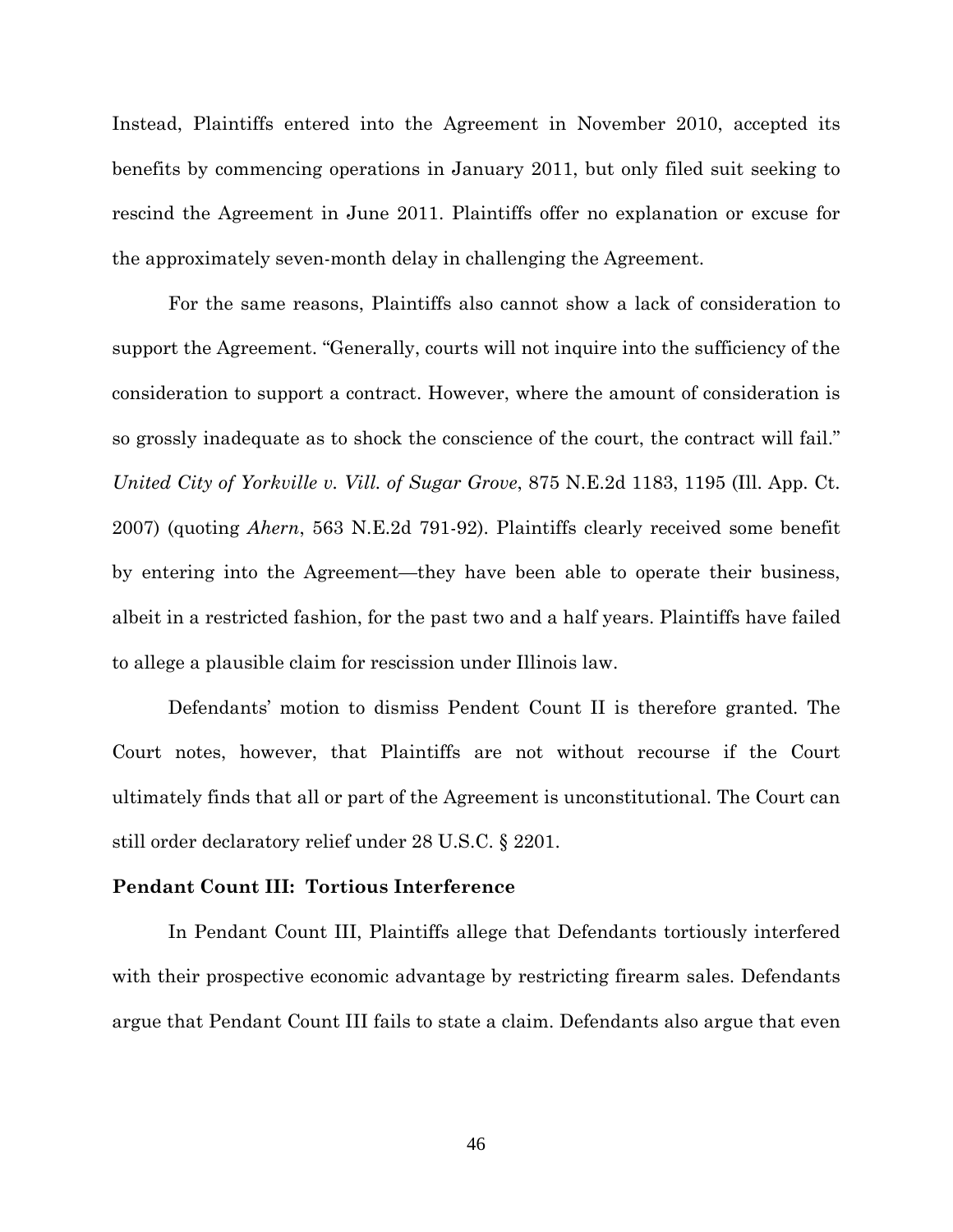if Plaintiffs stated a tortious interference claim, they are immune from liability pursuant to the Illinois Tort Immunity Act, 745 ILCS 10/1-101, *et seq.*

Once again, *Second Amendment Arms* is instructive. In that case, Tony Kole similarly alleged that the City of Chicago's restrictions on firearm sales tortiously interfered with his prospective business relationships and economic advantages. As the court explained in dismissing the claim:

> To prevail on a claim for tortious interference with prospective economic advantage, a plaintiff must prove: (1) a reasonable expectation of entering into a valid business relationship; (2) defendant's knowledge of the plaintiff's expectancy; (3) defendant's purposeful interference to defeat the expectancy; and (4) damages resulting from the interference. *Douglas Theater Corp. v. Chicago Title & Trust Co.*, 641 N.E.2d 584, 590 (Ill. App. Ct. 1994) (citing *Eisenbach v. Esformes*, 582 N.E.2d 196, 199 (Ill. 1991)). Furthermore, Illinois courts long have held that the defendant's interference must be directed to a third party. *Id.*; *Eisenbach*, 582 N.E.2d at 199. "[T]he gravamen of the charge is interference with an existing relationship." *Dowd & Dowd, Ltd. v. Gleason*, 693 N.E.2d 358, 370 (Ill. 1998).

> Here, Count XVI lacks any allegations of specific actions by the Defendants directed at third parties with an existing relationship to Second Amendment Arms - the allegations instead focus on Second Amendment Arms's and Defendants' conduct and assert only that but for the Ordinance, Second Amendment Arms would have entered into business relationships by selling firearms and firearm accessories to "qualified prospective customers in and around the City." Accordingly, Second Amendment Arms has failed to satisfy the pleading requirements for tortious interference, and Count XVI of the Second Amended Complaint is dismissed. *See Erickson v. Pardus*, 551 U.S. 89, 94 (2007) ("To survive a motion to dismiss, a complaint must contain sufficient factual matter, accepted as true, to state a claim to relief that is plausible on its face."); *Willcutts v. Galesburg Clinic Ass'n*, 560 N.E.2d 1, 4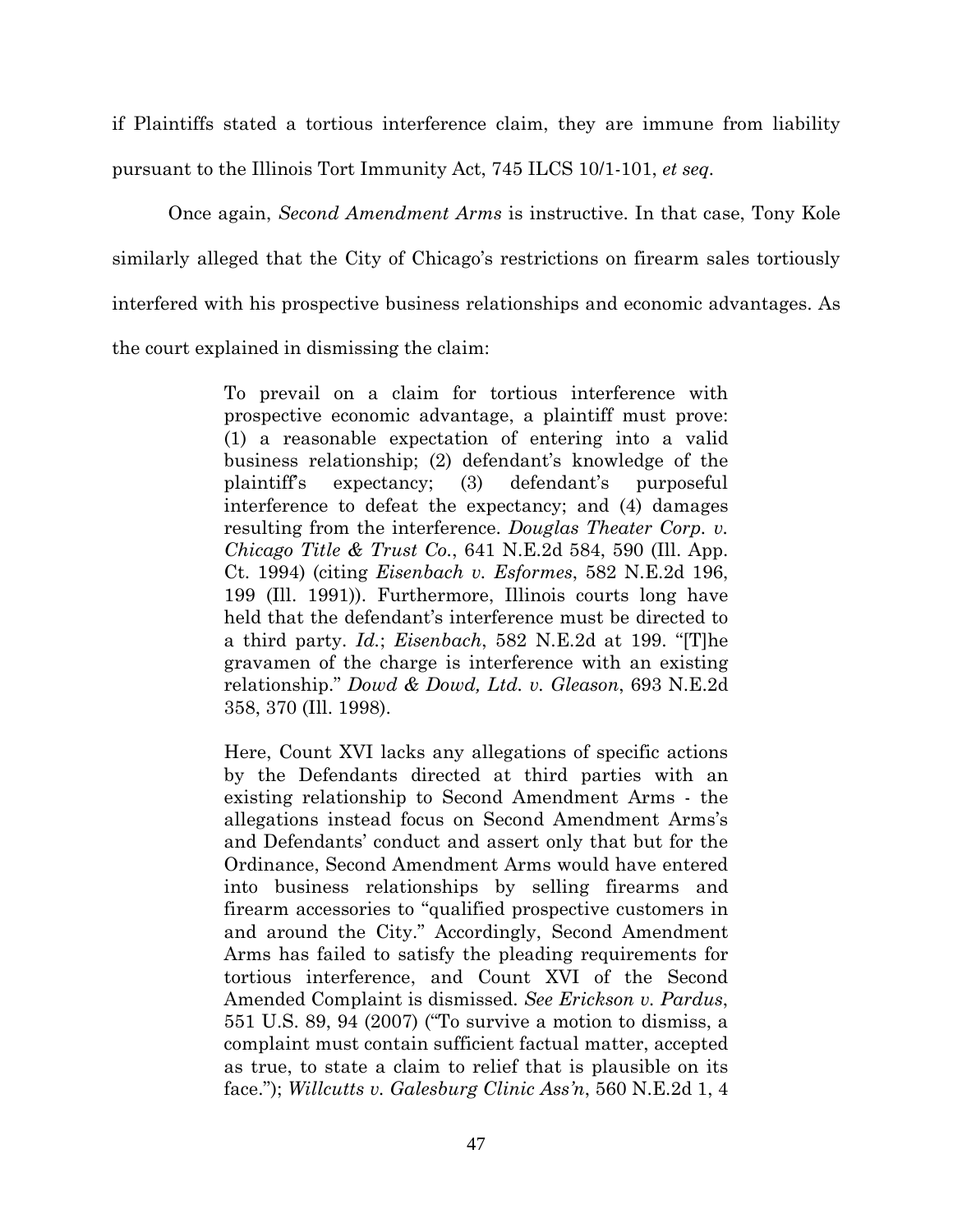(Ill. App. Ct. 1990) (upholding trial court's finding that plaintiff's claim of tortious interference failed because the plaintiff "failed to allege specific actions by defendants directed at third parties, but rather has presented broad, conclusory allegations against defendants").

2012 WL 4464900, at \*14-15 (record citations omitted).

This Court again agrees with the analysis in *Second Amendment Arms.* Plaintiffs filed the same claim in this case containing only conclusory allegations that Defendants' regulatory efforts cost them business. They do not allege that Defendants directed any actions at third parties. This failure alone is fatal to Plaintiffs' claim. The Court also doubts that a holder of a Federal Firearms License could have a reasonable expectation of entering into firearm sales with prospective customers free of state or local restrictions, as Plaintiffs allege. Am. Compl., Pendant Count III, ¶¶ 51-54. As discussed above, federal firearm laws do not preempt state and local regulation, and the Supreme Court has made clear that "state and local experimentation with reasonable firearms regulations will continue under the Second Amendment." *McDonald*, 130 S. Ct. at 3047.

Defendants' motion to dismiss Pendant Count III is therefore granted. Because the Court finds that Plaintiffs fail to state a claim for tortious interference, the Court does not need to address Defendants' remaining arguments concerning the Illinois Tort Immunity Act.

## **Pendant Count IV:** *Ultra Vires* **Special Legislation**

In Pendant Count IV, Plaintiffs allege that the Agreement and Revised Ordinance violate Article 4, Section 13 of the Illinois Constitution, which provides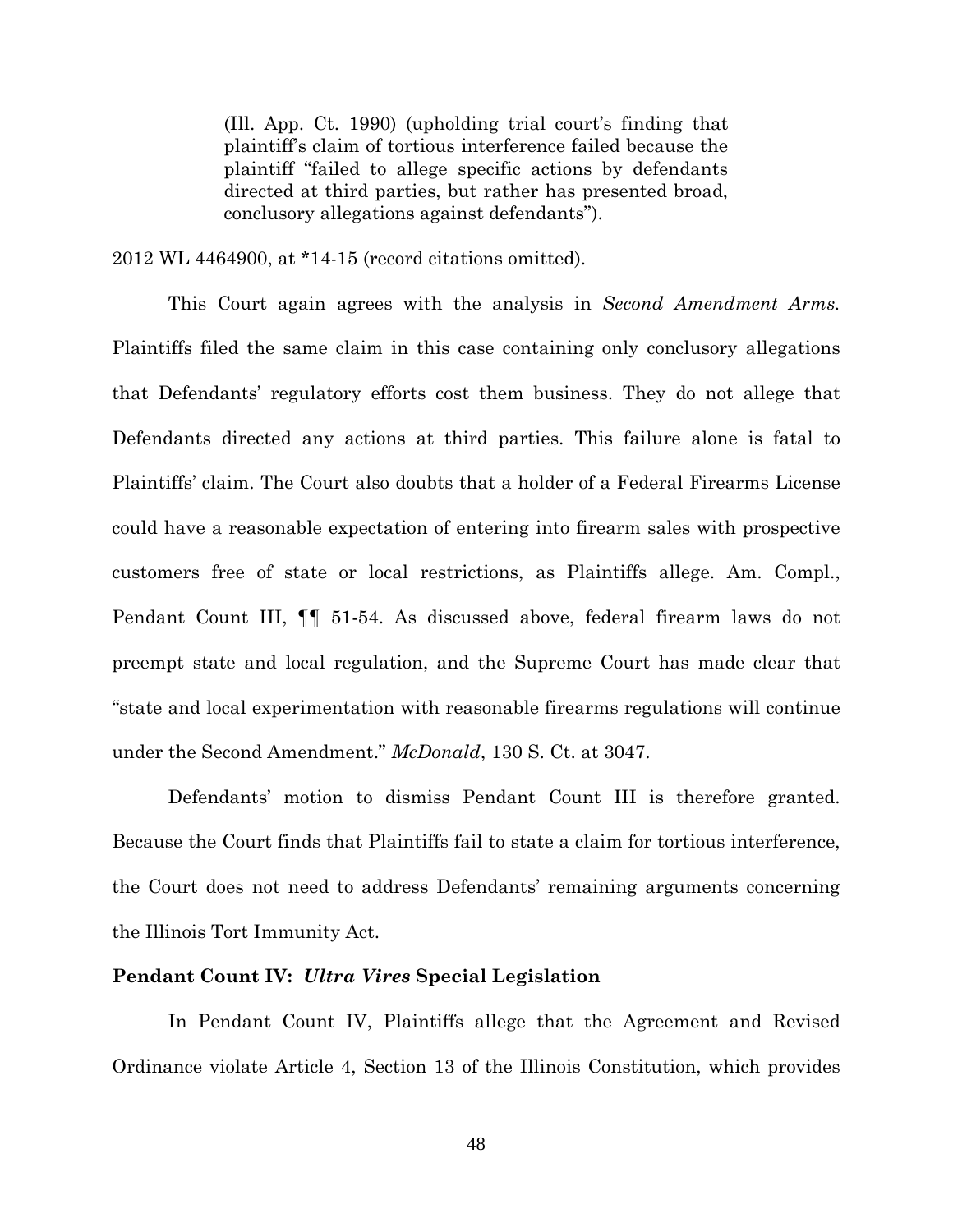that "[t]he General Assembly shall pass no special or local law when a general law is or can be made applicable." As Defendants note, Article 4, Section 13 expressly applies only to "[t]he General Assembly," not local governments. In response, Plaintiffs concede that Pendant Count IV fails to state a claim. R. 36 at 47. Defendants' motion to dismiss Pendant Count IV is therefore granted.

Lest they cede any ground, however, Plaintiffs ask for leave to amend Pendant Count IV to state claims that the Agreement and Revised Ordinance violate their rights to free speech, due process, and equal protection under Article I, Sections 2 and 4 of the Illinois Constitution. R. 36 at 47-48. Plaintiffs argue that they should be allowed to amend Pendant Count IV because they invoked the wrong legal theory but pled the correct facts. This request is bizarre. Plaintiffs already assert these legal theories in Pendant Count I. And as discussed below, Plaintiffs also appear to assert these same legal theories in Pendant Count V. On that basis, Plaintiffs' request to amend Pendant Count IV is denied.

# **Pendant Count V: Unlawful Retaliation in Violation of §§ 2 & 4, Article I of the Illinois Constitution**

In Pendant Count V, Plaintiffs allege that Defendants deprived them of their rights under the Illinois Constitution "in retaliation for Plaintiffs having been persistent in their attempt to sign, advertise, promote and identify their lawful business." Am. Compl., Pendant Count V, ¶ 53. In particular, Plaintiffs allege that Defendants violated Article I, Sections 2 (due process and equal protection) and 4 (freedom of speech) of the Illinois Constitution. Defendants argue that Illinois courts have never recognized a cause of action for retaliation based on an exercise of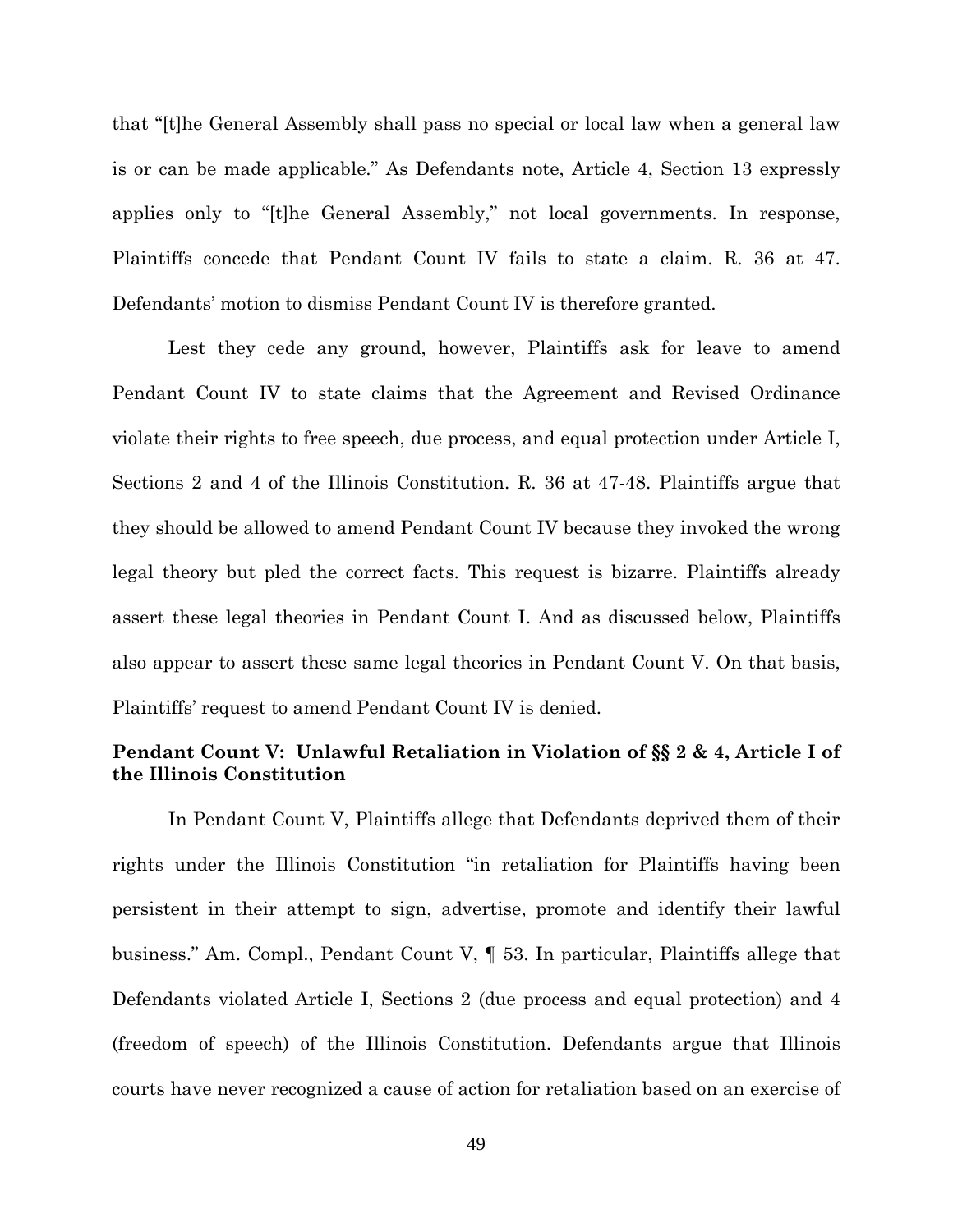state constitutional rights. Defendants further argue that there is no private right of action for damages for violations of the Illinois Constitution.

The exact nature of Pendant Count V is unclear. Even if Illinois law recognized retaliation claims, Pendant Count V does not appear to be a traditional retaliation claim. Pendant Count V essentially has it backwards. Instead of alleging that they engaged in protected activity under the Illinois Constitution and were penalized for it, Plaintiffs allege that they tried to open a business and Defendants retaliated by depriving them of rights under the Illinois Constitution. As Plaintiffs seem to confirm in response to Defendants' motion to dismiss, Pendant Count V "arises under . . . art. I,  $\S[\S]$  2 & 4 of the Illinois Constitution." R. 36 at 48.

To the extent Plaintiffs seek *damages* for alleged violations of the Illinois Constitution, Plaintiffs have not identified any authority that would allow such a claim. 42 U.S.C. § 1983 provides a cause of action only for deprivations of rights "'secured by the Constitution and laws' *of the United States*." *Lividas v. Bradshaw*, 512 U.S. 107, 132 (1994) (emphasis added). *See also Padula v. Leimbach*, 656 F.3d 595, 600 (7th Cir. 2011). To the extent Plaintiffs seek a *declaration* that the Agreement or Revised Ordinance violate Article I, Sections 2 and 4 of the Illinois Constitution, that claim is seemingly duplicative of Pendant Count I. In either case, Plaintiffs fail to state a plausible independent claim for relief.

Defendants' motion to dismiss Pendant Count V is therefore granted. If Plaintiffs believe that they can clarify and amend Pendant Count V to state a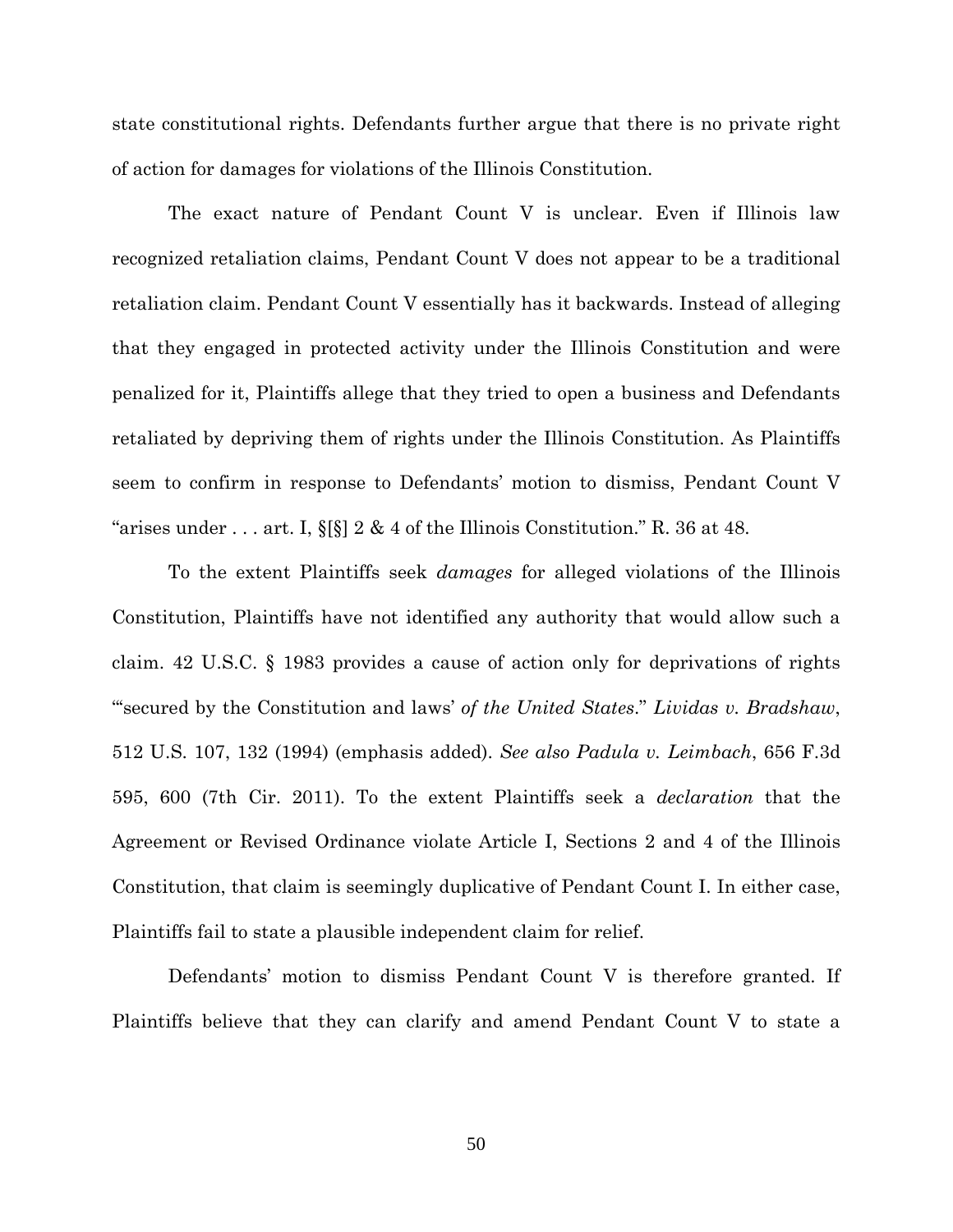plausible, non-duplicative claim for relief, they may attempt to do so when they file their Second Amended Complaint.

### **Pendant Count VI: Common Law Conspiracy**

In addition to their 42 U.S.C. § 1985 and antitrust claims, Plaintiffs also assert a common law conspiracy claim against the Village President, Trustees, and Attorney in Pendant Count VI. As discussed above with respect to Counts VI and VIII, under the intracorporate conspiracy doctrine, a conspiracy cannot exist solely between members of the same municipal entity.

Defendants' motion to dismiss Pendant Count VI is therefore granted.

#### **Pendant Count VII: Illinois Deceptive Trade Practices Act**

In Pendant Count VII, Plaintiffs allege a disparagement claim under the Illinois Deceptive Trade Practices Act ("IDTPA"), 815 ILCS 510/2(a)(8), based on Trustee Falagario's statement to the Norridge Harwood Heights News. Defendants argue that Pendant Count VII fails to state a claim. Defendants also argue that they are immune from liability under the Illinois Tort Immunity Act. In response to Defendants' motion to dismiss, Plaintiffs do not cite any authority supporting this claim and do not discuss the terms of the statute or the elements they must establish. Other than arguing that Defendants are not immune from liability, Plaintiffs do not address the merits of this claim at all.

The IDTPA provides that a person engages in deceptive trade practices when "in the course of his or her business, vocation, or occupation, the person . . . disparages the goods, services, or business of another by false or misleading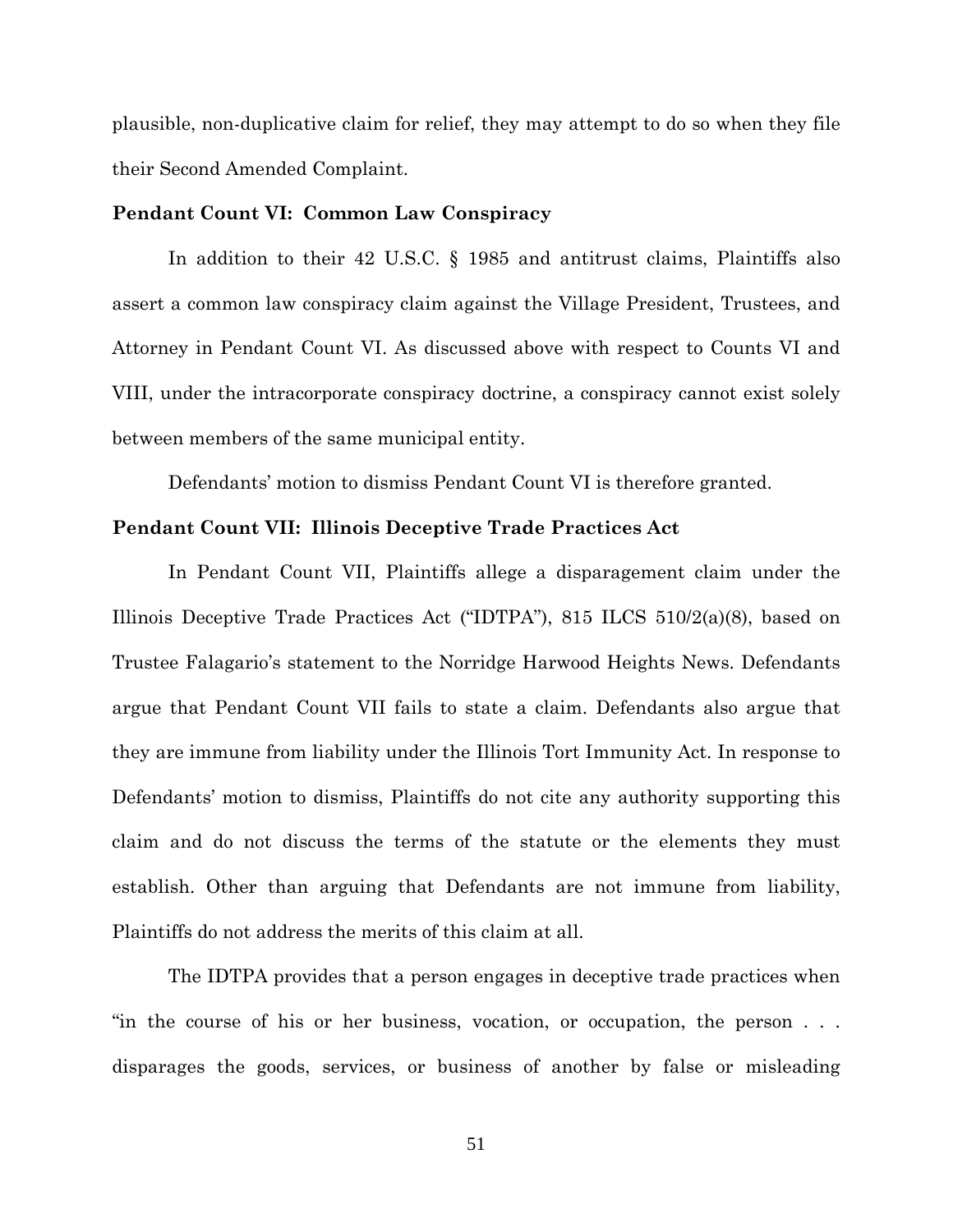representation of fact." 815 ILCS 510/2(a)(8). To state a claim under the IDTPA, a plaintiff must allege that the defendant disparaged the *quality* of its goods or services. *See, e.g., Conditioned Ocular Enhancement, Inc. v. Bonaventura,* 458 F. Supp. 2d 704, 710 (N.D. Ill. 2006) (collecting cases); *Am. Wheel & Eng'g Co. v. Dana Molded Prods, Inc.*, 476 N.E.2d 1291, 1295-96 (Ill. App. Ct. 1985).

The Trustee's statement here—that Plaintiffs agreed to cease doing business by April 30, 2013—does not relate to the *quality* of Plaintiffs' goods or services. Plaintiffs have not cited any authority, and the Court has found none, that would support an IDTPA claim in these circumstances.

Defendants' motion to dismiss Pendant Count VII is therefore granted.

### **Pendant Count VIII(1):[10](#page-51-0) Common Law Commercial Disparagement**

In Pendant Count VIII(1), Plaintiffs allege a similar claim for "common law commercial disparagement," although it too cites the IDTPC. Am. Compl., Eighth Pendent Claim, ¶ 55. Defendants again argue that Pendant Count VIII(1) fails to state a claim and that they are immune from liability under the Illinois Tort Immunity Act. And in their response, Plaintiffs again do not cite any authority for this claim and do not discuss the elements they must establish.

Illinois courts are somewhat split on whether this tort even exists. *See, e.g., Becker v. Zellner*, 684 N.E.2d 1378, 1387 (Ill. App. Ct. 1997) ("There is scant authority regarding the tort of commercial disparagement. Currently, it is disputed as to whether a cause of action for commercial disparagement remains viable in

 $\overline{a}$ 

<span id="page-51-0"></span><sup>10</sup> In their Amended Complaint, Plaintiffs label two separate claims as the "Eight [sic] Pendant Claim."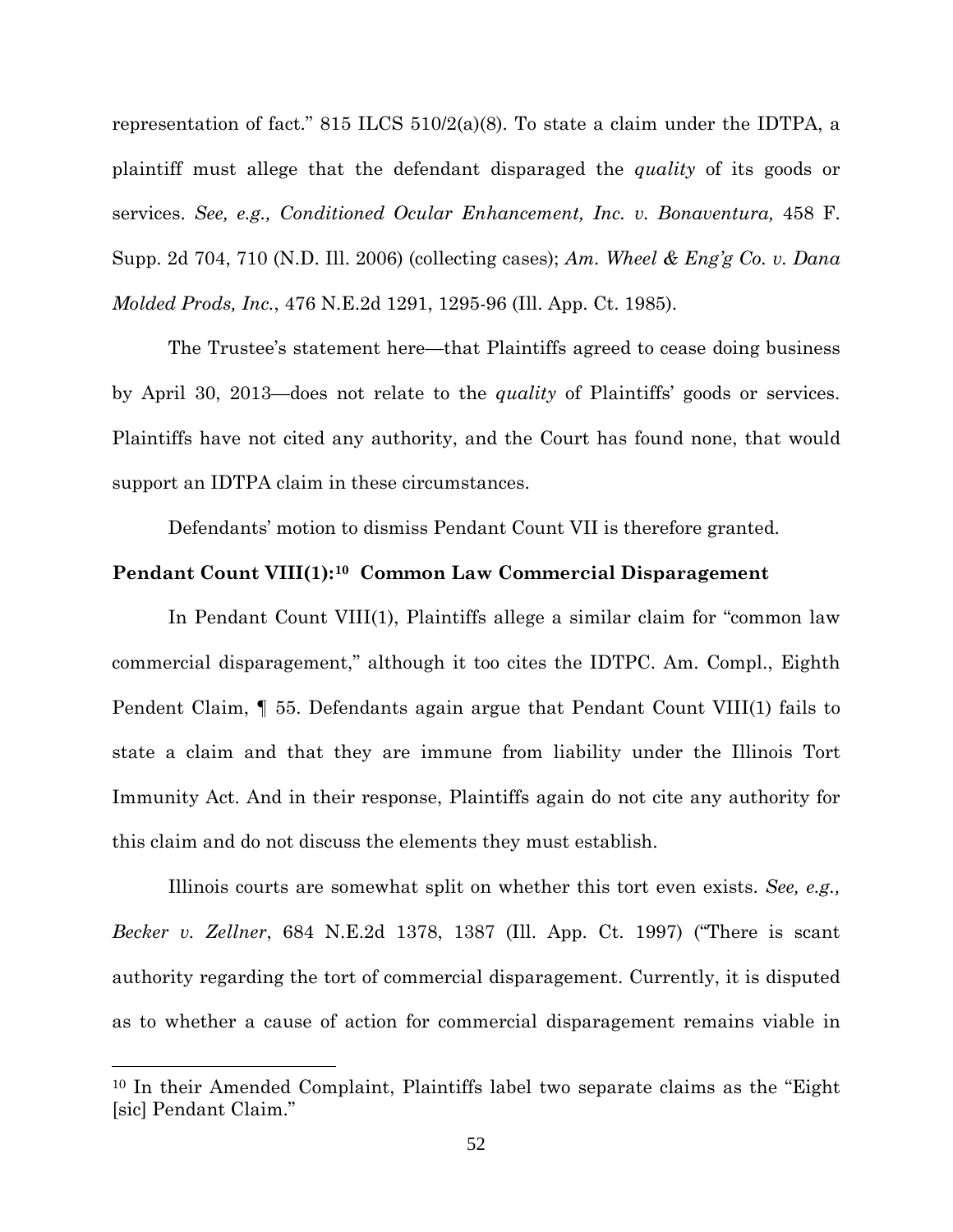Illinois."); 11 Ill. Jur. Personal Injury & Torts § 11:82 ("The common law tort of commercial disparagement has been rejected by some Illinois appellate districts, while others appear to conditionally recognize the tort. However, it appears that Illinois appellate courts have been hesitant to recognize it.").

Like a statutory IDTPA claim, the Illinois courts that have recognized a common law commercial disparagement claim have limited it to "statements which disparage the *quality* of one's goods or services." *Crinkley v. Dow Jones & Co.*, 385 N.E.2d 714, 719 (Ill. App. Ct. 1978) (emphasis in original); *accord Imperial Apparel, LTD v. Cosmo's Designer Direct, Inc.*, 853 N.E.2d 770, 781-82 (Ill. App. Ct. 2006); *Schivarelli v. CBS, Inc.*, 776 N.E.2d 693, 702-03 (Ill. App. Ct. 2002); *Barry Harlem Corp. v. Kraff*, 652 N.E.2d 1077, 1083 (Ill. App. Ct. 1995); *Suhadolnik v. City of Springfield*, 540 N.E.2d 895, 912-13 (Ill. App. Ct. 1989).

Even assuming that a claim for common law commercial disparagement is viable in Illinois, the Trustee's statement at issue here again does not relate to the *quality* of Plaintiffs' goods or services. Plaintiffs have not cited any authority, and the Court has found none, that would support a common law commercial disparagement claim in these circumstances.

Defendants' motion to dismiss Pendant Count VIII(1) is therefore granted.

## **Pendant Count VIII(2): Common Law False Light In Public Eye**

Finally, in Pendent Count VIII(2), Plaintiffs allege a claim for "common law false light in the public eye." Defendants again argue that Pendant Count VIII(2) fails to state a claim and that they are immune from liability under the Illinois Tort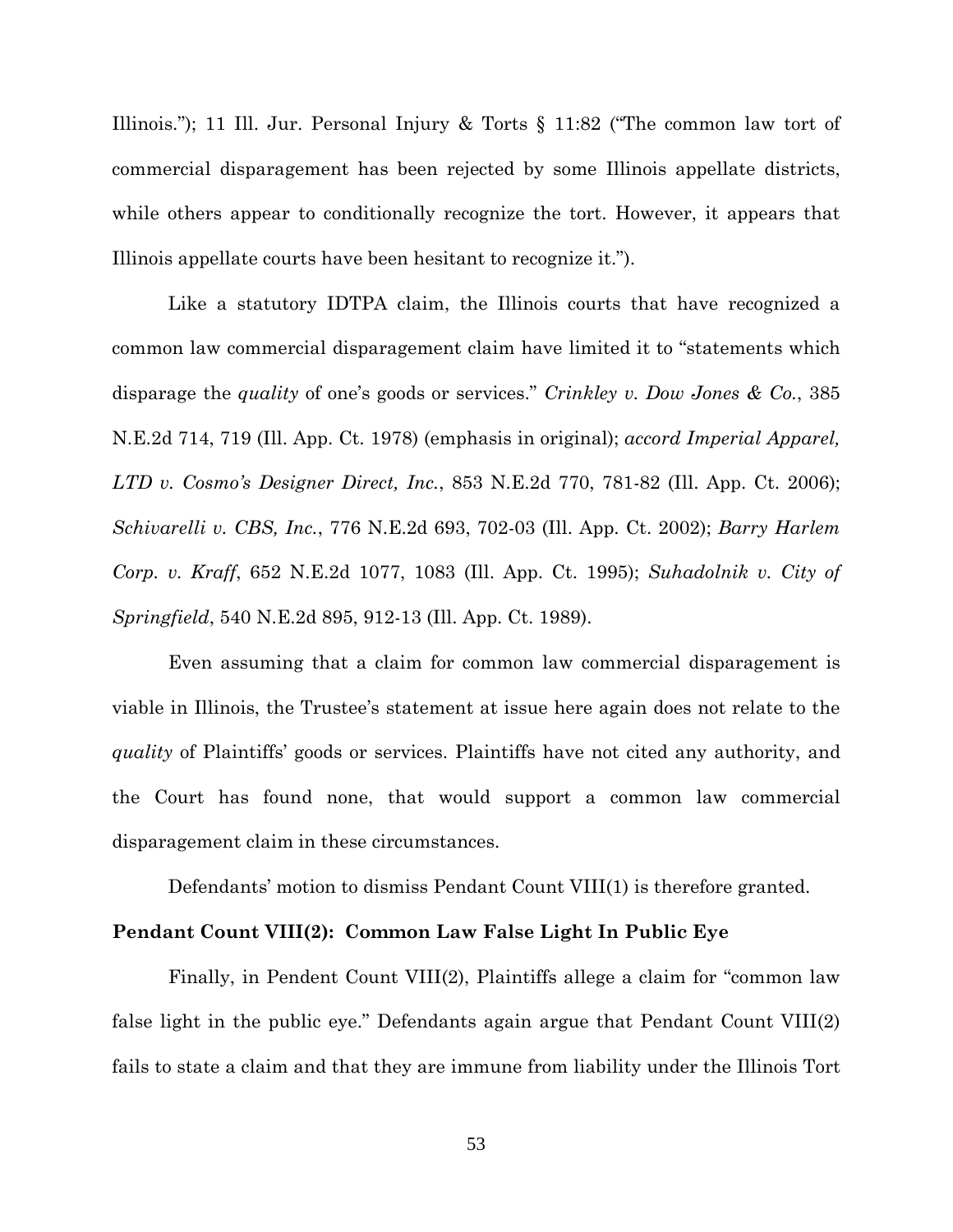Immunity Act. In their response, Plaintiffs once again do not cite any authority for this claim and do not discuss the elements they must establish.

Illinois law recognizes a claim for false light invasion of privacy, which is apparently what Plaintiffs are attempting to assert. The claim has three elements: (1) the plaintiff was placed in a false light before the public; (2) the false light in which plaintiff was placed would be highly offensive to a reasonable person; and (3) the defendant acted with malice, meaning with knowledge that the statements were false or with reckless disregard for whether the statements were true or false. *See Kolegas v. Heftel Broadcasting Corp.*, 607 N.E.2d 201, 209-10 (Ill. 1992) (citing *Lovgren v. Citizens First Nat'l Bank*, 534 N.E.2d 987 (Ill. 1989)).

This is ultimately a privacy tort—"[t]he purpose underlying the false light cause of action is to define and protect an area within which every citizen must be left alone." *Kolegas*, 607 N.E.2d at 210. Thus, "the tort of false light invasion of privacy does not protect a party's reputation; it protects an individual's personal privacy interest to be free from false publicity. Corporations do not have such a privacy interest." *Oberweis Dairy, Inc. v. Democratic Congressional Campaign Comm.*, 2009 WL 635457, at \*1 (N.D. Ill. Mar. 11, 2009) (citations omitted); *see also Am. States Ins. Co. v. Capital Assoc. of Jackson Cnty., Inc.*, 392 F.3d 939, 942 (7th Cir. 2004) ("[B]usinesses lack interests in seclusion. . . . Most states hold that business entities lack privacy interests."); Restatement (Second) of Torts § 652I & cmt. c (1977) ("A corporation . . . has no personal right of privacy. It has therefore no cause of action for any of the four forms of invasion covered by §§ 652B to 652E").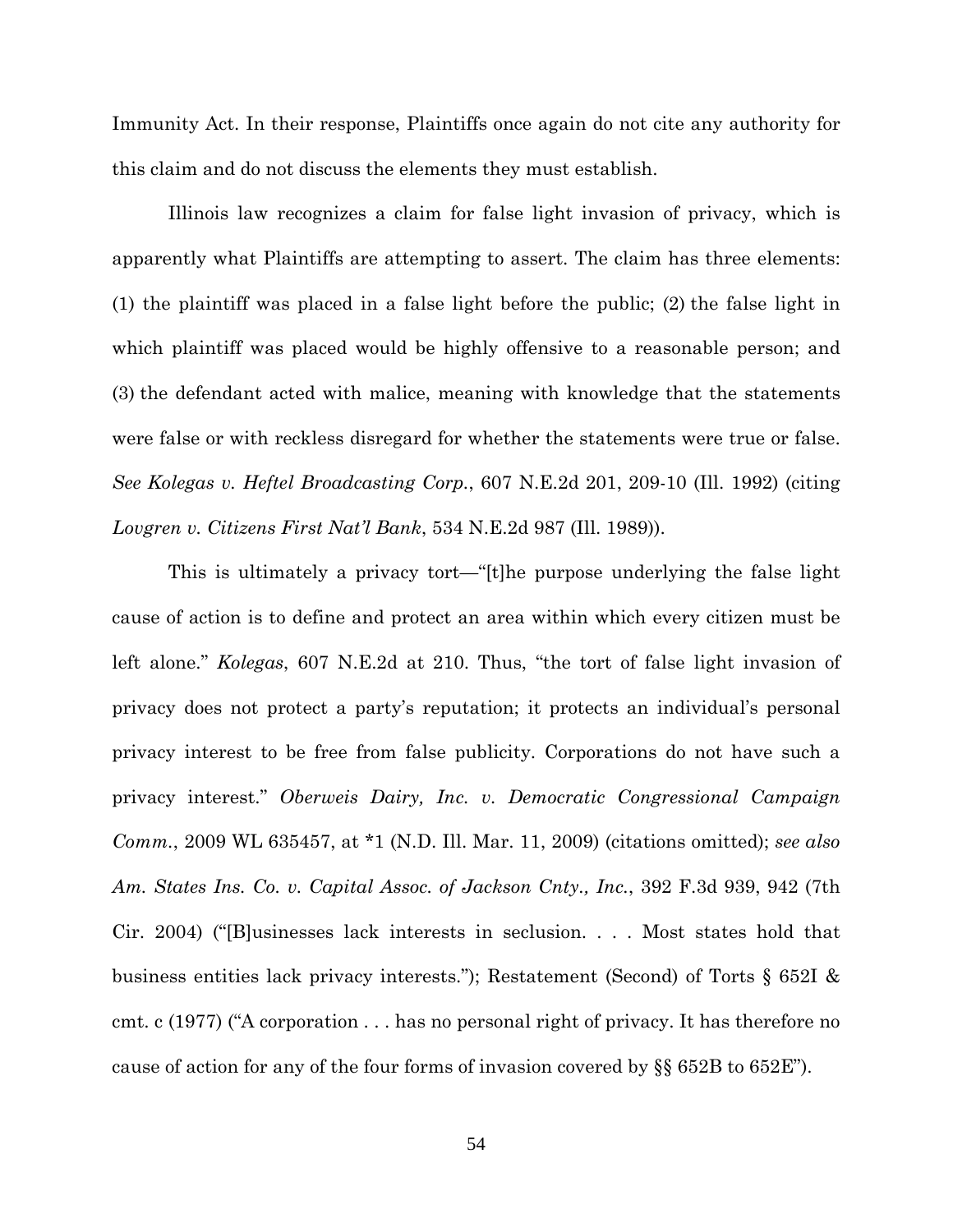Plaintiffs seek damages for Trustee Falagario's statement that "the one current Village weapons dealer licensee has agreed that it will cease doing business in the village no later than April, 30, 2013." Am. Compl., Pendant Count VIII(2), ¶ 48. That licensee is Ghost Industries, a limited liability company. *Id.* at Exs. B & C. Plaintiffs fail to state a plausible claim that Ghost Industries had privacy rights that were violated by Trustee Falagario's statement. Plaintiffs have likewise failed to state a plausible claim that Tony Kole's privacy rights were violated.

Defendants' motion to dismiss Pendant Count VIII(2) is therefore granted.

## **Conclusion**

For the foregoing reasons, Defendants' Motion to Dismiss, R. 13, is granted in part and denied in part. Plaintiffs shall file a Second Amended Complaint consistent with this Order on or before May 17, 2013. If Plaintiffs need additional time, they must seek an extension *before* the deadline expires. This matter is set for a status hearing on May 24, 2013 at 9:00 a.m. To the extent the parties have not already done so, the parties should confer pursuant to Fed. R. Civ. P. 26(f) and submit a proposed discovery schedule at least 3 days before the hearing.

The Court hopes that this Order will help clean up the pleadings and streamline this case moving forward. Plaintiffs are of course free to continue to pursue any of their remaining claims that have potential merit. But Plaintiffs should seriously consider whether it would be in their own interest to further streamline their theories in the next iteration of the complaint. This case is still in the pleading stage after nearly two years of litigation, largely because of the